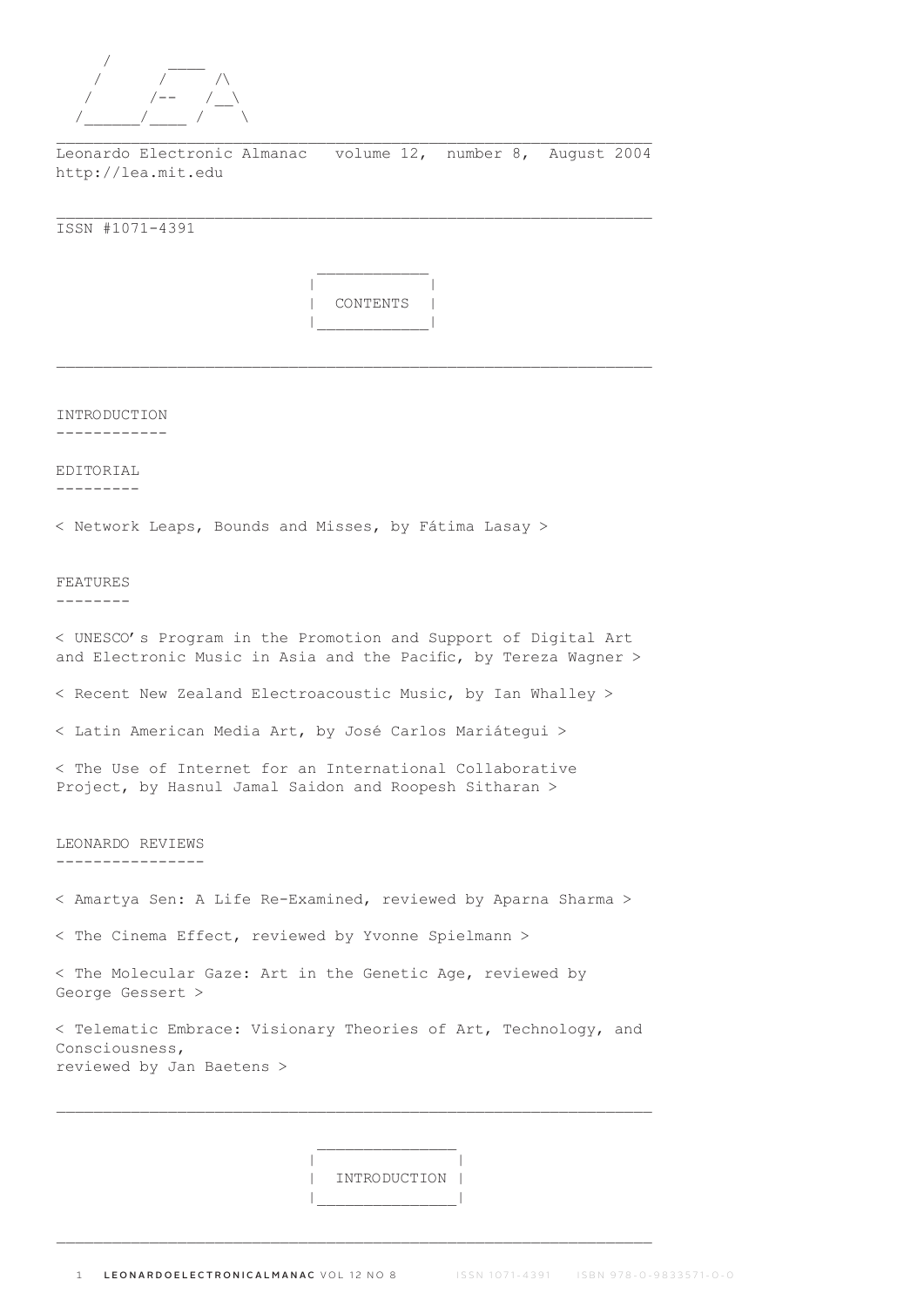In LEA's August issue, we are pleased to present 'Network Leaps, Bounds and Misses' guest-edited by Fátima Lasay. Lasay is an artist, independent curator and educator of digital media and her research, creative and theoretical concerns include a cultural definition for technology-based art.

This issue emerges from ideas and research discussed at the 2003 "Old Pathways/New Travelers" meeting, in New Delhi, India. Lasay describes the issue's theme as a "meditation on the goals of that meeting."

The first article, by Tereza Wagner, discusses the UNESCO DigiArts portal, designed to "promote creativity in the field of digital arts," especially in the context of developing countries.

New Zealand educator/composer Ian Whalley discusses the role of the New Zealand Sonic Art CD series, which he curated, in the documentation of New Zealand electroacoustic music.

Peruvian scientist/media theorist José Carlos Mariátegui explores the various permutations of globalization in the context of Latin American media art.

Hasnul Jamal Saidon and Roopesh Sitharan, both artists based in Malaysia, describe an experimental online project based on a collaboration between students based in Japan and Malaysia, using it as a basis for discussing notions of "self, identity, nationality and cross-cultural encounters in today's age of global telecommunication."

In Leonardo Reviews, Yvonne Spielmann reviews \*The Cinema Effect\*, by Sean Cubitt, George Gessert reviews \*The Molecular Gaze: Art in the Genetic Age\* and Jan Baetens reviews Roy Ascott's \*Telematic Embrace\*.

 $\mathcal{L}_\text{max}$ 

 $\mathcal{L}_\text{max}$  and  $\mathcal{L}_\text{max}$  and  $\mathcal{L}_\text{max}$  and  $\mathcal{L}_\text{max}$ 

 | | | EDITORIAL | |\_\_\_\_\_\_\_\_\_\_\_\_\_\_\_|

NETWORK LEAPS, BOUNDS AND MISSES: CRITIQUING REGIONAL STRATEGIES FOR DIGITAL ARTS AND ELECTRONIC MUSIC IN ASIA AND THE PACIFIC

Fátima Lasay, Guest Editor 51-A Mindanao Avenue, Pag-asa, Quezon City 1105, Philippines fats@up.edu.ph

Under the UNESCO Digi-Arts Knowledge Portal for technologybased arts and music, an international colloquium took place in December 2003 at the Sarai Centre for the Study of Developing Societies in Delhi, India. The meeting, entitled "Old Pathways/New Travelers: New Media, Electronic Music and Digital Art Practices in the Asia Pacific Region," sought to promote and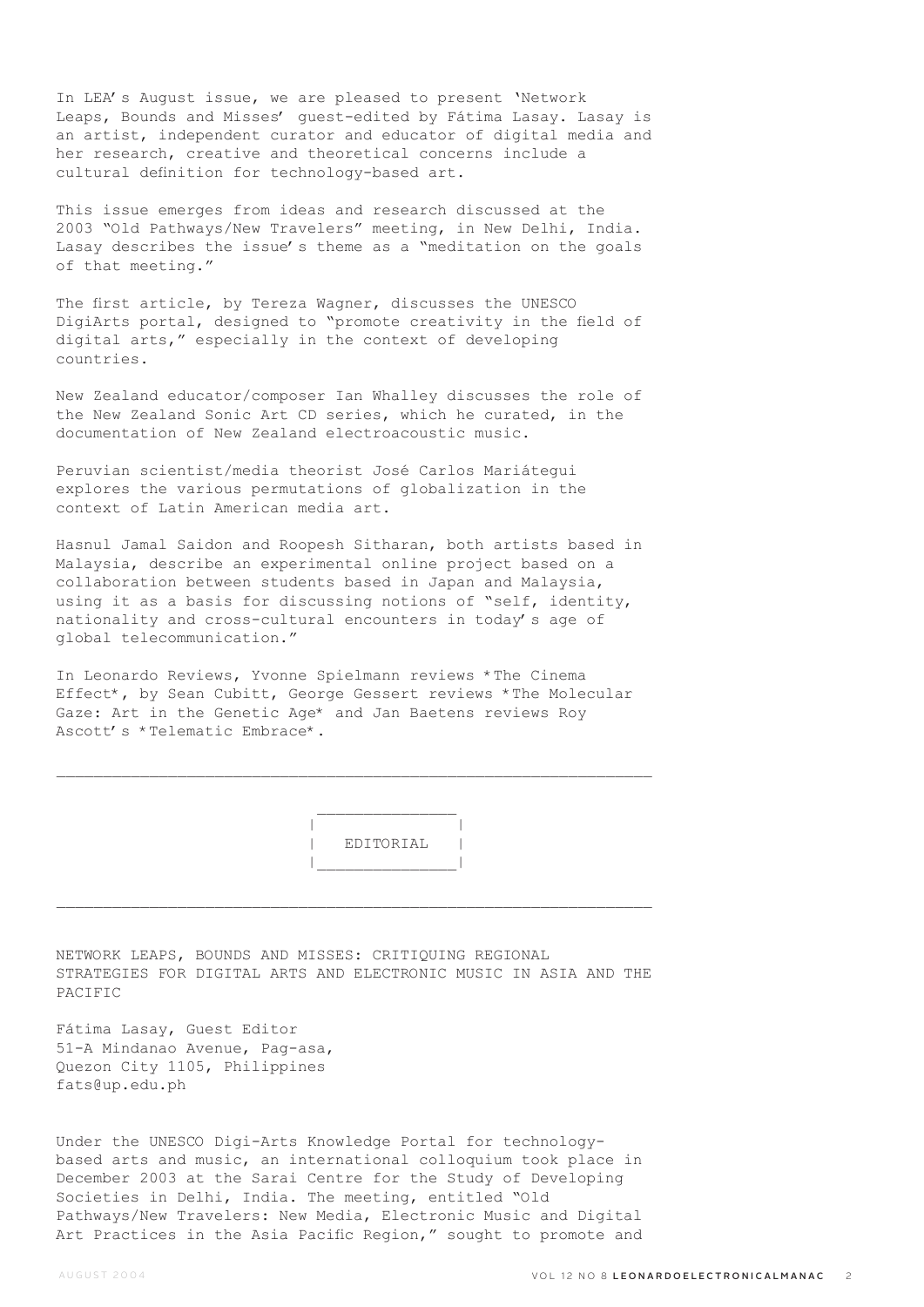develop research, networking, mutual cooperation, training and knowledge in these fields within the region.

This issue of \*Leonardo Electronic Almanac\* springs as a meditation on the goals of that meeting, as a self-reflexive look into a proposed network that is founded on regional reification. Here we try to look within and without the Asia regional landscape and try to trace the paths of a network and its diversity, communality and identity.

In this issue, the fluidity between nexus, flux and negotiation in Ian Whalley's analysis of New Zealand electroacoustic music may also be seen as an alternative description of the dynamics of network competency, while Hasnul Jamal Saidon and Roopesh Sitharan present another layer of the regional network phenomena in a Malaysia-Japan Internet collaboration. The local, transregional and global attitudes towards technology and art discussed by José Carlos Mariátegui present us with shared significance in the Latin American experience of the "media space."

The Asian and Latin American development dynamic in a unified system of world trade may be useful in conducting broader dialogues on regionalism and globalization strategies at cultural levels. The national development goals of China, Korea and Taiwan, which balance domestic fortification and competent industrial and technological alliances, are believed by some to contribute to intensified South-South competition [1]. What are the implications, across the entire political spectrum, of deindustrialization in Cono Sur as a result of China's industrial expansion? Meanwhile, pan-Arab solutions to problems concerning technologies and industrial policies are under scrutiny. At the 2002 ministerial Arab ICT Summit at Burj al-Arab, UAE information and culture minister Shaikh Abdullah bin Zayed al-Nayan expressed skepticism towards the efficiency of Arab-level meetings and described better efficiency working at the level of the Gulf Cooperation Council [2]. As the Arab, Latin American and Asian experiences indicate, geographical reification seems to be crucial in prospecting development issues, but what is its potential in terms of working solutions?

Evidently state, regional and world affairs involve a dynamic balance. The role and place of new technologies and art in a social, cultural and economic landscape inscribed by ancient histories of contact ask us to rethink our traditions and conceptualizations of the local, global and universal. The ontological divide between nationalism, regionalization and globalization requires us to review our use and understanding of similarities, differences and diversity as contact technologies enable us to experience these cross-global tensions in mediated space. In identifying the demands of dynamic balance in this space, perhaps the region is at best a prognostic and organizational tool.

Such new connected consciousness also demands recognition of the social nature of information and raises the physical topology of information and communications technology to its social and cultural dimensions. What are the discrepancies in these topologies and the level of asymmetry among its nodes? Where should connections, within and outside regional networks, be established in response to dynamic tension? Where should traditions be broken?

If regionalization enables us to see the limitations of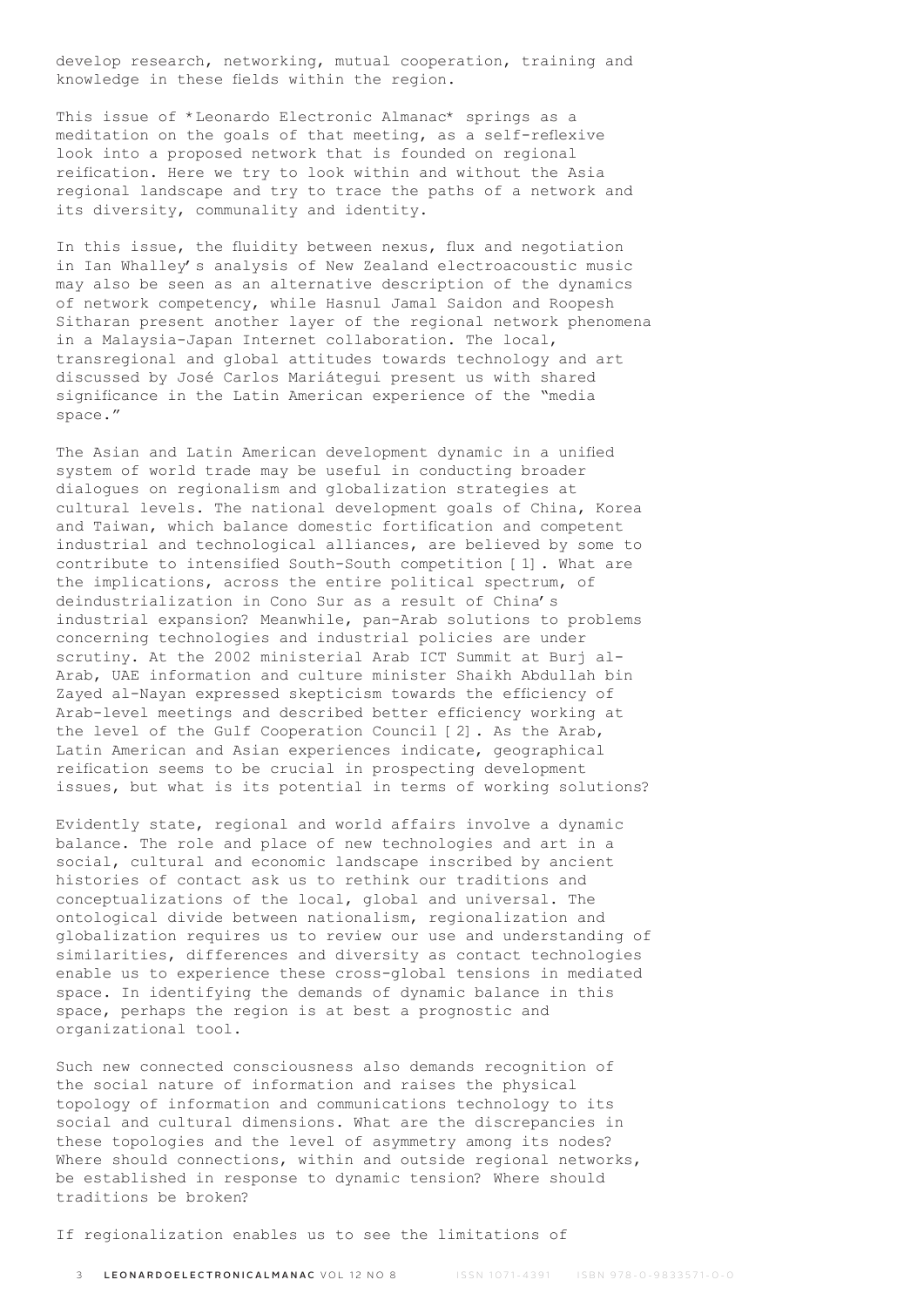geographical proximity, then it might also allow us to measure the value of and the distance towards cultural and conceptual affinity and diversity. A strong regional network recognizes its weaknesses, and empowers all its local constituents to strategic action.

#### REFERENCES

1. See Ernst Hillerbrand, "South-South Competition: Asia Versus Latin America?," Dialogue on Globalization Conference Reports, in \*FES Briefing Papers\*, November 2003. http://www.fes-

geneva.org/

 $\mathcal{L}_\text{max}$ 

2. See Max Ford, "Plugging into Change," in \*Global Agenda\*. http://www.globalagendamagazine.com/2003/markford.asp

### BIOGRAPHY

Fátima Lasay is an artist, independent curator and educator of digital media. Her research, creative and theoretical concerns include a cultural definition for technology-based art. Fátima Lasay obtained her degree in Industrial Design (1991) and Master of Fine Arts (2002) at the University of the Philippines, where she also developed its digital media art elective courses in 1995. She has conducted workshops in Manila (Philippines), Sierre (Switzerland) and Yangon (Burma), and will be presenting her creative work and research this year in Melilla (Spain), Aarhus (Denmark), Yangon (Burma) and Singapore.

 $\mathcal{L}_\text{max}$ 

 $\mathcal{L}_\text{max}$ 



UNESCO'S PROGRAM IN THE PROMOTION AND SUPPORT OF DIGITAL ART AND ELECTRONIC MUSIC IN ASIA AND THE PACIFIC

Tereza Wagner, deputy team leader, UNESCO Digi-Arts Portal, UNESCO, 7, pl. de Fontenoy, 75007 Paris, France T.Wagner@unesco.org

The UNESCO DigiArts portal (devoted to communication, networking and learning in the field of electronic music and media art) was created in 2002 to promote creativity in the field of digital arts. At a time when computers and their different applications are expected to transform our physical world into a virtual one, permitting a more direct and immediate access to our physical environment, a team of UNESCO specialists found it essential to start networking around the world and gathering information on the current activities in this field, especially in developing countries.

In this context, UNESCO's DigiArts portal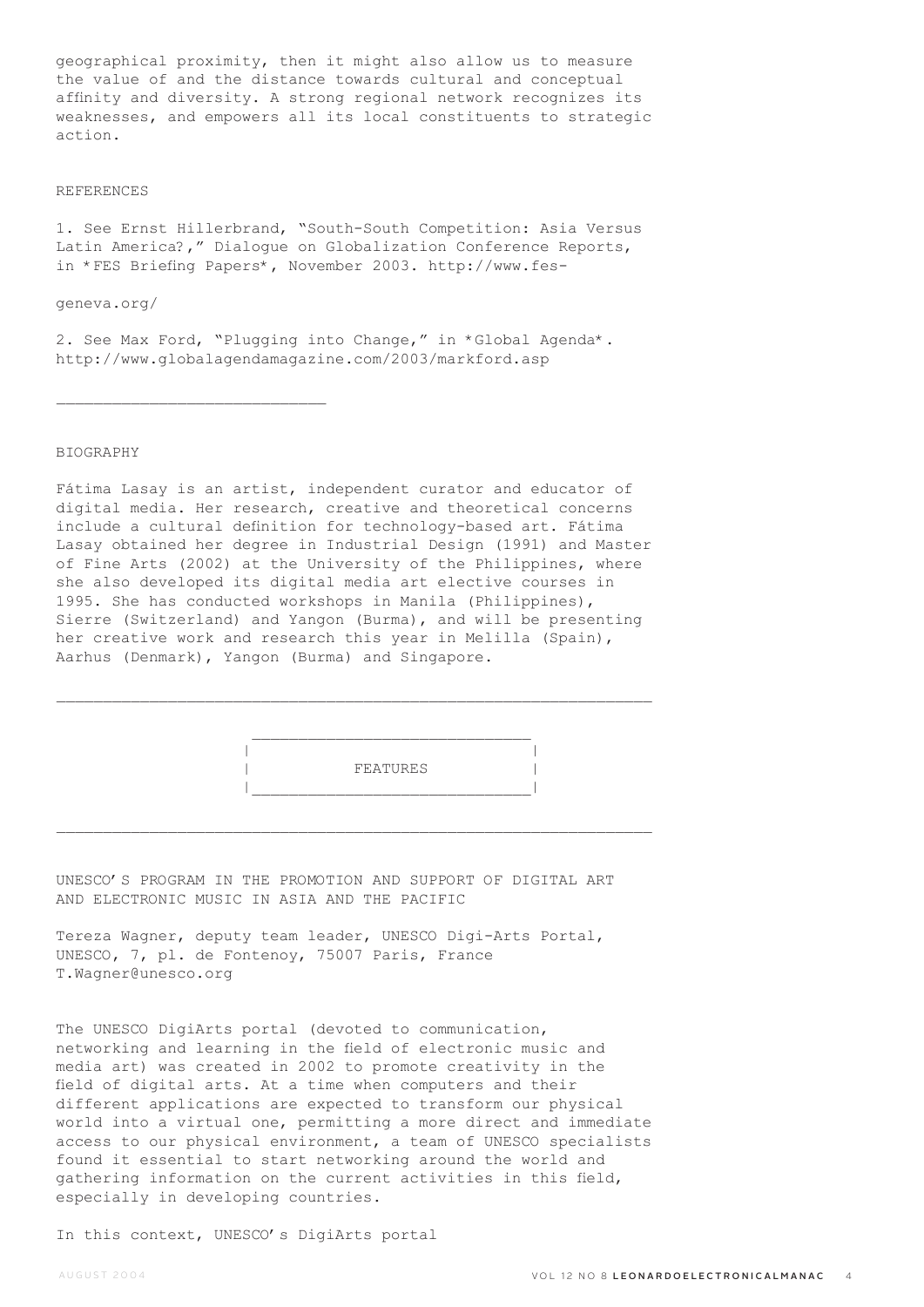(http://portal.unesco.org/digiarts) has commissioned a variety of research and documents by media arts and electronic music professionals and artists, in order to permit the contextualization and documentation of this new form of creation in different geo-cultural regions.

The Conference held by UNESCO in SARAI, Centre for the Study of Developing Societies, Delhi, was part of this strategy. For the first time, specialists in media arts and electronic music came together in Asia to explore a common course of action, which will permit better communication and an exchange of programs, knowledge and ideas in addition to promoting residencies in different specialized institutions. To that end, the participants of the meeting have decided to create a new regional organization and a networking list (apnaidea) that will be devoted to media arts and electronic music in Asia and the Pacific. A draft proposal of the statutes of the new organization is being established in cooperation with the different members of the network. It will be studied at another meeting scheduled for September/November 2004, whose purpose will be the official creation of the organization. Several countries have expressed interest in hosting this meeting, but an official decision has not yet been made. UNESCO will be backing this new organization as much as possible with its DigiArts portal.

Research, conducted by Andrew Brown (Queensland University of Technology, Australia), whose aim was to map the major institutions and practitioners in the field of electronic music in Asia and the Pacific, proved that music technology activities in the Asia/Pacific region are quite focused on academic music programs. In many countries, these academic programs are still quite young. As expected, countries that have more established university programs in this field, such as Australia and New Zealand, have the largest quantities of practicing musicians.

In the field of media arts, Gunalan Nadarajan (an art historian and media art curator in Singapore) is conducting further research for DigiArts and the conclusions will most likely be similar to those found in the domain of music. The meeting in SARAI also revealed that there is an extremely low level of activity in the field of software creation in the region and that there is therefore an urgent need to promote training for artists and computer engineers capable of producing creative and cultural digital tools of this kind, which will serve to promote and produce Asian/Pacific cultural contents for the digital space in a region where a such a big percentage of all computer hardware is produced. Through apnaidea networking, the DigiArts portal will focus its efforts on building specific competency in this particular field.

# RELATED URLs:

UNESCO'S DigiArts Portal: http://portal.unesco.org/digiarts APNA:IDEA http://mail.sarai.net/mailman/listinfo/apnaidea UNESCO Division of Arts and Cultural Enterprise Division of Arts and Cultural Enterprise: http://www.unesco.org/culture/creativity/ UNESCO Prize for the Promotion of the Arts: http://www.unesco.org/culture/creativity/prize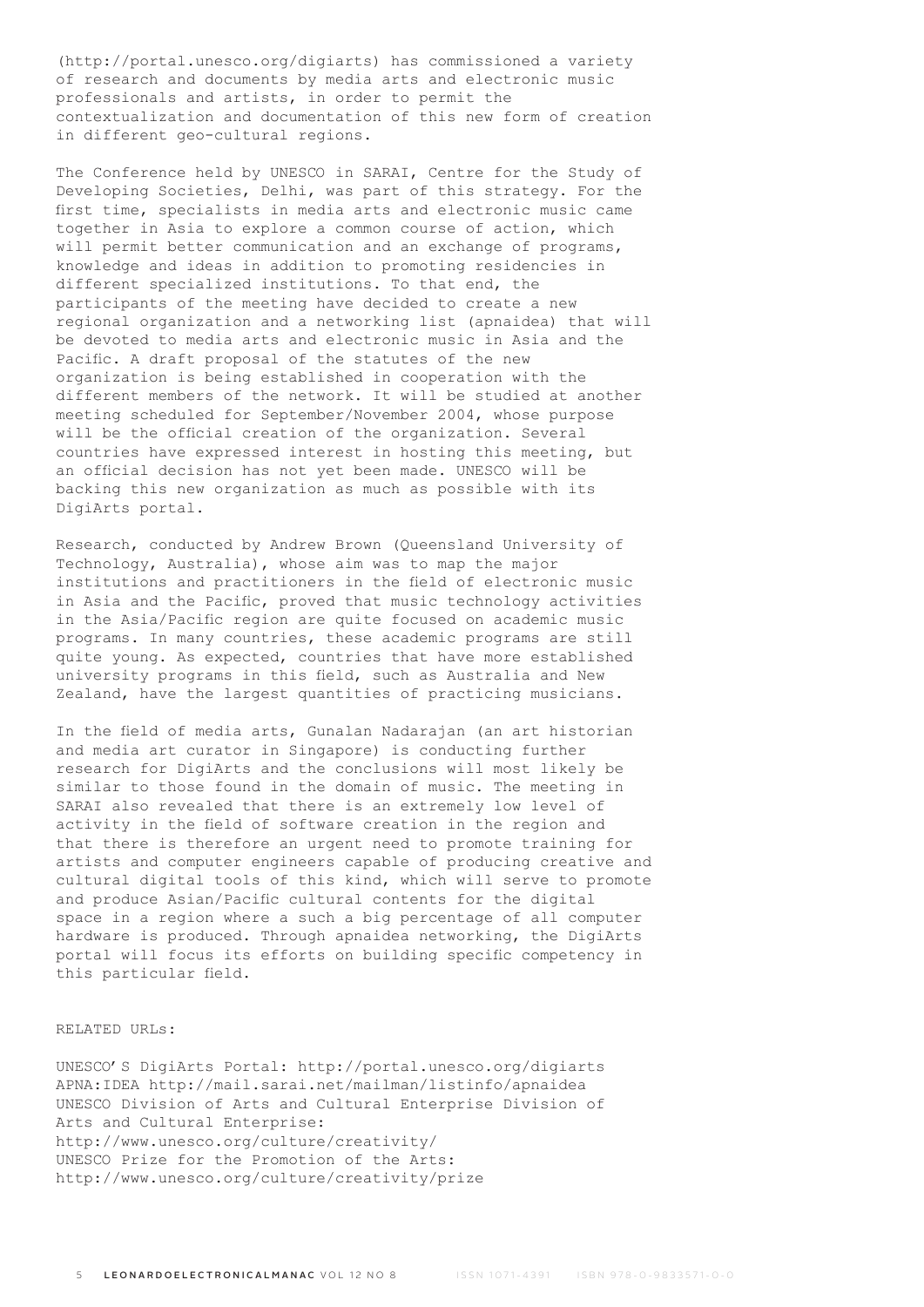$\overline{\phantom{a}}$  , where  $\overline{\phantom{a}}$  , where  $\overline{\phantom{a}}$  ,  $\overline{\phantom{a}}$  ,  $\overline{\phantom{a}}$  ,  $\overline{\phantom{a}}$  ,  $\overline{\phantom{a}}$  ,  $\overline{\phantom{a}}$  ,  $\overline{\phantom{a}}$  ,  $\overline{\phantom{a}}$  ,  $\overline{\phantom{a}}$  ,  $\overline{\phantom{a}}$  ,  $\overline{\phantom{a}}$  ,  $\overline{\phantom{a}}$  ,  $\overline{\phantom{a}}$  ,

### BIOGRAPHY

Tereza Wagner is program specialist of the UNESCO Division of Arts and Cultural Enterprise, coordinator of the UNESCO Prize for the Promotion of the Arts and deputy team leader of the Digi-Arts Portal. Her graduate and undergraduate degrees are from Paris V University, France, including a doctorate in anthropology of contemporary arts. Within UNESCO, she is in charge of the coordination of promotional and teaching programs related to contemporary arts and creativity (visual arts, literature, dance, music, theater, digital arts) as well as a program related to promoting arts education in the school environment.

RECENT NEW ZEALAND ELECTROACOUSTIC MUSIC: NEXUS, FLUX, NEGOTIATION

Ian Whalley, Department of Music, University of Waikato, Hamilton, New Zealand musik@waikato.ac.nz

 $\mathcal{L}_\text{max}$ 

# ABSTRACT

New Zealand electroacoustic music was pioneered by Douglas Lilburn in the 1960s. Lilburn found a unique sonic voice based in the local environment and influenced a generation of younger composers. The New Zealand Sonic Art CD series, published since 1990, extends this electroacoustic tradition. The first two CDs pay homage to Lilburn and the European aesthetic while \*New Zealand Sonic Art III\* includes a wider range of work, reflecting changing patterns of cultural immigration to New Zealand, an emerging and distinct national identity, the influence of "local" culture, and the application of recent digital technology.

#### INTRODUCTION

New Zealand electroacoustic music began from the pioneering work of Douglas Lilburn (1915-2001). An established instrumental composer, Lilburn made a decision to abandon orchestral work after completing his \*Third Symphony\* in 1961 [1]. From that point on, he concentrated on electroacoustic music. His decision reflected a wider national artistic shift: a search for a New Zealand voice and a reaction against colonial art. Despite its European origins, Lilburn found that electroacoustic music lacked cultural baggage, because audio samples from the local environment could be fused with electronic sounds. This made it possible to create a unique New Zealand soundscape [2]. An early example of his approach is found in \*Summer Voices\* (1969) where he used a direct quote from a New Zealand Maori lullaby sung by local school children. He extended this idea, quoting directly from the natural environment, in his later works like \*Three Inscapes\* (1972) and \*Soundscape with Lake and River\* (1979).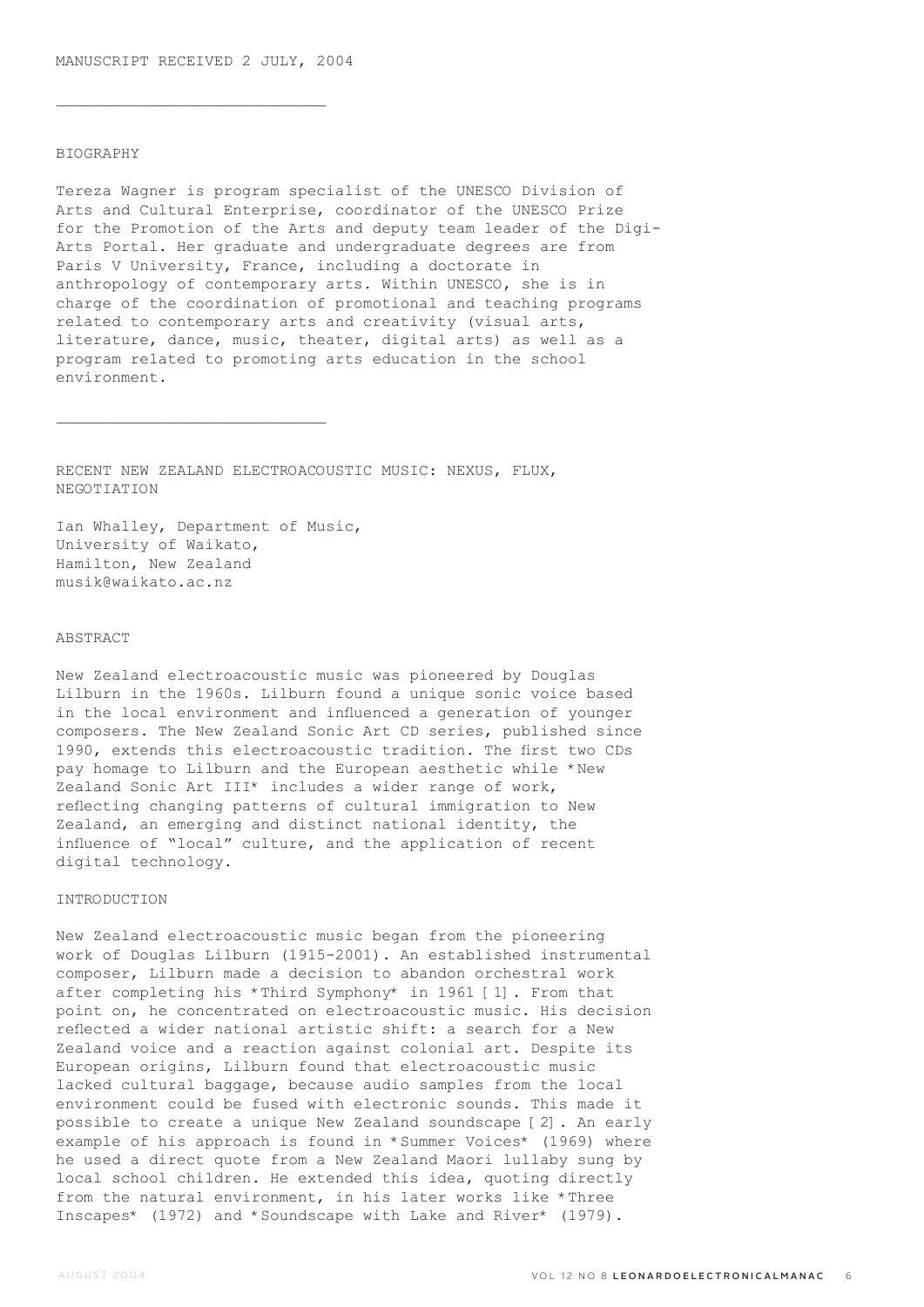Lilburn's aesthetic orientation was to be his most influential contribution. It encouraged a generation of his students, such as Denis Smalley, Ross Harris and John Rimmer to begin from a similar approach and common techniques [3]. Underpinning the aesthetic was Pierre Schaeffer's notion of musique concréte: a method of constructing sound works by editing together taperecorded fragments of natural or man-made sound sources. Smalley was to later develop the notion of "spectromorphology" [4]. This aesthetic is based on using non-human and often environmental gestures as the basis for abstract soundworks based on gesture and changing texture.

By the mid 1990s, electroacoustic music was an established part of the "art music" genre in New Zealand, with the ODE Record Company releasing a set of six CDs by electroacoustic composers in 1994. The idiom was largely academically focused, experimental in nature and disengaged from popular music idioms and the wider community.

It is to Lilburn's credit, however, that electroacoustic music continued to receive significant airplay and concert hall exposure, along with new acoustic instrumental works. His influence also ensured that university-based student composers often included electroacoustic music courses in their programs and became fluent in acoustic and electroacoustic idioms.

### NEW ZEALAND SONIC ART SERIES

To update the ODE Records CD series, the Music Department at the University of Waikato published two discs: \*New Zealand Sonic Art 2000\* [5] and \*New Zealand Sonic Art Vol. II\* [6]. The second disc was dedicated to Lilburn, who passed away in 2001. Responses to the call for works for these two CDs came mainly from academic composers of European/British heritage, their contributions being largely influenced by Lilburn or Smalley's aesthetic [7]. Many of the works submitted fit comfortably with an established and internationally recognized academic electroacoustic music style.

The intention of making the third CD in the series was to reflect a wider cultural and aesthetic palette. Many factors influenced this decision. The New Zealand population, particularly in the upper half of the North Island of the country where the majority of people live, had become far more ethnically diverse since the 1960s. There was an increasing indigenous Maori population, a rapidly growing Polynesian community and a rise in recent immigration from parts of Asia. A consequence was that the predominantly European cultural "gaze" typical of the 1960s continued to be diluted. Further, the "colonial cringe" that looked to Europe and England for cultural confirmation became less prominent. Confidence grew not only in local "European" culture, but also in a rapidly emerging cultural mix of Asian, Maori, Pacific Island and European inheritances [8]. Given the comparatively short history of European settlement in the country, the evolving culture was then less stable, more flexible and more open to negotiation than in many established countries and cultures.

A further influence on the call for works for the third CD was the development of other musical styles apart from an electroacoustic one, some of which were unique to New Zealand [9]. In the early 1990s there was a revival of traditional Maori instruments, illustrated by the pioneering work of Hirini Melbourne and Richard Nunns. Their first album, \*Te Ku Te Whe\*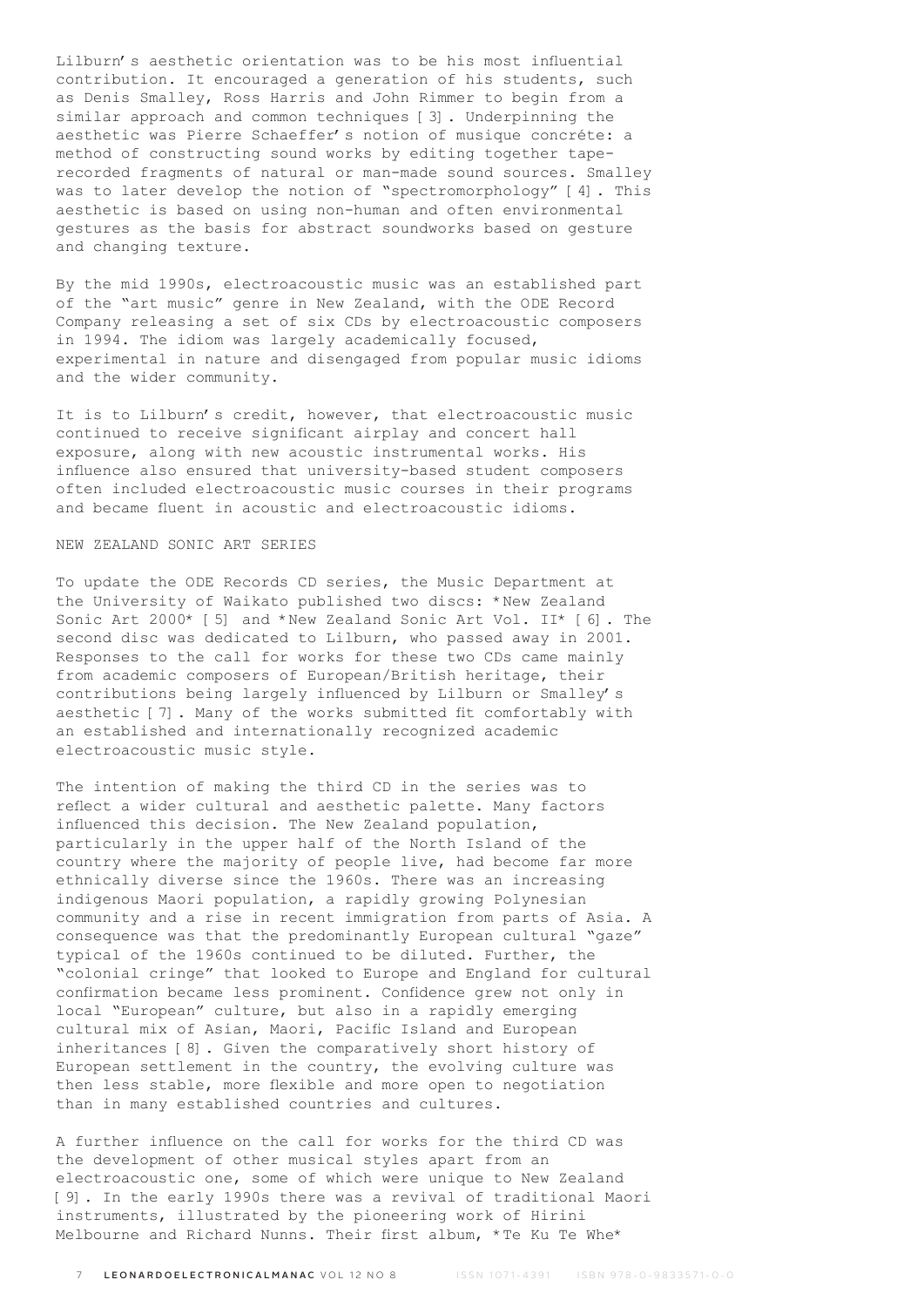[10], is one of the most original soundscapes to be produced, either nationally or internationally. Their contribution was to provide an alternative New Zealand voice to that established by Lilburn.

A second influence was the emergence of an experimental performance-based "soundculture," resulting from the use of found and invented instruments. In New Zealand, composers such as Phil Dadson pioneered this approach. His work with From Scratch [11], for example, incorporated Polynesian rhythms played on specially constructed and tuned percussion instruments made of PVC plastic pipes. A third factor was a growing interest in the music of Asian cultures by white New Zealand composers. Jack Body, for example, took a documentary approach to Indonesian soundscapes in his electroacoustic CD, \*Suara\* [12]. A fourth influence was the emergence of a digital sample- and synthesizer-based popular music culture. Commercially, record companies such as Kog Transmissions developed a number of artists for the international market [13]. A more experimental approach was illustrated by CDs such as \*Dr. Kevorkian and the Suicide Machine,\* by The Ironman [14]. Finally, intermedia artists had also begun to experiment with electronic music through mixed media events, beginning in the late 1980s. For example, Artspace in Auckland hosted the first Soundwatch festival in July 1989. By the late 1990s, there was also an increasing number of sonic publications from Artspace, such as \*The Fourth Window\* [15].

## NEW ZEALAND SONIC ART III

The call for works for New Zealand Sonic Art III sought material generated from found and invented instruments, traditional instruments and environmental sounds. It hoped to capture some of the range of cultural approaches and experimental music taking place that had been represented on the first two CDs as well as to find commonalities and differences between a diverse range of practitioners and to explore issues of access and elitism, regionalism and internationalism, tools and output. It was also hoped that the disc, as a collection of soundworks, would reflect something of the emerging and evolving New Zealand identity.

From the many works submitted in response to the call, the following tracks were selected by a panel:

1. Hirini Melbourne and Richard Nunns, \*Te Hau Kuri (Dog's Breath)\*;  $4:30$ 2. John Elmsly, \*Soft Dawn over Whispering Island\*; 10:32 3. Kit Powell, \*Contrasts\*; 6:36 4. Phil Dadson, \*Zitherum Voice\*, 8:00 5. Ian Whalley, \*Kasumi\*; 7:48 6. Norm Skipp, \*The Void\*; 6:00 7. Chris Cree Brown, \*Aeolian Harp Sounds\*; 7:48 8. Chris Knox, \*Rake\*; 2:56 9. William Harsono, \*Subconscious\*; 7:19 10. Michael Norris, \*Aquarelle\*, 10:20

#### A PERSPECTIVE

The introductory notes to the CD, penned by Martin Lodge, begin:

"Forty years ago, New Zealander Douglas Lilburn established an approach to electroacoustic composition rooted in the investigation of environmental sound. The intention was to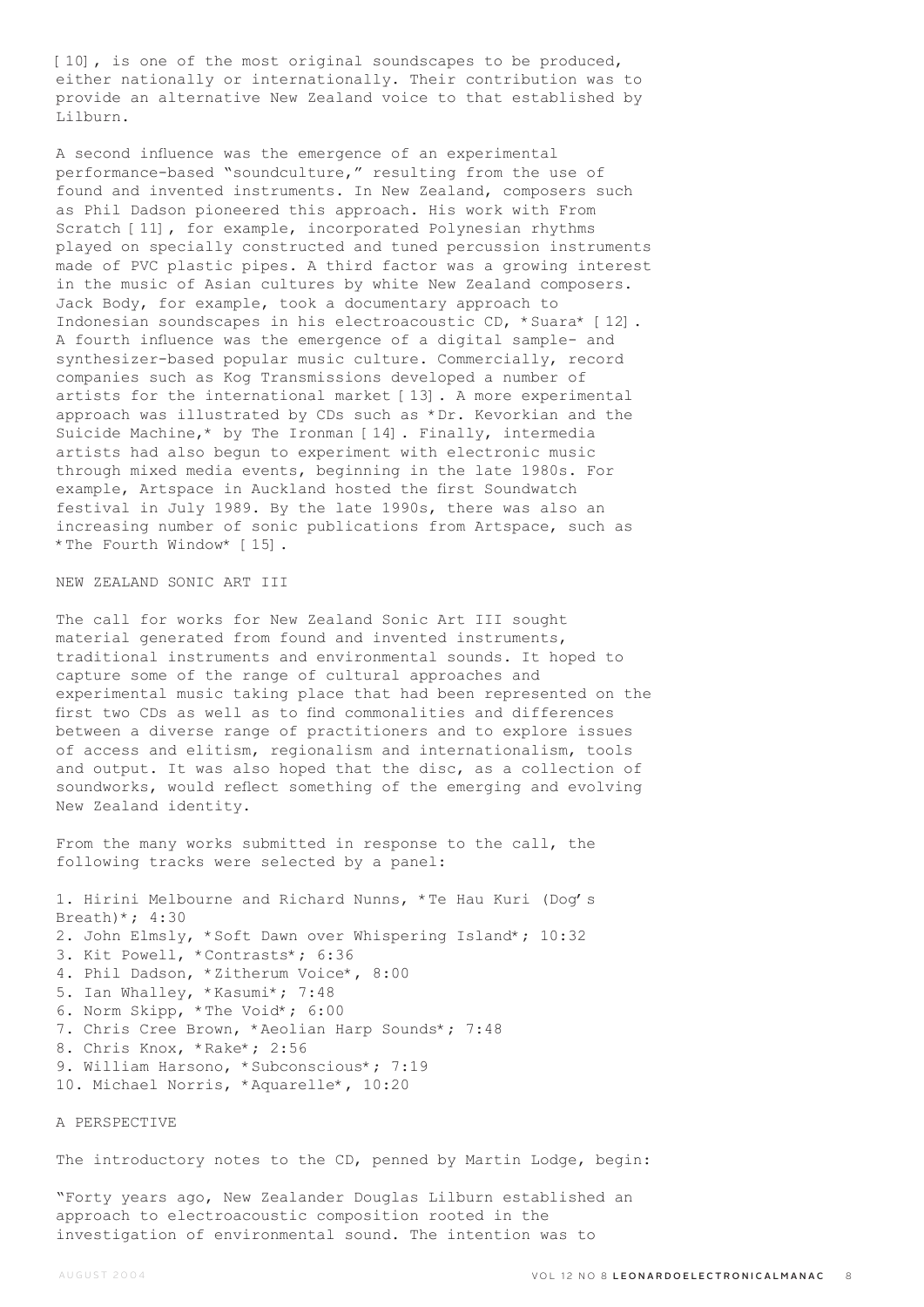uncover the inner, spiritual values of natural sound and thereby develop an awareness of place..." [16].

Having curated and produced the CD, four areas seem worth noting: reconciling old and new approaches; culture and technology; technology as a facilitator of cultural similarity; and negotiating and reconciling traditional and international boundaries.

## RECONCILING OLD AND NEW APPROACHES

Lilburn's legacy is evident in John Elmsly's \*Soft Down Over Whispering Island\*, where some of the samples are taken from the natural environment and then electronically manipulated. Similarly, Kit Powell draws on native bird sounds in \*Contrasts: A Collage of Found Sounds and New Zealand Bird Calls.\* Smalley's aesthetic of using an abstract approach to sound generation is found in Michael Norris's work \*Aquarelle\*, which sits comfortably with the international Anglo/French acousmatic style in approach and content.

These techniques, however, are not the sole province of electroacoustic music composers. "Rake", by ex-punk rocker Chris Knox, uses sound samples from rakes on metal, plastic, paper and glass as school students clean up a sports stadium after a big event. Like most electroacoustic works, it is constructed through editing rather than being recorded from a real-time performance. Knox notes that his method of working to create the piece by manipulating recorded sounds was "a very logical extension of what I had been doing on tape for the past twenty years" within the popular music aesthetic, but "without the constraints of the pop song structure" [17].

In contrast, Lilburn's approach could also be considered as a point of difference with works that use new instruments to create a live performance. Phil Dadson \*Zitherum Voice\*, for example, is generated from an improvised performance of an invented acoustic instrument where three piano wires connected to polystyrene resonators are strung onto a 3-meter long tubular frame. The instrument can be played with a variety of devices, such as, in this instance, a battery-powered hand-fan.

Despite the range of approaches to generating the source material, the point of reconciliation between old and new practice is in the use of similar digital tools to manipulate the works after the fact. Few of the works on the CD could exist without digital audio splicing or editing. Similar software/hardware platforms for audio recording have also been used by a number of practitioners, regardless of style.

# CULTURE AND TECHNOLOGY

The application of new digital technology can inspire new artistic ideas in idioms that developed before this technology was available. Hirini Melbourne and Richard Nunns' \*Te Hau Kuri\* (Dog's Breath) is generated in the first instance from a number of short performed samples of traditional Maori instruments. These samples were taken into the studio and mixed, layered and panned using digital editing technology. The result sounds like a live performance, but the work could not be created by two players or by playing live. There are more tracks than players and the volume alterations, panning placements, sound compression and sound equalization manipulations are added through digital editing. The idea behind the work, a sonic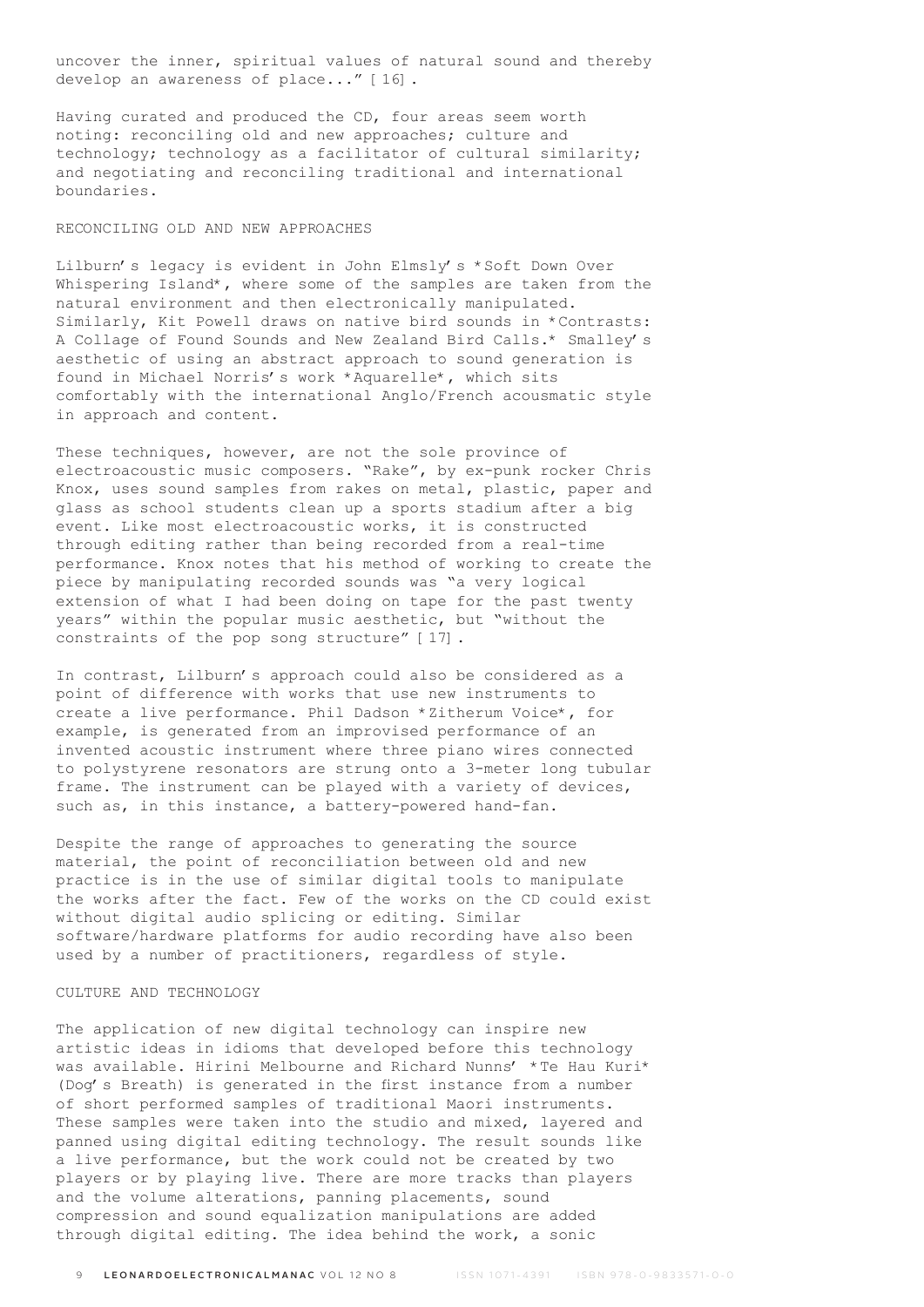rendition of a legend from the late fourteenth century using replicas of instruments that may have existed at the time, is thus only able to be realized using contemporary technology.

The relationship is of course dialectic: acoustic performance and digital editing tools can be used in the creative process in ways that may not have been originally imagined. Chris Cree Brown's \*Aeolian Harp Sounds\*, for example, was generated in the first instance by an outdoor sculpture placed in the Christchurch Botanical Gardens. A large shell channels the wind as it blows through the structure. The "performance" was generated from strings that were in this instance randomly tuned. These sounds were then digitally recorded and further enhanced in the production process in the studio, with slight compression being used to level out the volume of sounds. Overall, the sound level is also lowered on the disc to give the impression of how the original might best be encountered in the original setting.

TECHNOLOGY AS A FACILITATOR OF CULTURAL SIMILARITY

An outcome of different practitioners' using similar digital audio hardware or synthesis tools as a means of generating new music is that they may converge on similar outcomes: without a diversified source of cultural input, the tools themselves might become the means of generating cultural product. For example, experience at European festivals suggests that it is increasingly difficult to tell which geographical region many works originate from.

On the CD, Norman Skipp's \*The Void\* was premiered as part of the "La Création du Monde" portion of Synthèse 2001 in Bourges, France. Despite the philosophical basis of its generation, a "personal cultural resonance with the land of one's birth, and how that defines one's identity" [18], the resulting sound is very much a European one with little direct local identity in sound. At the same time, this sense of internationalism is also part of New Zealand electroacoustic music culture as is its European connection.

NEGOTIATING AND RECONCILING TRADITIONAL AND INTERNATIONAL BOUNDARIES

Two works provide examples of negotiating and reconciling regional and international influences. These illustrate how differing cultural resources and narrative traditions can be drawn together to create unique works.

My own work, \*Kasumi\*, takes its source material from short instrumental samples of seven New Zealand Maori instruments. In tandem, there is a Japanese text for the work from the Manyoshu by Otomo no Yakamochi, written on 23 February 753. Both the text and the instruments are recreated in their original incarnations in the work but are also extensively manipulated through digital processing techniques. The approach weaves three different cultures into one work, but creates a new hybrid from the sum of the parts. The danger of attempting "crossover" work is in using source material inappropriately. I was fortunate to have access and advice from an expert player of traditional Maori instruments (Richard Nunns) and a Japanese musician (Chikako Komaki), who could read the text and comment on its use.

Another work on the CD reconciles a modern European approach to electroacoustic manipulation with a Chinese text.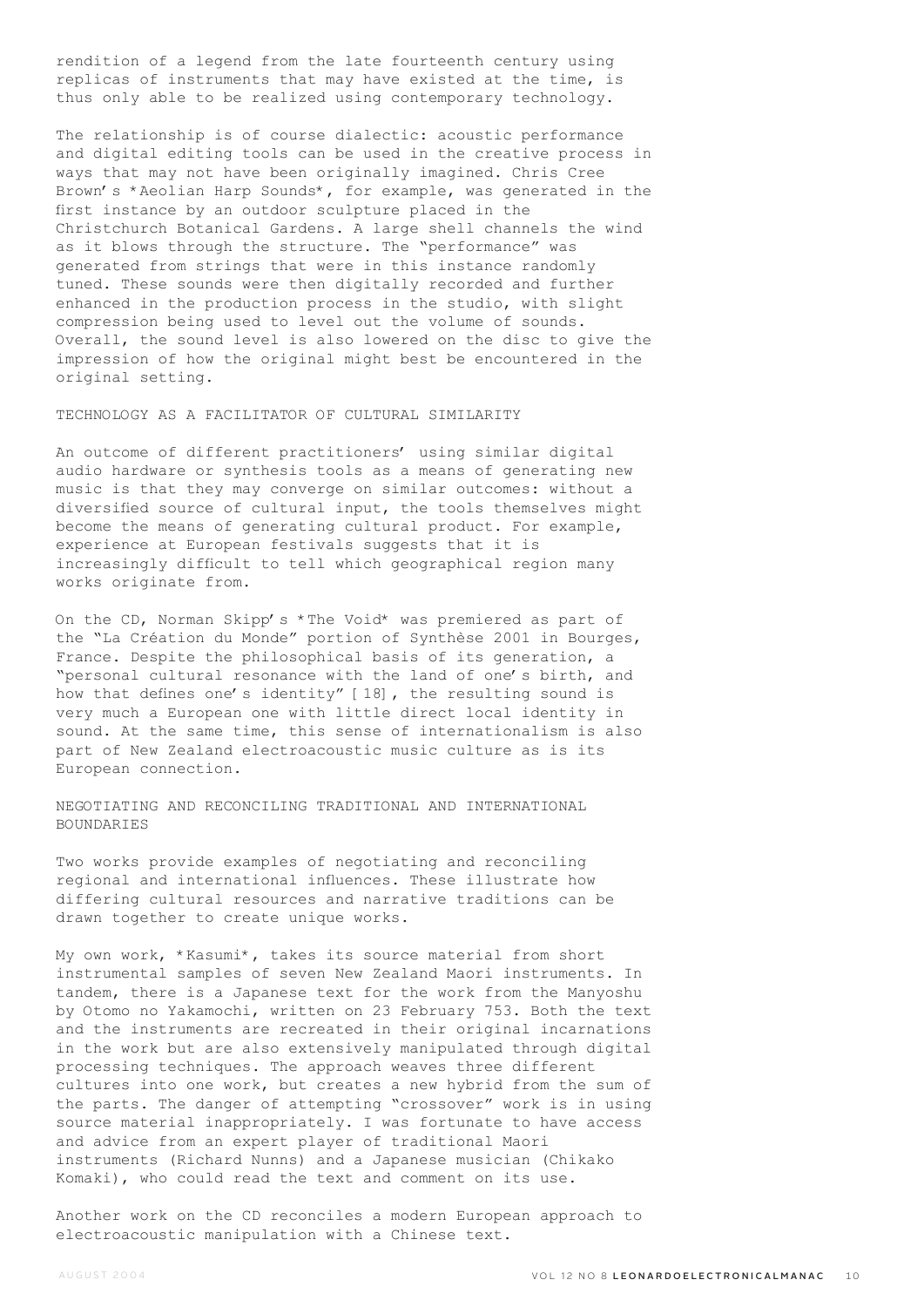\*Subconscious\*, by William Harsono, a recent immigrant to New Zealand from Taiwan, is based on an original poem read in the composer's first language. This is woven into an electroacoustic score based on a moving three-dimensional sound world, and draws the listener into a meditative mood. The advantage of being able to borrow fluidly and fluently from both cultures is clearly illustrated.

#### CONCLUSION

Culturally, \*New Zealand Sonic Art III\* draws on a wide range of historical and geographical influences. The resulting juxtaposition of works represents something of what it means to be a New Zealander at present, including aspects of the culture that have not been reconciled and may never be.

Despite these contrasts, there are points where reconciliation is attempted sonically: the results are generally introspective and spacious, which also reflects something of the New Zealand character. It is evident that digital audio tools are providing a means to reconcile various sonic influences, or to extend old ideas into new areas. At the same time, the local cultural resources provide the means to make a distinct cultural product.

The amalgam of Polynesian, European and Asian heritage that is continually negotiated, in combination with the national geography and climate, make the country unique. Lilburn's notion of finding a New Zealand voice has not disappeared, but the world he sought to represent, and the resources that can be drawn on to portray it, have been considerably expanded since the 1960s.

### RELATED URLS

Ian Whalley http://www.waikato.ac.nz/humanities/music/staff/ian\_whalley.shtml

New Zealand Sonic Art Project http://www.waikato.ac.nz/humanities/music/nzsonicart.shtml

Organised Sound (Cambridge University Press) http://titles.cambridge.org/journals/journal\_editors.asp?mnemonic  $=0.50$ 

# ICMA http://www.computermusic.org/about\_icma/about\_master\_frameset.ht ml

Interactive Music Project http://www.waikato.ac.nz/humanities/music/imp.shtml

# REFERENCES AND NOTES

1. See Michael Norris and John Young, "Half Heard Sounds in the Summer Air: Electroacoustic Music in Wellington and the South Island of New Zealand," in \*Organised Sound\*, 6(1) 2001, pp. 21- 28.

2. See Chris Bourke, "Douglas Lilburn: An Interview," in \*Music in New Zealand\*, 29, 1996, p. 37.

3. Their recorded works include Denis Smalley, \*Tides\* (Ode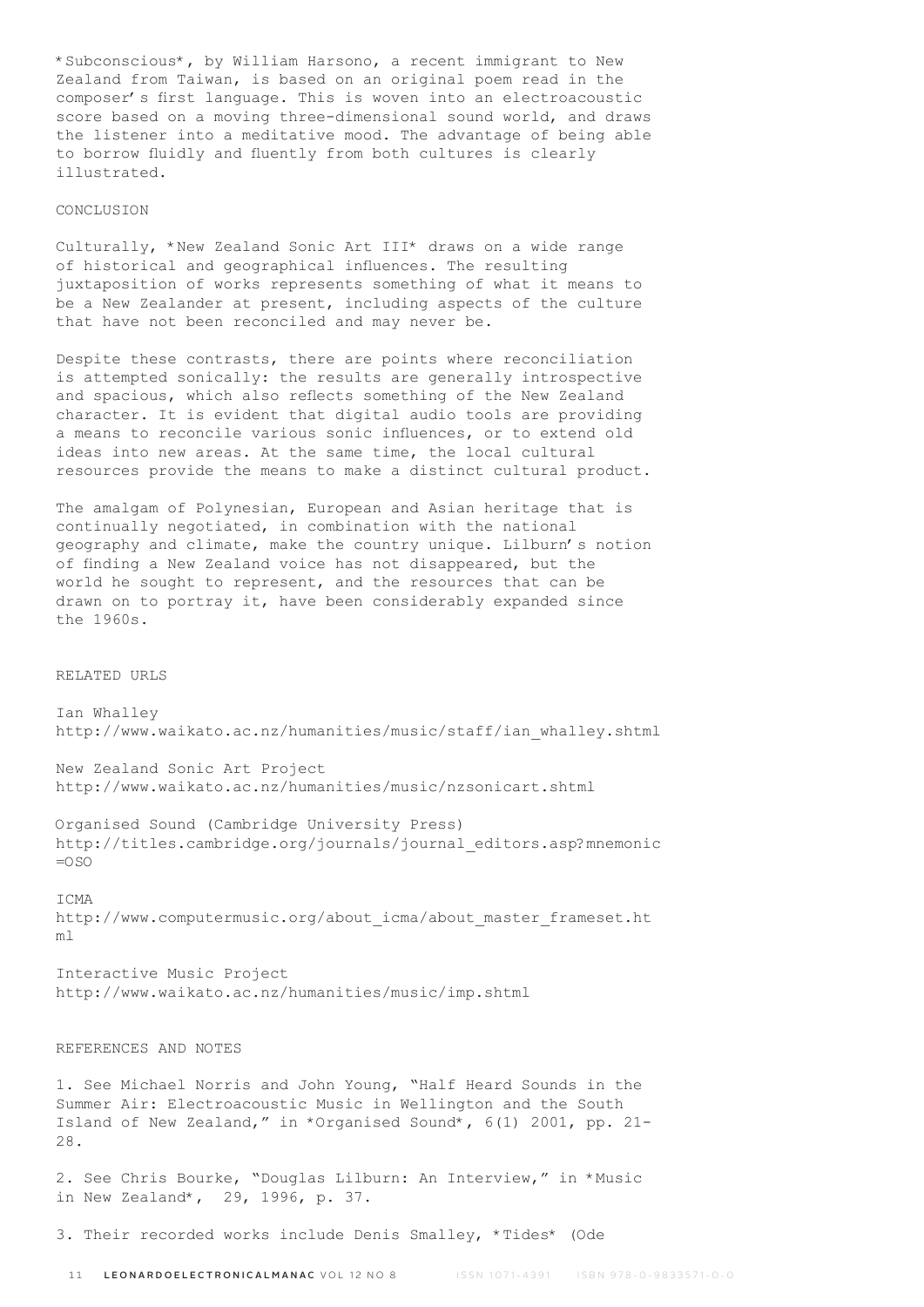Record Company, CD MANU 1433, 1993); Ross Harris, \*Inner World\* (Ode Record Company, CD MANU 1434, 1993); and John Rimmer, \*Fleeting Images\* (Ode Record Company, CD MANU 1437, 1993). 4. Denis Smalley, "Spectomorphology: Explaining sound-shapes," in \*Organised Sound\* 2(2), 1997, pp. 107-26. 5. \*New Zealand Sonic Art 2000\* (Hamilton: University of Waikato, CD MDUW1200, 2000). 6. \*New Zealand Sonic Art Vol. II\* (Hamilton: University of Waikato, CD MDUW1201, 2001). 7. See Smalley [4]. 8. See William Dart, John Elmsly, Ian Whalley, "A View of Computer Music: Auckland, Waikato and the Asia/Pacific Connection," in \*Organised Sound\* 6(1) 2001, pp. 11-20. 9. Ian Whalley, "Editorial: Music Technology in Australasia and South East Asia," in \*Organised Sound\* 6(1), 2001, pp. 1-2. The issue gives a good summary of the influence of local cultures on music-making. 10. Hirini Melbourne and Richard Nunns, \*Te Ku Te Whe\* (Rattle Records, CD RAT-D004, 1994). 11. Gregory Ncholas, \*Pacific 321 Zero\* (NZFC Films, 1993). 12. Jack Body, \*Suara\* (Ode Record Company, CD MANU 1380, 1993). 13. See Russell Brown, "Dancing Kings," in \*Unlimited\*, December 2000, pp. 58-64. 14. The Ironman, \*Dr. Kevorkian and the Suicide Machine\* (CD Universal 98432, 2000). 15. See \*The Fourth Window\* (CD/CDROM, Artspace, 1999). 16. \*New Zealand Sonic Art III\* (Hamilton: University of Waikato. CD MDUW1202, 2002). 17. See [16], Chris Knox liner notes, p. 12. 18. See [16], Norman Skipp liner notes, p. 10. MANUSCRIPT RECEIVED 2 JULY, 2004 BIOGRAPHY Ian Whalley lectures in the music department at the University of Waikato (Hamilton, New Zealand), where he is digital music studio director and director of the Interactive Music Project. As a composer, his work is influenced by sound gestures from the Asia/Pacific region, and their combination with electro-acoustic

textural manipulation. He has received awards and grants from the British Council (UK), Kunitachi's CCMMT (Japan), Meiji University Visiting Fellowship (Japan), Klangart '99 (Germany) and UNESCO (India). His research work focuses on generative and interactive systems in music, and artificial intelligence/agent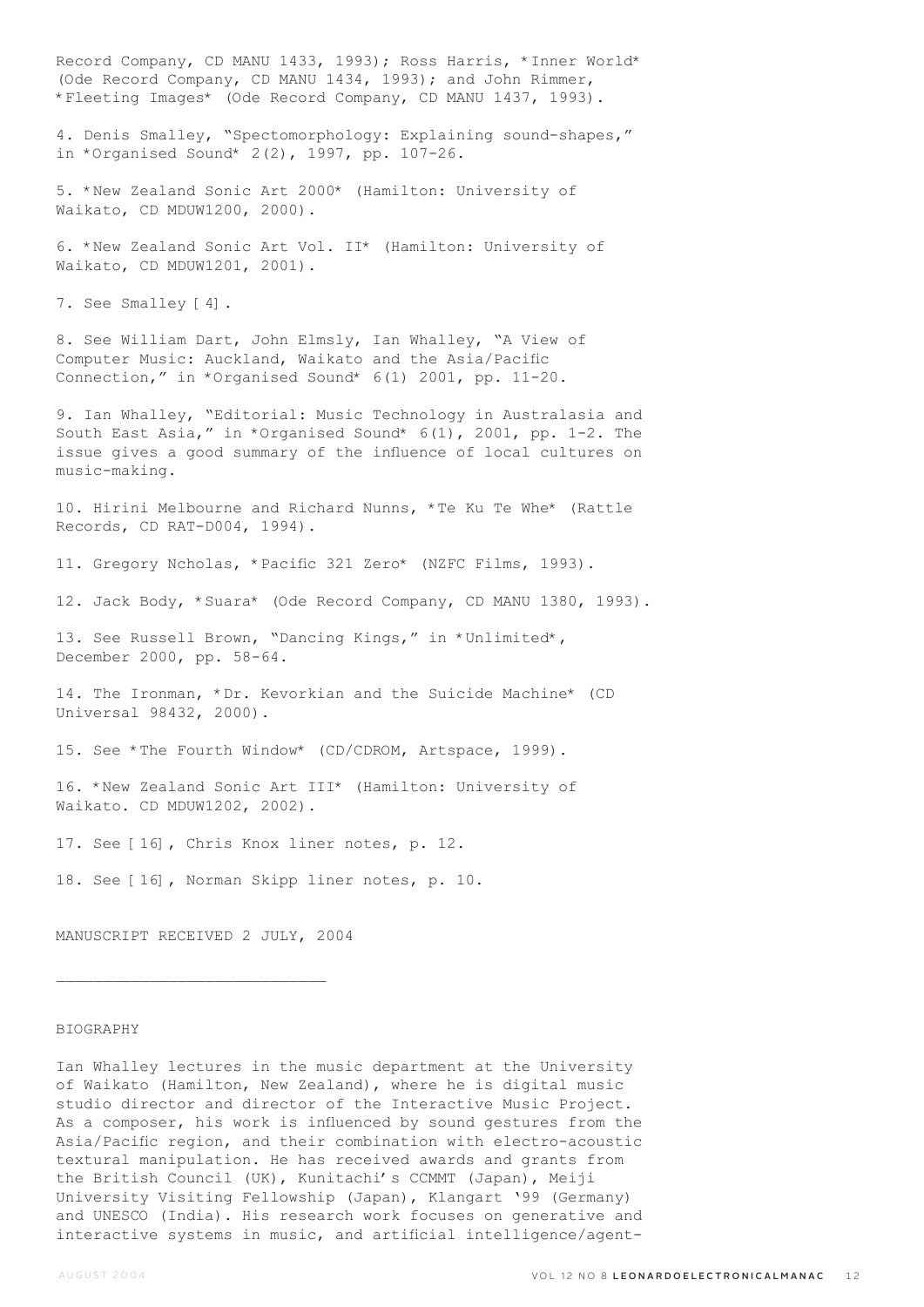based applications to non-linear music. He has published in forums such as \*The Computer Music Journal\*, \*Organised Sound\*, \*Canzona\*, \*Convergence\*, \*Enculturation\*, \*Contexts\* and for international events such as ICMC and ISEA. His editorial board service includes \*Organised Sound\* (Cambridge University Press) and he curates the New Zealand Sonic Art CD Series. Ian is currently a director-at-large for the International Computer Music Association.

LATIN AMERICAN MEDIA ART: LOCAL CREATION / GLOBAL ARTICULATION

by José Carlos Mariátegui, Alcanfores 1096, Miraflores, Lima 18, Peru jcm@ata.org.pe

 $\mathcal{L}_\text{max}$ 

In geographical terms, we usually think of Latin America as a region. But it is not easy to generalize into one the creative processes of different countries in a determined region. Though this notion of generalization tends to be taken out from the process of so-called "globalization," it could be questioned in a very critical but useful way in order to analyze the differences among new media creation in Latin America. Since all of us are suffering from, in one way or another, as well as representing, the processes of globalization in different levels and from different perceptions, it seems interesting to consider the space for action as an intersection between global and local premises: a position that occupies a hybrid space, a platform of mixed realities, in an attempt to articulate the ideas within these two strong tendencies. This hybridism by which these identities are transported is reflected in today's ambivalent use of media art from the production and participation within a "global popular culture" to the construction of local attitudes.

It is not just a question of identifying Latin America's local reality with tradition or modernity; new identities are not only generated by global or local means but from the complex articulations that occur inside an unstable equilibrium in the form of different visions of the same discourse, emerging from a local contact that mediates its relation and response with the exterior (which does not necessarily mean the global).

From a simplistic perspective, globalization could be seen as a way to try to apply the same "prescription" that worked well in some countries to others; that is to say, an attempt to recreate the same discourse in another language and culture. In this sense, the analysis of the current development of media art on a global scale often has a sophisticated but empirically flat theoretical development, constructing polished conceptual arguments that gather little from (local) reality. Nothing is less original than this type of proposal. For this reason, the articulation of intermediate process and getting together different pieces from reality have a fundamental value in today's contemporary media art creation.

A central aspect that occurs to many people that live in highly populated centers, capitals or metropolises in Latin America is the approach and desire for a Western lifestyle, imitating it in the hope of becoming "others": an unstable equilibrium of total subjugation. It is interesting that many of those global cities inside this complex space seem united or much more "connected"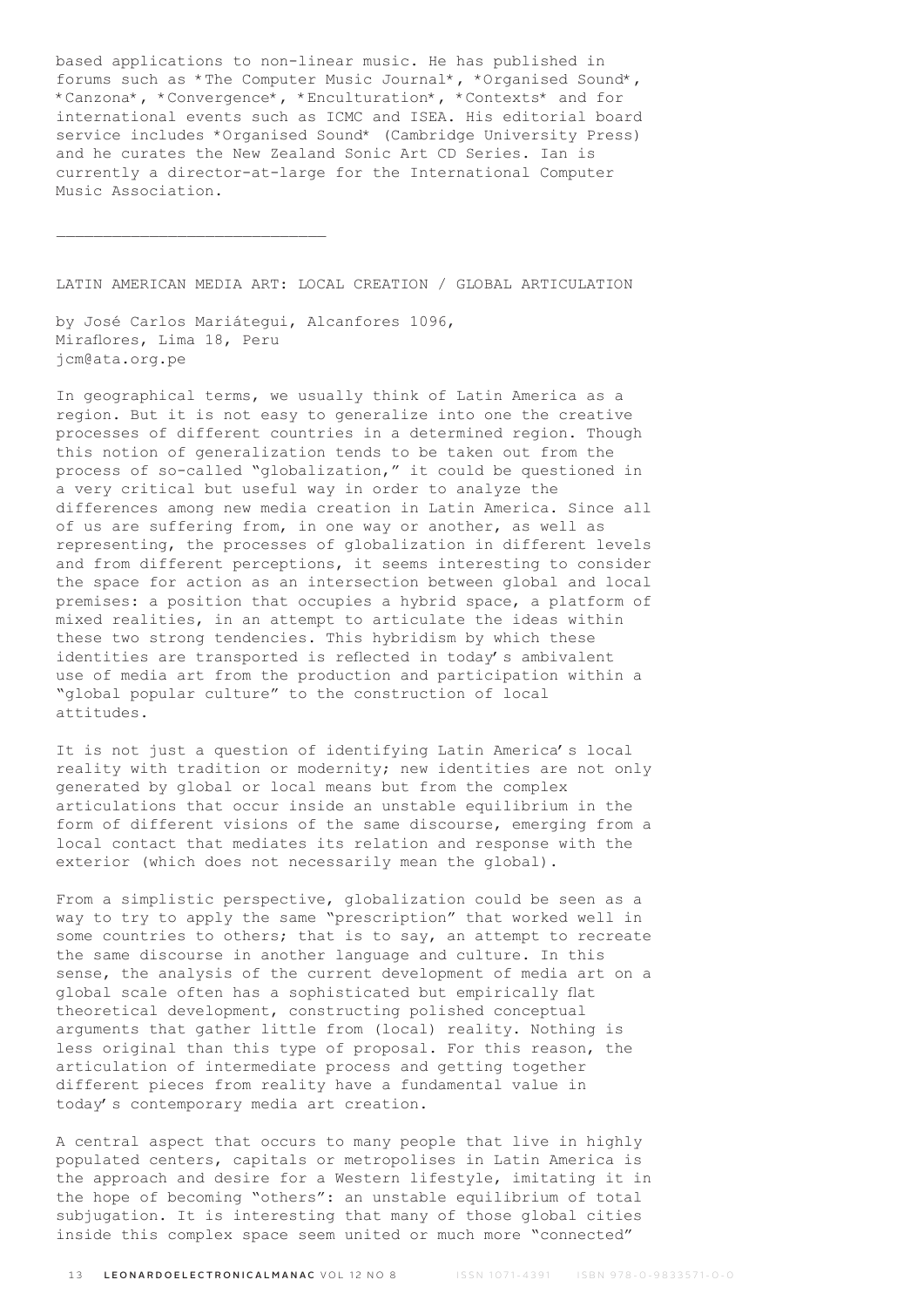with each other than with the extremely quiet zones outside those cities, with no awareness of what happens there at a creative level. The scheme and condition of the premises and the relation with the centers that exist within the peripheries needs to be reframed, bringing into the discussion a concept that we can call the "periphery of the periphery": towns where in many cases the Internet has not yet arrived, where the digital is still in its infancy or not at all present, spaces in which if we want to "innovate," it must be by the use of "offline technologies," such as video. If we manage to develop or to define a strategy in terms of south-south interaction, this will open new possibilities for different forms of existing creation resisting the dominance of an imposed international post-modern language and generating new media spaces that would be part of a real "networked space": much closer, in cultural terms, to a geographical one.

Although one can focus on a subject by way of many representations, in the case of video and electronic art in Latin America, there have been many attempts to abstract the city and turn it into "another" space. There is no doubt that a metropolis such as Sao Paulo, Mexico City or Lima - which, in addition to experiencing decades of migratory displacement - is a portrait of the ideas of its inhabitants. As Nestor García Canclini comments: "As a result of this kind of situation, national cultures lose their influence in the social definition of identity and new modes of definition are accepted" [1]. In this sense, popular or local culture acts as a depository of official speech as well as of the popular narrative, creating a space where modernity and tradition converge by means of day-today practice.

This practice reveals in many cases the intrusion of power and the persistence of tradition in demonstrating the social tensions that generate conflict. Local empowerment is still the most important movement in the present world because it is the application of concepts taken from global and local spheres. The political, social and mediated strategies force us to see the perspective within the contemporary creation using these definitions. Based on this idea, we can work on three types of attitudes towards new media art proposals in such contexts: local, transregional and global.

### T<sub>T</sub>

The local level is a movement not only of empowerment and solidarity but also of independence and critical vision. By means of a universalistic panorama, the folk-nationalist or "traditional" local content tends to put an emphasis on the difference between the creation (simulation) and the real situation. In this way, a sort of "critical bridge" is formed in which both ways of looking - the folklorist interpretation on one side and the real situation on the other - are compared and placed in relation to each other. Media art oriented in a vernacular way tends in vain to compress all the diversity available in a country, typifying it as a single cultural reality. By way of such means, enormous differences will be ignored, especially the ones between urban and rural zones. As a reaction to this vision, traditional images are mixed with modern, global, post-industrial ones, showing them in satirical forms to demonstrate not one reality, but a compendium of "realities." This confrontation is not used in a negative sense, but to connect modern culture and tradition.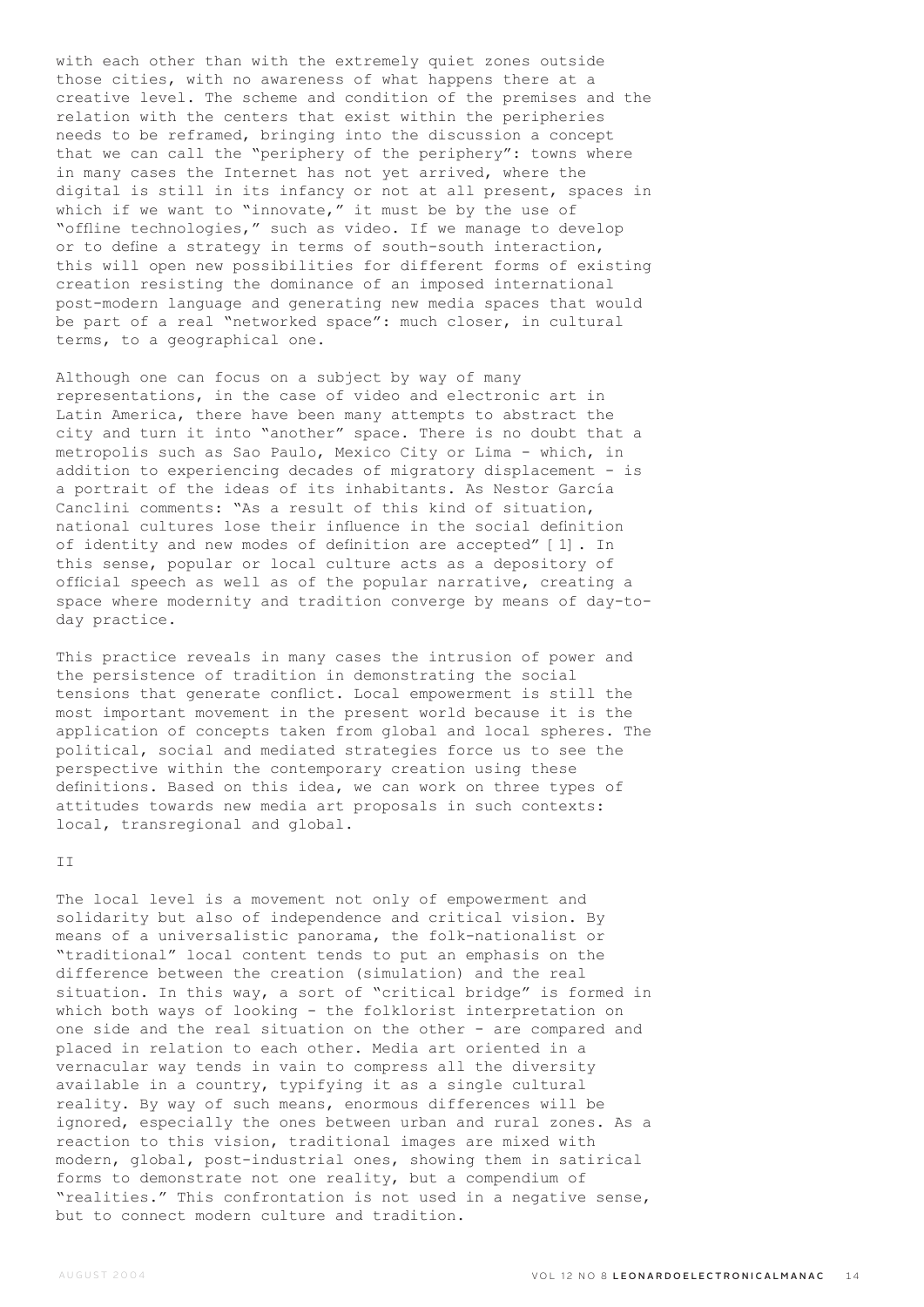The second level, the transregional one, is a mixture between local and global concepts, but in geographically related terms. This is an "integration movement," in which elements coming from the media are reworked, leading to a reinterpretation of reality. In the topics of this level, there are some anti-global characteristics since it tends to use material from local media. The new image is a way of creating awareness and persuading the public to understand things from other perspectives.

An acceleration of reality and the comparison of patterns communicating forms that go towards a transregional media culture are persistent factors in the revaluation of symbols towards an internationalism and against tradition, while still remaining critical to the local context. This cosmopolitan ethnography to which the contemporary creation makes reference offers a new definition from which we understand the challenge of a change: it is more important to pay special attention to the definition of the media information than to the media technology associated with it. In this respect, TV can still teach us many things that may be useful in providing an insight to the future of the Internet.

The global level is a movement of peripherization, meaning that despite the fact that the distances between the centers and peripheries are growing, these projects tend to place themselves among global strategies to stay in a "relative" center. Art has become a prefabricated question, where everything is the consequence of a great historical distortion and perhaps the real innovators will not be considered the "best." There is no more originality, just recycling. The intellectual exercise no longer has any value, because the people have become quick consumers, demanding a "hit" or something "cool." Interestingly, it is impossible to define authorship with a specific nationality, marking such works as being completely global.

As Gerardo Mosquera has pointed out: "It is necessary to cut the global pie not only with a variety of knives, but also with a variety of hands, and then share it accordingly. This is neither revolution not political correctness: it is a need, for all we want is an endogamous culture" [2].

If we do not have a clear idea of the plural cultural conformation of a country, we will not be in a condition to contribute to a social change that some societies demand as a historical imperative in order to juxtapose theory with practice. For that reason, although the important "ones" may remain unnoticed, the system is fast and forces us to be very selective, but not deep; it is much easier today to leave a track in Lima than in New York.

[This article is a revised version prepared specially for LEA. The original text was previously published in German in \*Bandbreite. Medien zwischen Kunst und Politik\*, eds. Andreas Broeckmann and Rudolf Frieling (Berlin: Kulturverlag Kadmos, 2004).]

#### REFERENCES

1. Néstor Garcia Canclini, in \*Culturas híbridas: Estrategias para entrar y salir de la modernidad\* (Grijaldo, México: D.F., 1990).

2. Gerardo Mosquera, "Notes on Globalization, Art and Cultural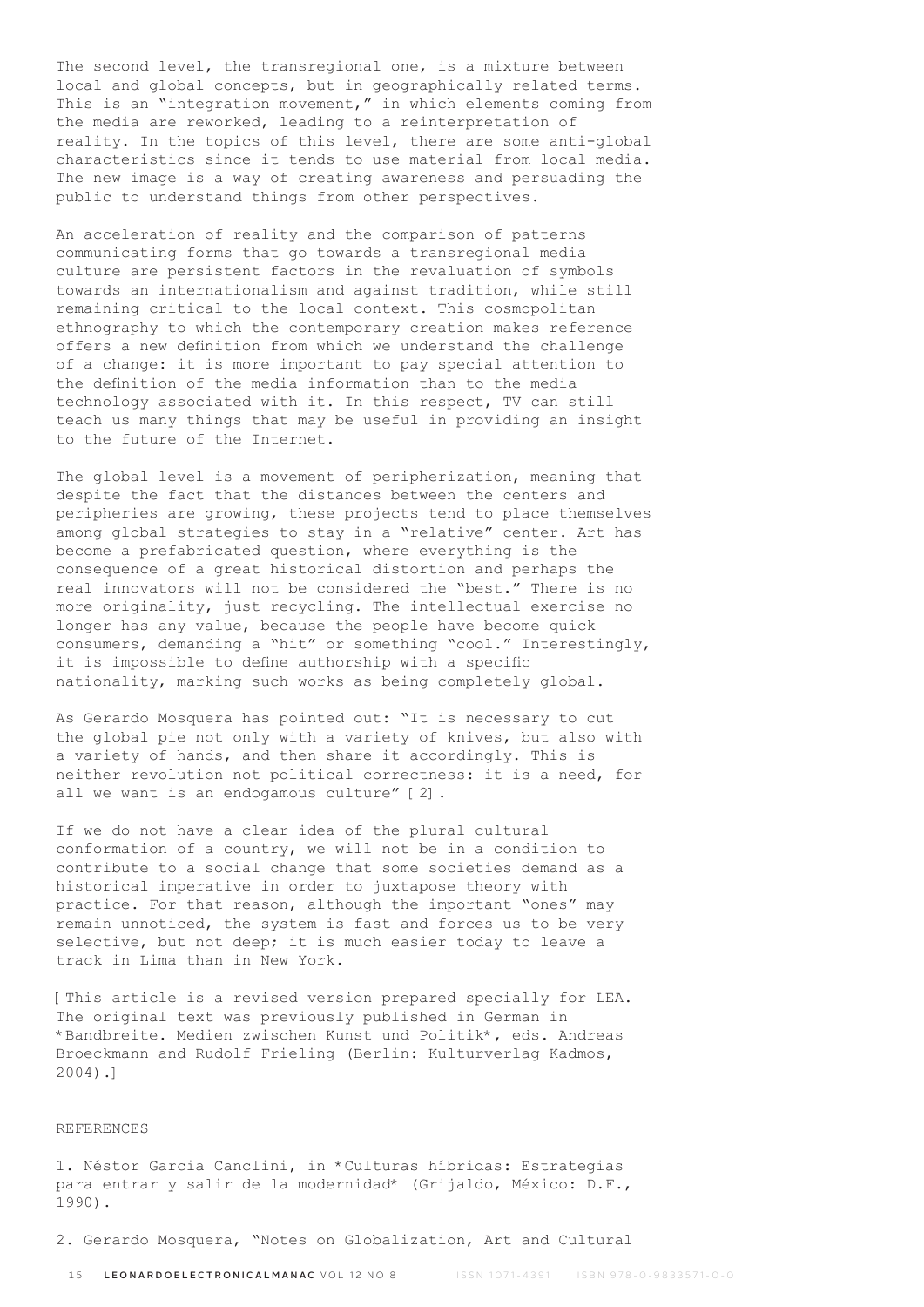Difference," in \*Rijksakademie van beelbende kunsten and RAIN\*, 2001, pp. 26-36.

MANUSCRIPT RECEIVED 2 JULY, 2004

 $\overline{\phantom{a}}$  , where  $\overline{\phantom{a}}$  , where  $\overline{\phantom{a}}$  ,  $\overline{\phantom{a}}$  ,  $\overline{\phantom{a}}$  ,  $\overline{\phantom{a}}$  ,  $\overline{\phantom{a}}$  ,  $\overline{\phantom{a}}$  ,  $\overline{\phantom{a}}$  ,  $\overline{\phantom{a}}$  ,  $\overline{\phantom{a}}$  ,  $\overline{\phantom{a}}$  ,  $\overline{\phantom{a}}$  ,  $\overline{\phantom{a}}$  ,  $\overline{\phantom{a}}$  ,

# BIOGRAPHY

José-Carlos Mariátegui is a scientist and media theorist, and president of Alta Tecnología Andina (ATA), a non-profit organization dedicated to the development and research of artistic and scientific theories. He is the founder of the International Festival of Video and Electronic Art in Lima (1998- 2003) and director of the Memorial Museum Mariátegui of the National Institute of Culture. He is resident at the CICV Centre de Recherche Pierre Schaeffer Montbéliard Belfort, Hérimoncourt (France), coordinator of the scientific thought and philosophy of science program at Cayetano Heredia University (Lima) and of numerous expositions and symposia in Peru. He teaches in the Ricardo Palma University museology program and his recent conferences include Coloquio Internacional de Historia del Arte, Medi@terra Festival, ISEA 2000, Emoçao art.ficial and Transmediale.03. He has curated several exhibitions, including the Interferences Festival (Belfort, 2000) and "Nueva/Vista: Videokunst aus Lateinamerica," ifa-Galeries (Bonn, Berlin, Stuttgart, 2002-2003). He is a member of several committees on virtual reality, interaction, visual computing and artificial life and a member of the ISEA Cultural Diversity Committee. He served as a juror of the 13 Videobrasil (2001), as a member of the ISEA 2002 International Programming Committee and of the International Advisory Board of Prix Ars Electronica 2004. He is a corresponding editor for \*Leonardo Electronic Almanac\* and \*Fine Art Forum\* and currently acts as a node of the E-Tester project (www.e-tester.net), a platform of critical theory and practice on contemporary creation.

His most recent publications include "Techno-Revolution: False Evolution?" (\*Third Text\*, London, 1999; Spanish-language version in Márgenes Encuentro y Debate, Año XIV, Lima, 2000); "Video-Arte-Electrónico-en-Peru" (in \*De la pantalla al arte transgénico\*, edited by Jorge La Ferla, Universidad de Buenos Aires, 2000), "Visiones/contravisiones del vídeo y arte electrónico en el Perú" (in \*Perú: Resistencias\*, Casa de América, Madrid, 2001), "Art as Evolution" (in \*Medi@terra 2000 Neo[ techno] logisms\* Athens, 2001), "Gianni 'Tupac' Toti, un hommage à Gianni Toti" (in \*Turbulences vidéo\* France, 2002). "The Camera as an Interface: Closed-Circuit Video Projects in Peru" (in \*Leonardo Electronic Almanac\*, Vol. 10, No. 3, 2002.), "Peruvian Video/Electronic Art" (in \*Leonardo\*, Vol. 35, No. 4, 2002), and "Lebende und optische Maschinen - Eine Interpretation von zwei installationen" (in \*Rosa Barba: Off Sites\*, Walther Köning, Köln, 2003).

THE USE OF INTERNET FOR AN INTERNATIONAL COLLABORATIVE PROJECT

Hasnul Jamal Saidon, School of Art, Universiti Sains Malaysia,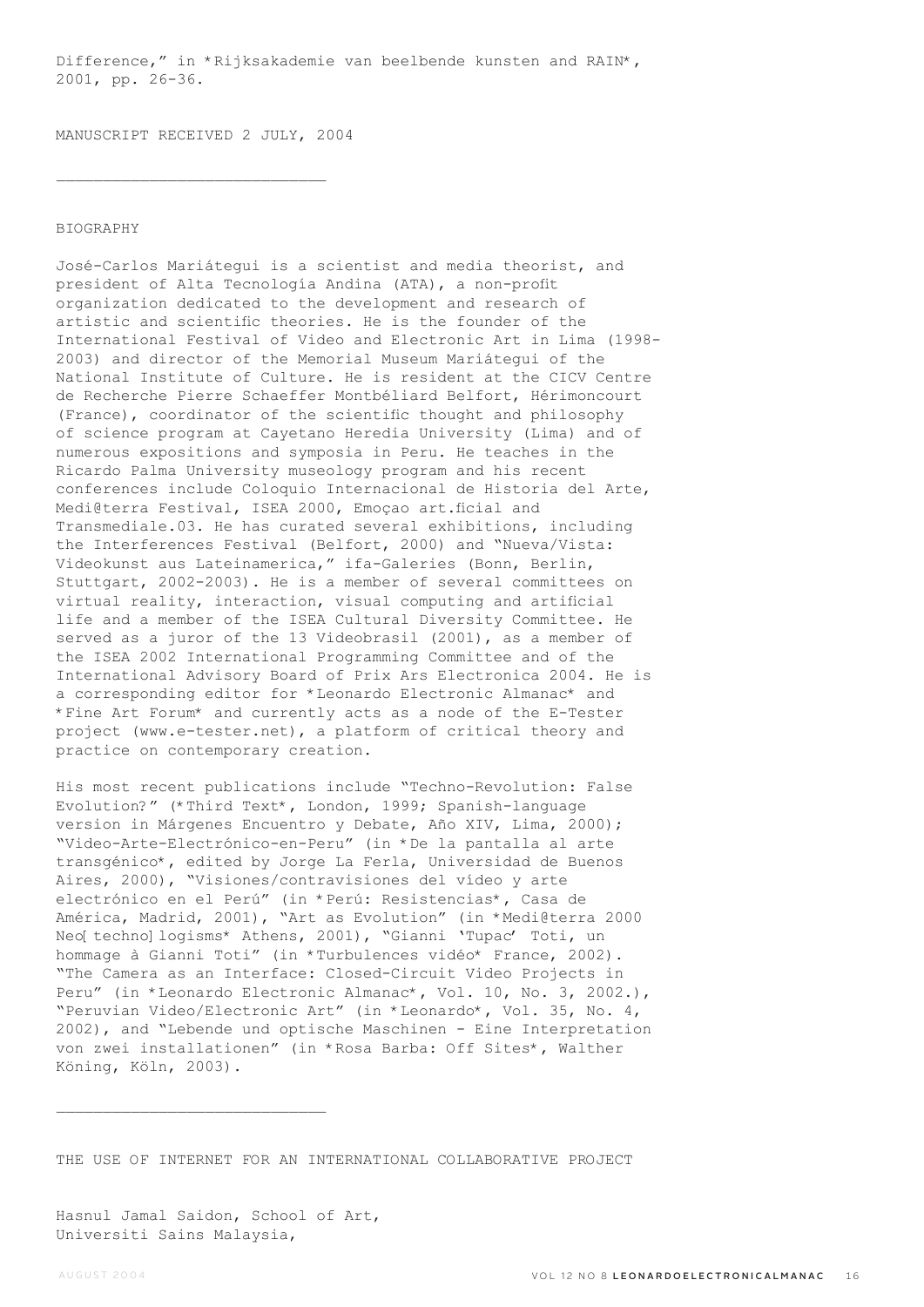# Pulau Pinang, Malaysia hasnulsaidon@yahoo.com

Roopesh Sitharan, Faculty of Creative Multimedia, Multimedia University, Cyberjaya, Selangor, Malaysia roopesh@mmu.edu.my

# ABSTRACT

This article is basically a report of a research project called \*Upload:Download - Fukuoka: Kuala Lumpur Young Artists' Online Collaboration\*. It is an experimental online project that represents an international collaboration between students based in Fukuoka, Japan and Kuala Lumpur, Malaysia. Essentially, the project aims to explore the creative potential of the Internet, especially amongst youth. It is also designed to instigate further inquiries into the notions of self, identity, nationality and cross-cultural encounters in today's age of global telecommunication. The project also functions as an experimental case study to investigate the underlying forces of mass and multimedia in forming today's realities.

### INTRODUCTION

The era of the 1990s brought a radical change in the way we communicate with each other, where people separated by geographical distance are united in the virtual realm through the emergence of Internet technology. An award-winning dictionary of Internet terms, www.netlingo.com, defines Internet as "The most important technological innovation of our generation, the Internet is actually a network of networks" [1].

The Internet is a global network that links computers worldwide and connects millions of people from various backgrounds. This huge network creates a fresh situation for individuals and society as a whole, prompting us to reflect upon its impact, potential and implications. The Internet revolution is not just about communications and technology - it touches the very fundamental ingredient of our social structure, as described by Eduardo Kac: "The complexity of the contemporary social scene permeated by electronic media, where the flux of information becomes the very fabric of reality, calls for a reevaluation of traditional aesthetics and opens the field for new developments" [2].

Questions ranging from issues of the social and private sphere to those of gender and identity are posed in new ways through the Internet. Thus, with the interest in analyzing and exploring the potential and implication of virtual networked society, the project \*UPload:DOWNload - Fukuoka: Kuala Lumpur Young Artists Online Collaboration\* was born. Hasnul J. Saidon, along with Roopesh Sitharan, initiated the project during his residency program at Fukuoka Asian Art Museum Japan, from October to December 2003. Eight young artists from Malaysia and 11 young artists from Japan were engaged in the project via Internet.

# PROJECT BRIEF

The project was divided into four sub-projects, involving different elements of multimedia at each level. The four subprojects are:

### 1. interFACES (stills)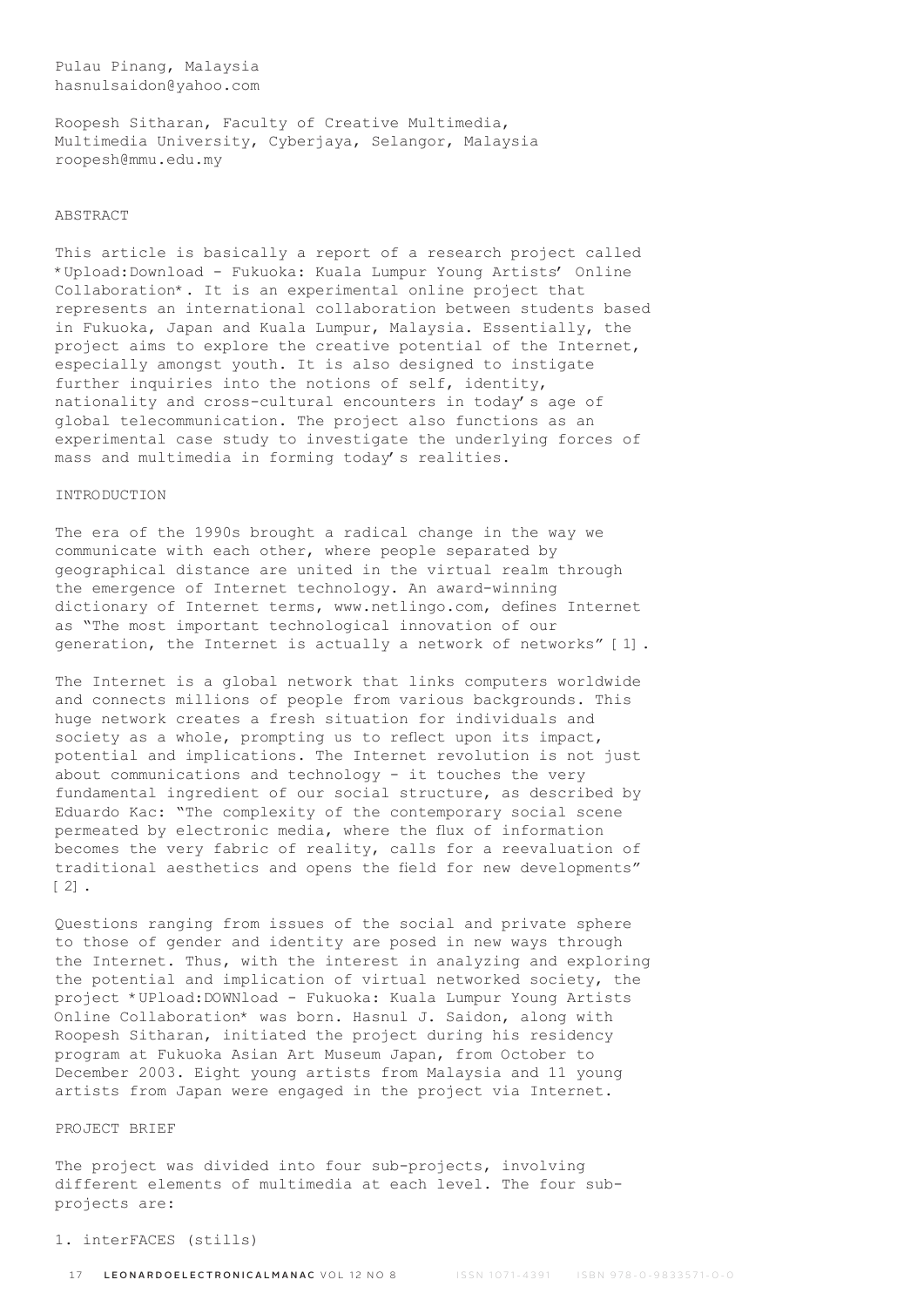The artist had to upload a .jpg image of a self-portrait, which was then manipulated by a participating artist from another country into typical and stereotyped faces of the particular artist's country and vice versa.

Can facial features in regard to cultural stereotype be relevant for an increasingly networked generation? Can facial features be the epitome of cultural or national identity (or even pride) in the age of the Internet? Can there be a pure or an original "face" for a particular notion of identity and nationality, especially in the age of global telecommunication?

2. BranconTEXT (animation, gif sequence, PowerPoint slides)

Here the artists were required to record the brand of products used on a particular day. Later, the images/logo of the brands were arranged according to the sequence of usage. The logo and images of the brand were uploaded to the site and later downloaded by a participating artist from another country, who created a character from the logo and vice versa.

Are brands important in the daily life of the participating artists and how do they relate to the products that they use and consume? Are their consumption patterns similar or different? Is there any indication of globalized or homogenized taste and style? Or do the taste and style gravitate more towards local preferences? What are the implications of information technology towards their consumption patterns, tastes and styles?

### 3. CITY stream (video)

The artists were required to shoot a 5-10 second sequence of digital video of a selected location in the city that reflected the space that they constantly used or lived in, a space that they liked and enjoyed. The video was later uploaded to the site and downloaded by the participating artist from the counterpart country, who used it to create a 7-15 second video reflecting an ideal virtual city of their own and vice versa.

Are cities becoming globally homogenized or localized? Are they becoming increasingly commercialized? How do the participants in both cities relate and interact with their cities? How do they relate to other cities via the Internet? What is their notion of an ideal urban dwelling space, both physically and in virtual form? Do they have the same vision?

### 4. soulBITS (sound)

The artists were required to create or compose their own short digital music or sound composition, reflecting their own notions about spiritual happiness and well-being. The audio was uploaded to the site and downloaded by the participating artist from the counterpart country, who used it to create digital music with the same notion and vice versa.

Does spirituality have any relevance to the present age, especially amongst urban youths? How do the participants relate to spirituality? What are the differences and similarities? How does spirituality stand in the midst of mass consumerism, global telecommunications and cross-cultural encounters?

### THE PROCESS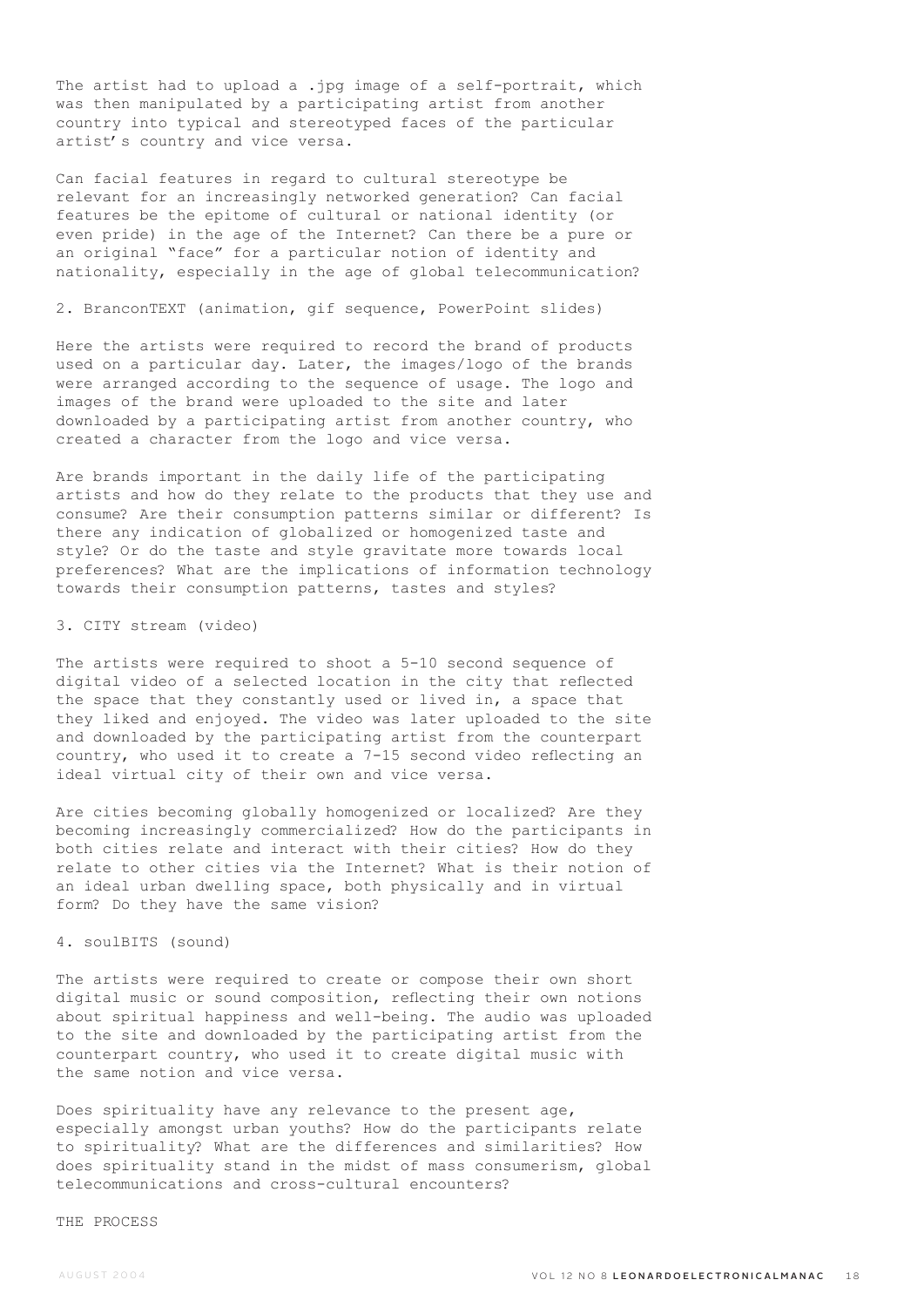The whole project evolves within the process of downloading, manipulating and uploading content provided and used by both counterparts. Content is no longer "concrete," but a vital part of the communicational contexts that can be rejuvenated and manipulated, virtually by anybody. The online nature of the project was ideal in making global participation possible, and the idea of "manipulating" content provided by each other played a significant role.

In the interFACES project, the context of the work involving portraits of participants posted online proved an important point in working with such virtual and networked environments. The organic form of such content, without any identity or characteristics, is explained by Alan Sondheim: "The online aspect is crucial; the work permits global participation, and the idea of 'stripping' has a political context as well - one may be stripped of her or his political rights, belongings, etc." [3].

Due to the process of sharing with other participants, the contents were unstable and constantly changing, fitting into the particular needs of the participating artists according to the level of manipulation they employed. The very nature of the content is organic and open to possibilities of change, providing the artist with a unique opportunity to customize the work. Digital content thus has the potential to become "indefinite content," open to revision, evolution, collaborative, manipulation and cross-disciplinary utilization via the Internet. As Eduardo Kac has stated, "These works are based on mutable structures and unstable links. For them to be meaningful, they rely on enabling the participant to make choices on-line, participate in the development of the work, and determine the experience one has as he or she navigates a given piece" [4].

At the participatory level generated through the networked society summoned over the Internet, communicative encounters take place not through physical appearance but through the action and reaction that result from the participants' engagement in a shared mediated activity. As the reactions are experienced through the Internet, anybody around the globe with Internet access can see them, erasing boundaries between them and making the work accessible to anyone. This is a perfect example of global collaboration interdependently generating artworks and forming a global network. It is as described by artist Damien Funk, who says about the collaborative \*Funkworks\* project, "Collaboration supercharges their efforts and they continue to produce stunning illustrative work on a regular basis" [5].

The use of the Internet to create art influences the artist's ideas, attitude and perception, resulting not only in possibilities for changes in the content, form and context of the artwork, but also demanding new skills and knowledge on the part of the artist. For instance, one must understand the process of uploading and downloading via Internet, the requirements of the digital medium, proficiency in handling the particular software required for media manipulation and management, etc. This demands a multi-disciplined and multitasking approach in meeting all the essential requirements to create artwork on the Internet. The global network has become the propeller of a radical economic, social and cultural revolution manifesting new requirements for human capabilities and knowledge to meet the future of information-based society.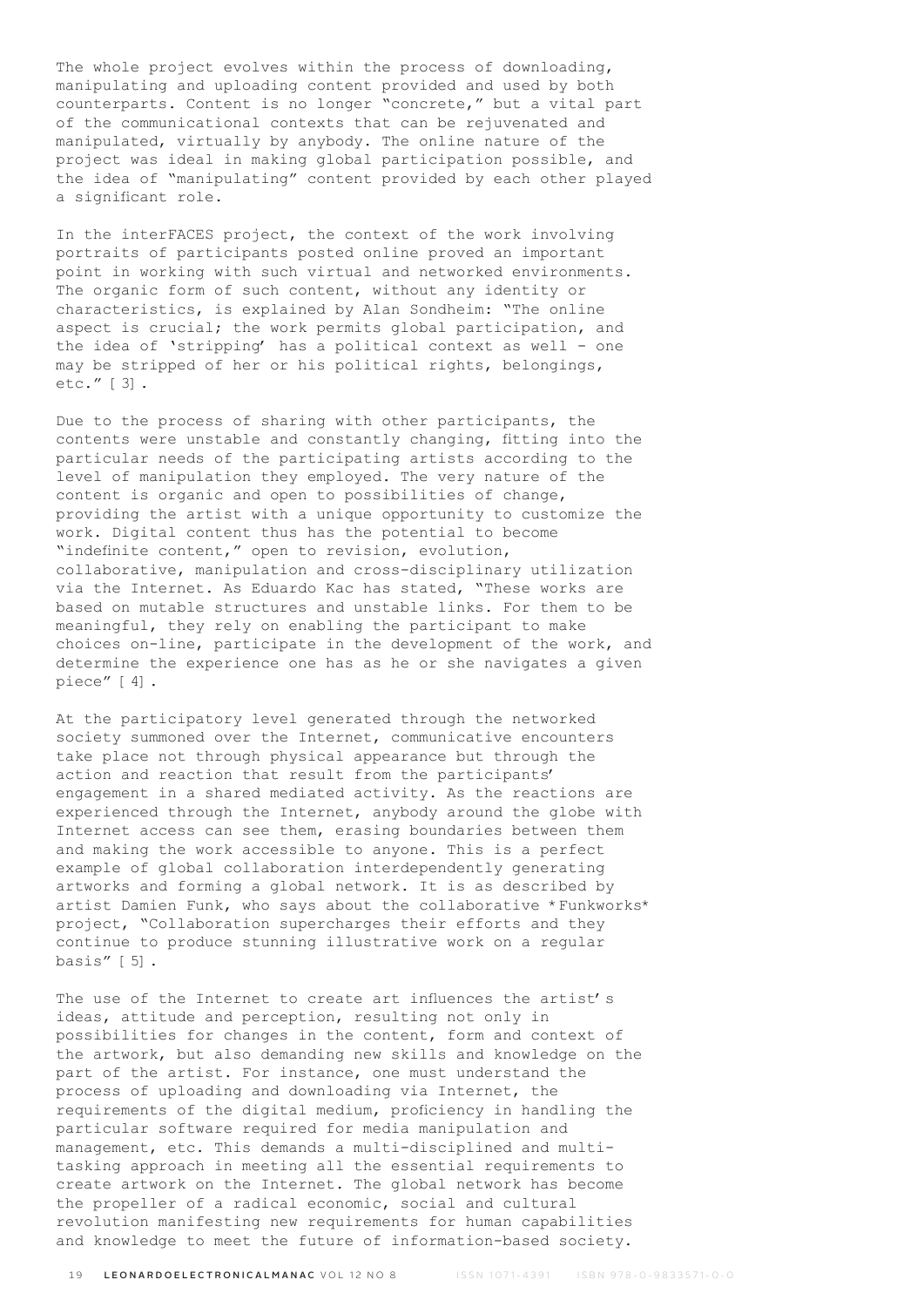This is well-defined by Peter Weibel, who writes that "Society has attained a complex state of development in which a technological instrument such as the Net has become necessary for it to work" [6].

Participants in this project were required to register to the site before being able to take part in the collaborative process. This was in order to monitor, moderate and control the flow of the content and to aid in the research process. Safety was also an issue raised during the registration process, some of the participants being reluctant to register and reveal their actual information. The open nature of the project, which was free from any restriction and accessible by anyone, created an alarming state of uncertainty and insecurity. Security has always been a difficult task in handling any works with similar online characteristics. With the appearance of hackers creating digital bacteria, worms and viruses, manipulating information for their own benefits and advantage, it automatically creates an atmosphere of doubt, disbelief and fear amongst Internet users. As Charlotte L. Frost writes, "Technology can make us feel vulnerable and exposed when we don't understand it or are subject to it, yet we use it very intimately, for example in text messages and e-mail. The Internet thrives on anonymity" [7].

In the interest of pursuing and exploring new possibilities of cross culture encounters via the Internet, the participants from Malaysia and Japan agreed to embrace the process of content hybridization between them and a mutual understanding took shape, based upon trust and belief. With the trust gained between both parties in submitting content revealing personal interest and information, the project was well on its way. "Trust" and "curiosity" stood as the key elements behind the success of the project, creating an environment free from skepticism and easing the flow of information and the development of the artwork. The participants became the active creators of meaning for the content.

### FUTURE DEVELOPMENT

The \*UPload:DOWNload\* project has revealed numerous potentials in various aspects for further exploration. It serves as a research platform, contributing towards technological development as well as cultural understanding in relation to the implications of the networked virtual society. It also serves as a passage over the gap between researcher and participant, artist and scientist, art and science, in an evolving and knowledge-sharing society. The project would be best received as a future-oriented investment in preparing ourselves to embrace the transformation of global development and the implications of such development.

Considering the potentials and capabilities of the UD project, we can expect it to change continuously. Nevertheless, some key areas have been identified for future development plans of the project. These are:

"To develop and enhance the project by integrating the use of wireless applications such as cellular phone technology and PDA as an integral part of the artwork creation and contribution. These wireless applications will be the key communication tools of the future. This will enable participants to bring the project into the physical space of their life rather than logging into the virtual realm and uploading the content via the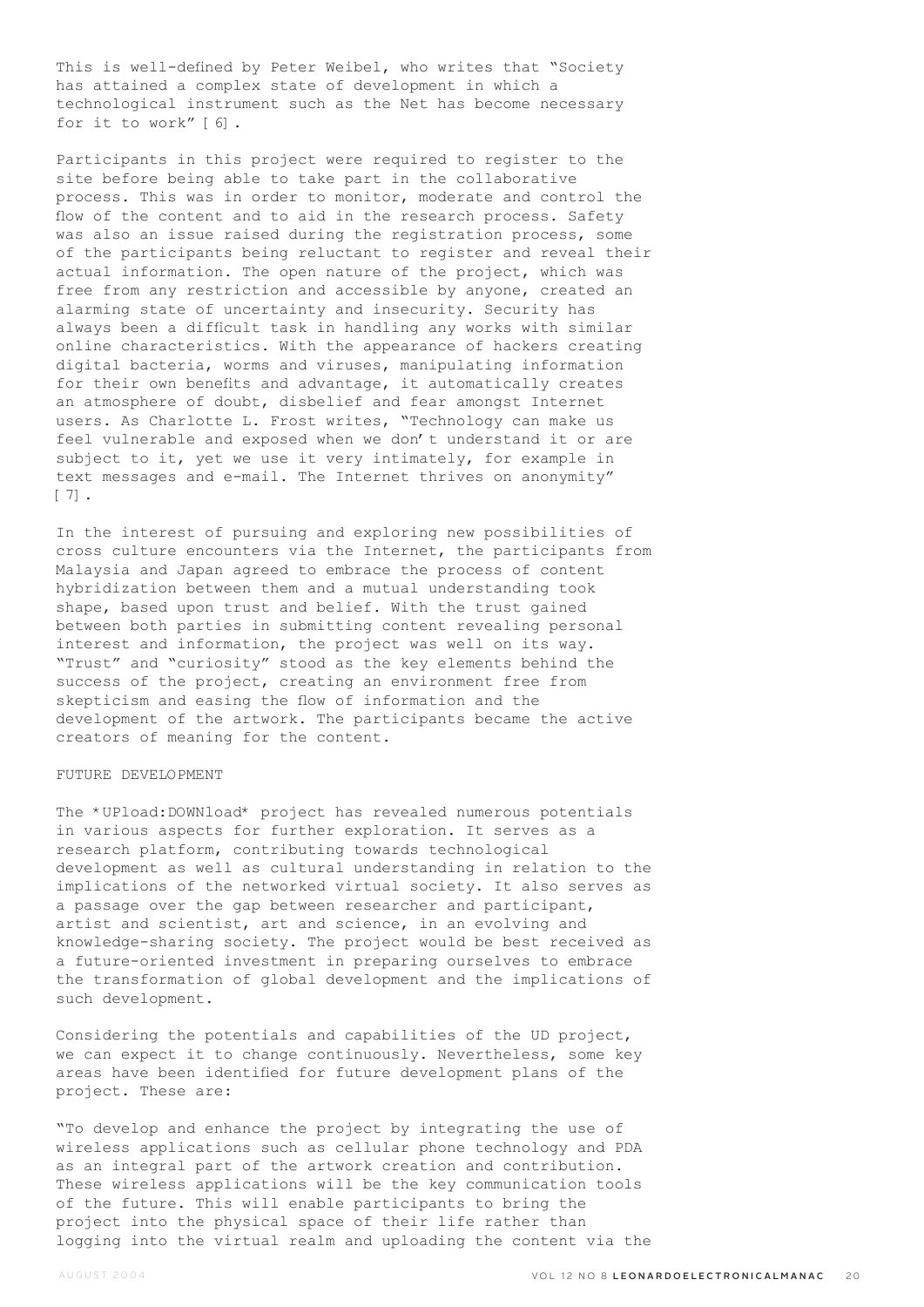website.

"To conduct workshops, seminars, talks and exhibitions encouraging people around the globe to participate and collaborate in the process of creating artworks, which will increase the cross-cultural encounters amongst participants of the UD project. This will also create a network, forming a global virtual network beyond geographic restrictions.

"To adapt the artwork display in a gallery or offline context (i.e. a physical space) at several venues around the globe to enhance, experiment with and explore the relationship with and participation in the virtual and physical space and all activities done between the online and offline sites. This would include experiments such as:

- A live panel display of manipulation of portraits - Live videos and animations of the streaming and manipulation process

- A soundscape stereo installation from the UD site
- An online terminal via the UD website

- Live conferencing for interactive performance-based activities

# CONCLUSION

Undoubtedly, the Internet represents a new challenge for artistic practice. It raises questions on cyber-cultural analysis, bringing up the inevitable debate on the core of social structures as we face a transforming and evolving future society. This article explores how society has adapted itself, forming a symbiotic relationship in utilizing telecommunication technology in anyway possible.

Software giant Microsoft has said that "More Asians, including Malaysians, are resorting to technology to express their emotions," citing findings from a survey conducted by its MSN Internet unit [8]. The company said in a statement that affluent men and women these days are starting to depend on various online communication channels, such as e-mail and instant messaging, to express themselves. The second annual "Love Online" survey conducted by MSN Asia covered areas like "expressing feelings of love online, inviting someone out on a first date, using the Internet to carry out two (or more) romances and breaking up with someone online rather than face-toface" [9].

Through the execution and development of our project, many new questions and unrevealed territory have emerged. Works similar to this project penetrate the idea that the Internet creates new forms of social relations and structure. The Internet will continue to evolve as it is being associated with other forms of technologies, involving our senses to improve the way we communicate and reach each other. It opens new opportunity, freedom, productivity, efficiency and access; at the same time, it requires fresh awareness and consciousness to be able to confront these changes. These are the areas in which investigation and critical analysis are necessary in order to be able to benefit from communication technologies such as the Internet.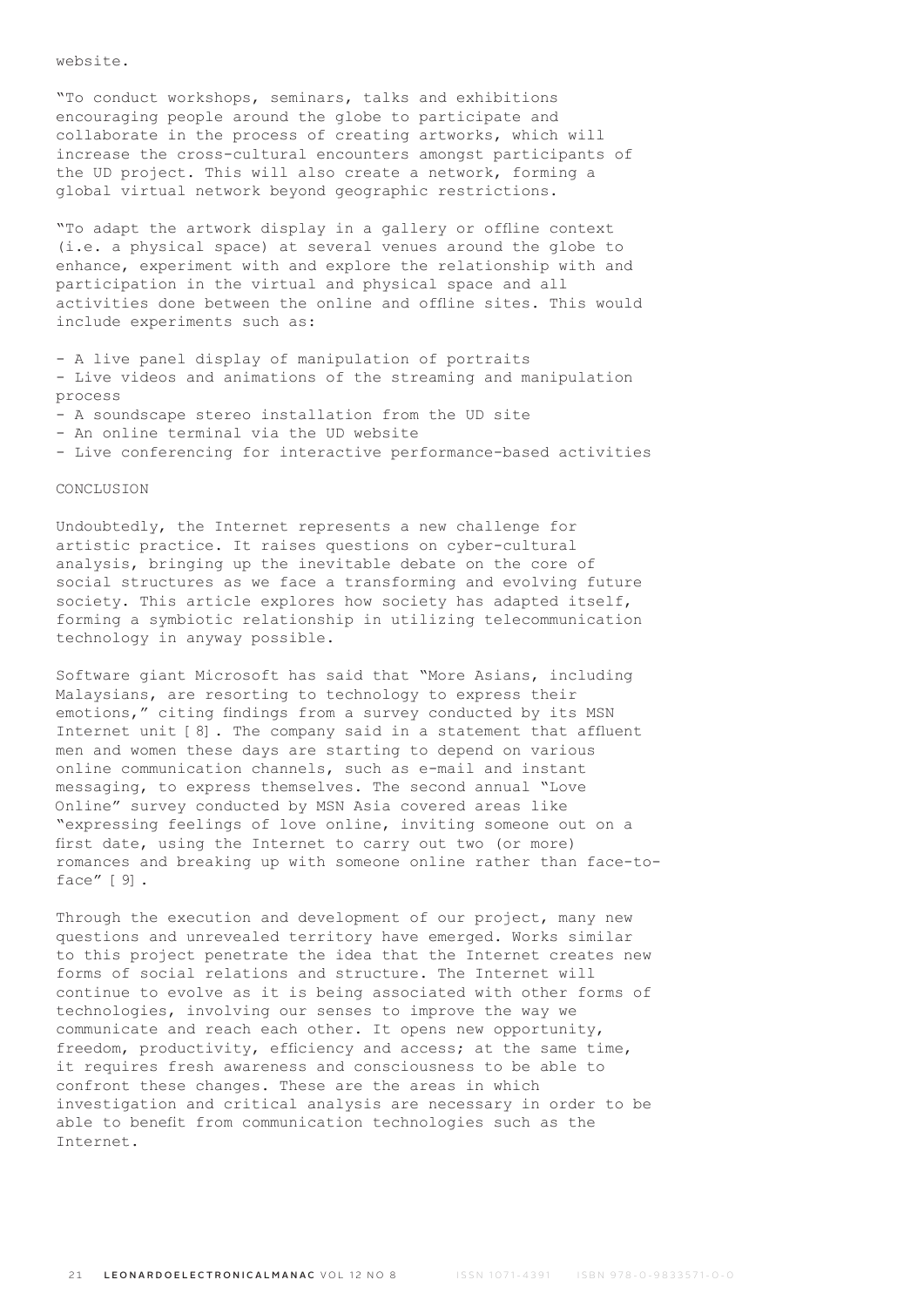#### REFERENCES

1. From a keyword search of "internet" at http://www.netlingo.com/ .

2. Eduardo Kac, "Aspects of the Aesthetics of Telecommunications," in John Grimes and Gray Lorig, eds., \*Siggraph Visual Proceedings\* (New York, NY: ACM, 1992).

3. Alan Sondheim, "Apropos of Skin/Strip," http://www.skinstrip.net/archive/docs/reviews\_articles\_sondheim.h  $+m$ 

4. Eduardo Kac, "Interactive Art on the Internet," in Karl Gerbel and Peter Weibel, eds., \*Mythos Information: Welcome to the Wired World\* (Vienna, New York: Springer-Verlag, 1995) pp. 170-179.

5. The \*Funkworks\* project is a globally collaborative, submission-driven artwork display and showcase magazine dedicated to creative print and digital art. See http://funkworks.org/ . Funk's statement is taken from an interview by Christopher Hester, 30 November 2001, published at http://www.designdetector.com/articles/damienfunkinterview.php .

6. Peter Weibel and Timothy Druckrey, eds., \*Net Conditions: Art and Global Media\* (Karlsruhe, Berlin: Engelhardt and Bauer, 1999) pp. 18-19.

7. Charlotte L. Frost, "Putting the Personal in PC or the Dirty in MAC," < http://www.furtherfield.org/cfrost/review1.htm >, in \*Furtherfield\* < http://www.furtherfield.org/ >. \*Furtherfield\* is an online platform for the creation, promotion and criticism of adventurous digital/net artwork for public viewing, experience and interaction. \*Furtherfield\* was founded in 1997 by artists Marc Garrett and Ruth Catlow and is a London based, non-profit organization.

8. Quoted in \*The Star\* (Malaysian newspaper) < http://www.thestar.com.my >, Thursday, 19 February, 2004.

9. "Asians Getting More Expressive Online," in \*The Star\* (see [8]), 19 February, 2004.

MANUSCRIPT RECEIVED 2 JULY, 2004

### BIOGRAPHIES

Hasnul Jamal Saidon received his BFA in painting from Southern Illinois University, U.S.A. and his MFA in electronic arts from Renselear Polytechnic Institute, U.S.A. His multi-dimensional approach to producing works brings together the arts, technology and themes regarding social appearances. He has been involved in several international exhibitions and residency programs. He presented a solo exhibition entitled \*HypeVIEW\* at the National Art Gallery of Malaysia in 1997 and has won several awards, such as the Phillip Morris Award, Young Contemporary, etc. He is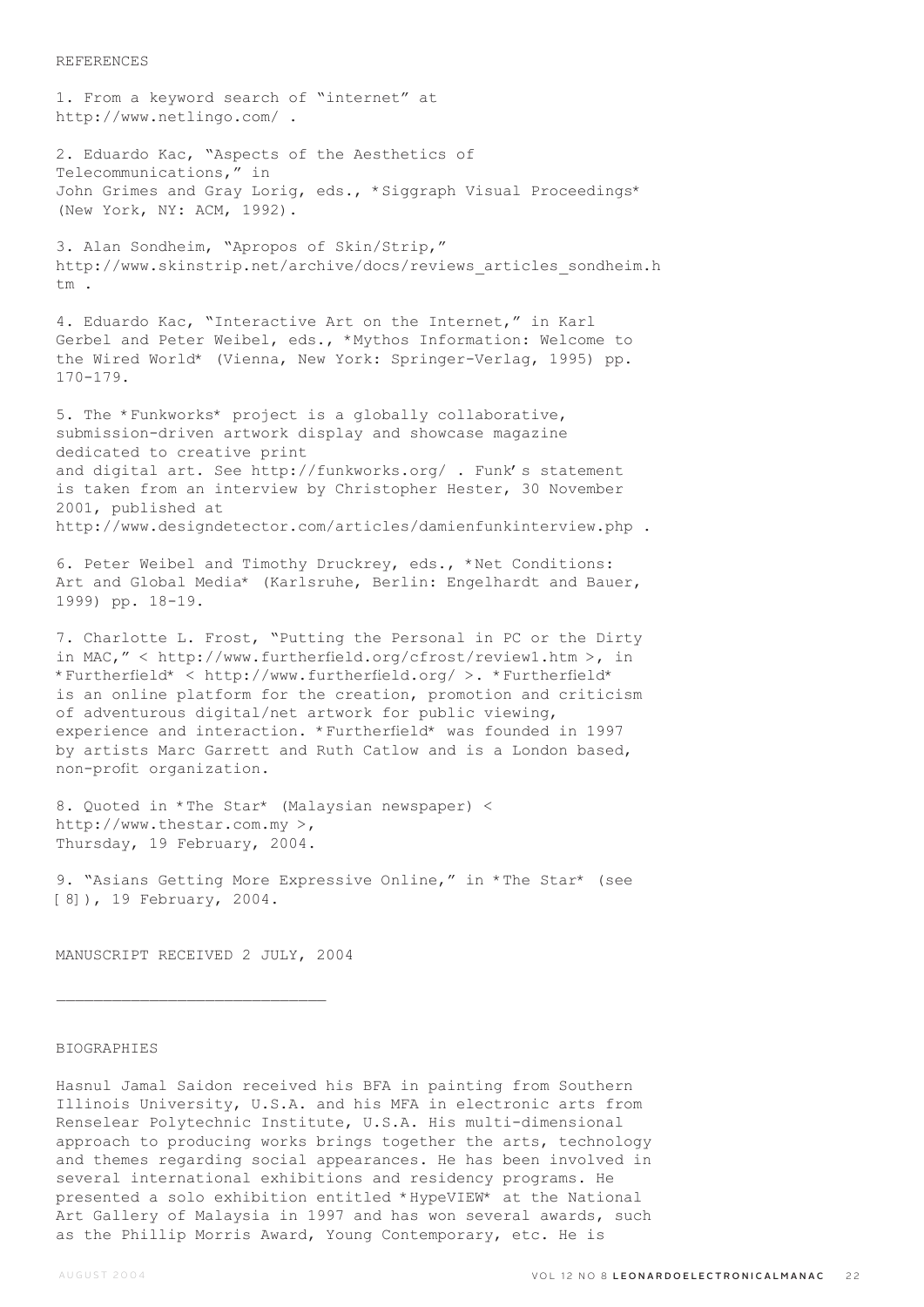currently serving as a lecturer and chairman of the design department at University Sains Malaysia (USM).

Roopesh Sitharan is pursuing his passion in exploring interactive media arts and works as a tutor for the Multimedia University in Selangor Darul Ehsan, Malaysia. Roopesh finished his Bachelor of Science (Hons) in digital media arts in 2001. He has been involved in several national and international projects and showcases of digital arts, such as the 2003 International Juried Immedia Digital Arts Showcase, goto ("Net.Art") from Asia, the Sony Third Place Gallery and Asia Pacific ICT Awards (APICTA) 2002 Showcase. He was featured as the artist of the day at the Museum of Computer Arts (MOCA). He has published works and papers on the thoughts and understanding discovered concerning the practice of new media arts in Malaysia and currently contributes as an online publisher to Rhizome.org.

 | | | LEONARDO REVIEWS | | 2004.08 | |\_\_\_\_\_\_\_\_\_\_\_\_\_\_\_\_\_\_\_\_\_\_\_\_\_\_\_\_\_\_\_\_\_|

This month, Leonardo Reviews welcomes new panel members John Barber and Julia Peck, from the U.S.A. and the U.K. respectively. Their specializations, evident in the reviews, add to the range of expertise that the panel covers as well as the geographical diversity.

Featured here this month is a lengthy review by Yvonne Spielmann of Sean Cubitt's new book, \*The Cinema Effect\*, and George Gessert's fascinating review of \*The Molecular Gaze: Art in the Genetic Age\*, by Suzanne Anker and Dorothy Nelkin. Leonardo Reviews is also delighted that this month we are able to carry a review of Roy Ascott's \*Telematic Embrace\*, by Jan Baetens, particularly because we hope it marks a collaboration with his own journal \*Image and Narrative\* (http://www.imageandnarrative.be/).

This is a very positive take on a significant book and we hope it foreshadows a productive future for the two of us. In what is self-evidently a strong month, Aparna Sharma reviews the film \*Amartya Sen: A Life Re-examined\*, and regulars Roy Behrens, Dene Grigar, Wilfred Niels Arnold, Rob Harle, Stefaan van Ryssen, Amy Ione and Andrea Dahlberg have also filed interesting and provocative reviews.

All these can be read on-line at http://leonardoreviews.mit.edu

 $\overline{\phantom{a}}$  , where  $\overline{\phantom{a}}$  , where  $\overline{\phantom{a}}$  ,  $\overline{\phantom{a}}$  ,  $\overline{\phantom{a}}$  ,  $\overline{\phantom{a}}$  ,  $\overline{\phantom{a}}$  ,  $\overline{\phantom{a}}$  ,  $\overline{\phantom{a}}$  ,  $\overline{\phantom{a}}$  ,  $\overline{\phantom{a}}$  ,  $\overline{\phantom{a}}$  ,  $\overline{\phantom{a}}$  ,  $\overline{\phantom{a}}$  ,  $\overline{\phantom{a}}$  ,

Michael Punt Editor-in-Chief Leonardo Reviews

Advertising Outdoors, by David Bernstein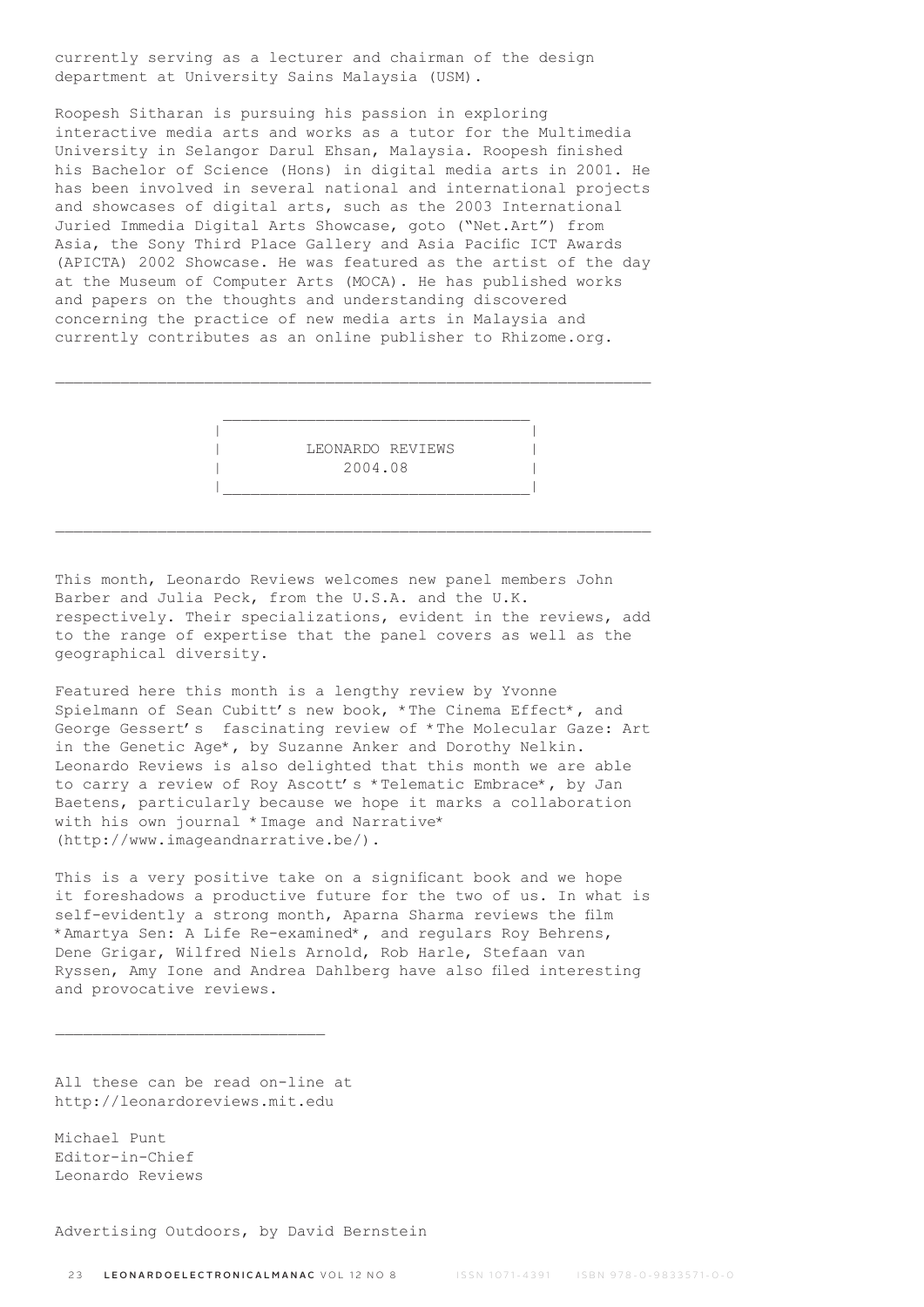and History of the Poster, by Josef and Shizuko Müller-Brockmann Reviewed by Roy R. Behrens Amartya Sen: A Life Re-examined, directed and produced by Suman Ghose Reviewed by Aparna Sharma America as Second Creation: Technology and Narratives as New Beginnings, by David E. Nye Reviewed by Michael Punt The Cinema Effect, by Sean Cubitt Reviewed by Yvonne Spielmann Close Reading New Media: Analyzing Electronic Media, by Jan Van Looy and Jan Baetens Reviewed by Dene Grigar Compelling Visuality: The Work of Art in and out of History, edited by Claire Farago and Robert Zwijnenberg Reviewed by Wilfred Niels Arnold Digital People: From Bionic Humans to Androids, by Sidney Perkowitz Reviewed by John F. Barber Earthly Paradises: Ancient Gardens in History and Archaeology, by Maureen Carroll Reviewed by Rob Harle Had Gadya: The Only Kid. Facsimile of El Lissitzky's Edition of 1919, edited by Arnold J. Band; introduction by Nancy Perloff Reviewed by Stefaan Van Ryssen The Molecular Gaze: Art in the Genetic Age, by Suzanne Anker and Dorothy Nelkin Reviewed by George Gessert Neurology of the Arts: Painting, Music, Literature, edited by F. Clifford Rose Reviewed by Amy Ione Photographers of Genius at the Getty, by Weston Naef Reviewed by Julia Peck Russia at Play: Leisure Activities at the End of the Tsarist Era, by Louise McReynolds Reviewed by Stefaan Van Ryssen Shooting Kennedy: JFK and the Culture of Images, by David M. Lubin Reviewed by Andrea Dahlberg Telematic Embrace: Visionary Theories of Art, Technology, and Consciousness, by Roy Ascott; edited and with an essay by Edward A. Shanken Reviewed by Jan Baetens Typography: Formation and Transformation, by Willi Kunz Reviewed by Roy R. Behrens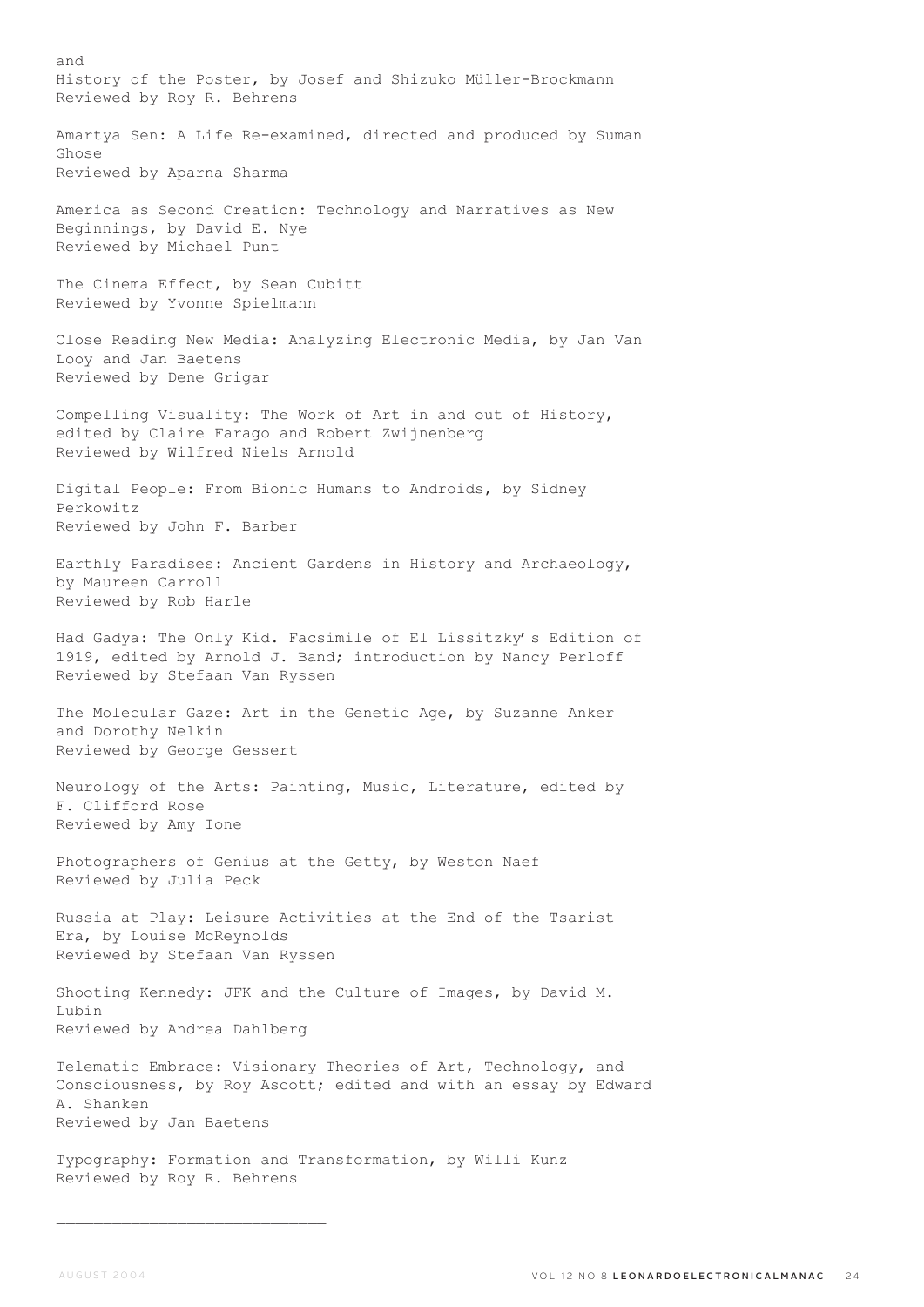# AMARTYA SEN: A LIFE RE-EXAMINED

film directed and produced by Suman Ghose, First Run/Icarus Films, New York, NY, 2003. Running time, 56 min.

Reviewed by Aparna Sharma aparna31S@netscape.net

\*Amartya Sen: A Life Re-Examined\*, is a documentary about the life and work of Nobel Prize-winning economist, Dr. Amartya Sen. Rich and moving, the nearly hour-long film focuses on his contributions in the field of welfare economics, providing an overview of a vast span of his engagements and contextualizing his thoughts and propositions. The discussions within the film invite the viewer to better understand the dynamics of economic development, wherein Sen's arguments have identified the complexities and intricacies of social choice/s. As the film proceeds, it indicates Sen's thought as emulating dialogue between varied and distinct systems of reason and thinking. From such a position, one begins to appreciate some of the inadequacies of Western liberalism and the case for expanding and re-situating economic development beyond macroeconomic measures only.

The film combines interviews with a galaxy of scholars, politicians and associates who comment upon Sen's work, particularly within the ambit of the social choice theory, and discuss some of his independent research efforts in rural Bengal. Central in lending structure to the film is a conversation between Sen and economics professor Kaushik Basu, from Cornell University. In this conversation, Basu inquires deeply into the evolution of Sen's thinking, traversing both intellectual and personal trajectories. Rather than giving interpretation or explanation, the conversation is deconstructive, which facilitates in situating Sen's ideas within a larger historical and socio-political context. Through editing, this dialogue is carefully combined with other interviews, such that it serves as a delicate framework for the film, fully evoking the import of Sen's contributions and introducing the viewer to wider philosophical and cultural implications. Acutely interesting is Harvard historian Sugata Bose's succinct and lucid commentary, in which he places Amartya Sen in the tradition of thinking shared by two prominent twentieth century Bengalis: Nobel laureate and writer Rabindranath Tagore and filmmaker Satyajit Ray. Bose holds that in following this tradition, including Sen, the intellectual and cultural history of our times could be reinterpreted as being, ". . . characterized by competing and multiple universalisms," for the three thinkers attest to "lines of communication that connect different cultures." This observation is extremely useful in challenging notions of cultural distinction, innocence and orientalist sympathies, besides drawing the historical significance of Sen's contributions outside of his discipline.

The insightfulness of the film is complimented by its structure. Patiently culled facts and sustained arguments, including suitable criticisms, have been combined with a recollection of Sen's background, interesting and humorous anecdotes, memories and minutiae. All these elements wedded together lend an air of ease and rescue the film from the potential trappings of a dense exchange, which might have limited its possibilities. The film's editing, which has been noted by critics elsewhere, reflects an eye for fine and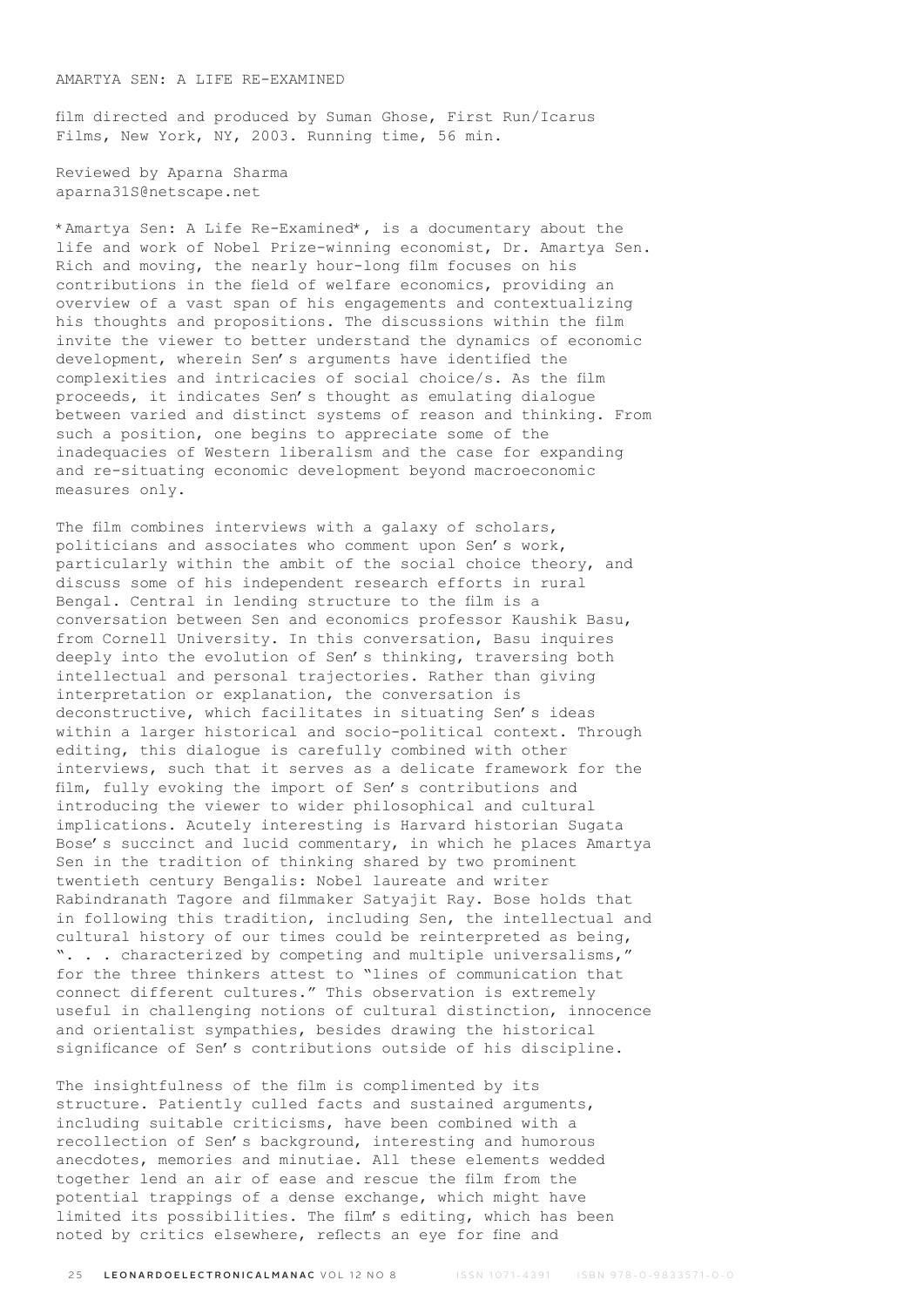considered construction. The style and pace of the film are smooth, transitions between sequences gentle, imagery flavorsome and economical, and music poignant - the manner of the film is subtle yet emphatic and parallels the grace and poise characterizing the trinity master's own arguments and style.

Through such a refined approach, the film transcends the gross level and dives deeper into unpacking Sen - the individual - in terms of his philosophical leanings, motivations and convictions. Especially interesting is a brief sequence from a 2002 lecture at Cornell University, where Sen states the need for a secular right-wing political party in India. While he promptly qualifies that he might not necessarily vote for it, his remark is intriguing, given that he is commonly associated

with the Political Economy approach. What makes this more noticeable is timing, in light of the recent landmark mandate marked by an anti-incumbency sentiment against the Hindu nationalist Bharatiya Janata party-led coalition, which had some of the ingredients Sen spells in the lecture: pro-business and right-wing. This is one of many sequences in the film that indicate the cruciality of Sen's thought, which consistently favors and injects complexity into social choice, rather than aligning with any kind of fundamentalist resolution, liberal or otherwise.

Amartya Sen's research into the subjects of poverty, welfare measurement and social choice have been widely celebrated. It was only fitting for an in-depth film of this kind to dwell upon his education at some of the most notable institutions in the world (Vishwa Bharati, founded by Rabindranath Tagore at Shantiniketan [West Bengal], the Presidency College, Calcutta, where Sen first encountered the writings of Kenneth Arrow: and later at Cambridge University) to foreground the instilling and development of an inquiring, concerned and appreciative attitude that is at the heart of Sen's pursuits. Not only does the film present the dialogics embodied in Sen's thinking but going one step further, it filters impulses he has interacted with, without compromising his occupations and philosophical dispositions. This coincidence of the personal and intimate with the intellectual and philosophical is evidenced throughout the film and feeds into making it a profound and outstanding text of historical and interdisciplinary merit.

\*Amartya Sen: A Life Re-examined\* is a remarkable documentary that provides a comprehensive account of one of the greatest thinkers of our times. The film is not merely informative; it is an impetus for thought and reflection embellished with valuable views and concerns for the human condition. Touchingly, the film closes with Tagore's celebrated prayer for liberation: "Where the Mind Is Without Fear . . .," from his most cherished text, \*Gitanjali\*.

### THE CINEMA EFFECT

by Sean Cubitt, Cambridge, MA: MIT Press, 2004. 464 pp., illus. 48 b/w. Trade, \$39.95. ISBN: 0-262-03312-7.

Reviewed by Yvonne Spielmann, Braunschweig School of Art, Germany spielmann@medien-peb.uni-siegen.de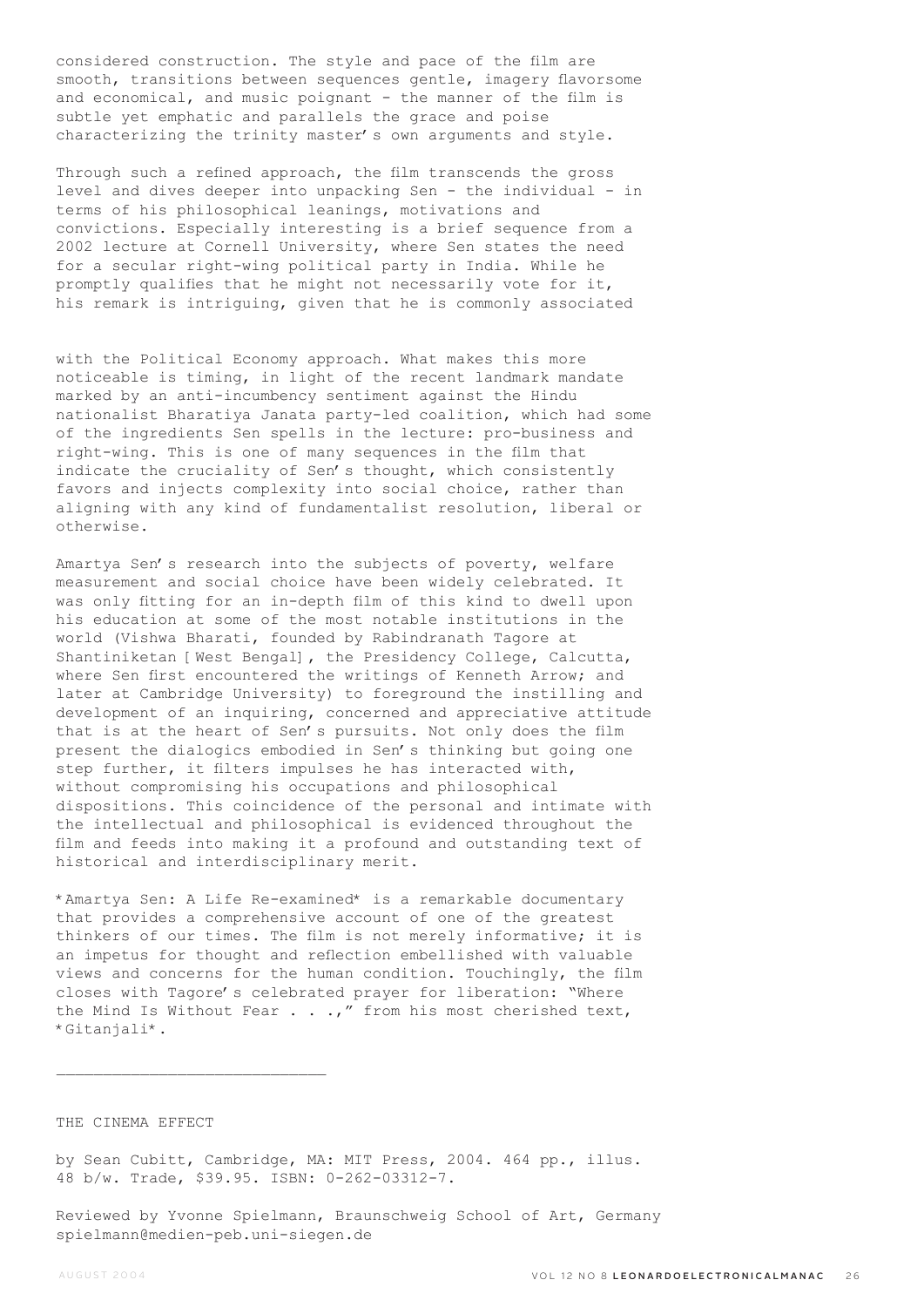Another Cubitt. After the publication of two volumes on video that discussed aspects of medium and culture (\*Timeshift\*, 1991, \*Videography\*, 1993), Sean Cubitt's critical preoccupation with the phenomena of flow, change and instability also drove the discussion of digital media and networked communication with regard to the organization of knowledge, power and spatial relations on a global scale in the monograph, \*Digital Aesthetics\* (1998). There, he identified cartography as the paradigm of realism in contrast to perspective as the paradigm of special effect (perspectival vision is synthetic) that is essentially spatial because it organizes in space. (Cubitt coined the term "spatial effect"). More recently, in the comprehensive survey of simulation theories (\*Simulation and Social Theory\*, 2001), Cubitt once more stressed in a historical view the building of concepts and the manufacture of thinking processes that in the interplay with social and economic factors merge into clustered terms such as \*simulation\* (here again, the synthetic characteristics are foregrounded). And finally, the (up to now) masterpiece is out: a book about the "cinema effect" that takes in previous reflections on the instability and flow in the emergence of media instead of identifying interruption and defining normative patterns.

Departing from still commonly held theoretical positions, according to which cinema is roughly divided - that is, realism (starting with the brothers Lumière) and magic (starting with the stop-trick by Georges Méliès) - Cubitt is interested in the magic flow of effects that constitute cinema as a whole: as a visual effect of motion on the temporal raster of the "pixel," as an effect that through the differentiation of the "cut" constructs objects in spatial and temporal relations, and as a special effect that grounds in animation and connotes meaning, transformation and metamorphosis through the "vector" that marks the transition from "being" of the object (cut) to becoming "synthetic." Lucidly, the argument of the book develops from the beginning of the medium where Cubitt describes three positions namely Lumière, Méliès and Cohl - that together contribute to the formation of the cinema effect. In the first and basic chapter, Cubitt builds an argument for viewing cinema as an "object" on the scrutiny of the phenomena of motion, spatial object, and transformation that are placed in terms of pixel, cut and vector.

The first, the pixel describes the moment of movement as the first magic effect of cinema. This constitutes an aesthetics of astonishment and instigates the birth of cinema as special effect. This moment in the history of cinema, as the author stresses, documents not "life" (la vie) but "liveliness" (le vif) and is shared by the social activity of the modern "flaneur" (around 1895) and is also paralleled in the new concept of life that is divided up into work and leisure time. Thus, in understanding cinema as magic, special effect is, first of all, exemplified in the work of the brothers Lumière who serve as main authority to Cubitt's statement that cinema does not represent time but originates it. Finally, cinema does not represent reality, and it is not the temporal structure that automatically and necessarily leads into the narrative. On the contrary, as the thorough (and for the non-expert, easy to follow) discussion of theories on early cinema convincingly concludes, Lumiérè's cinema is misregarded under the category of documentary, because it shows the magical transformation from life to liveliness: therein lies the magic, the specialty of cinema.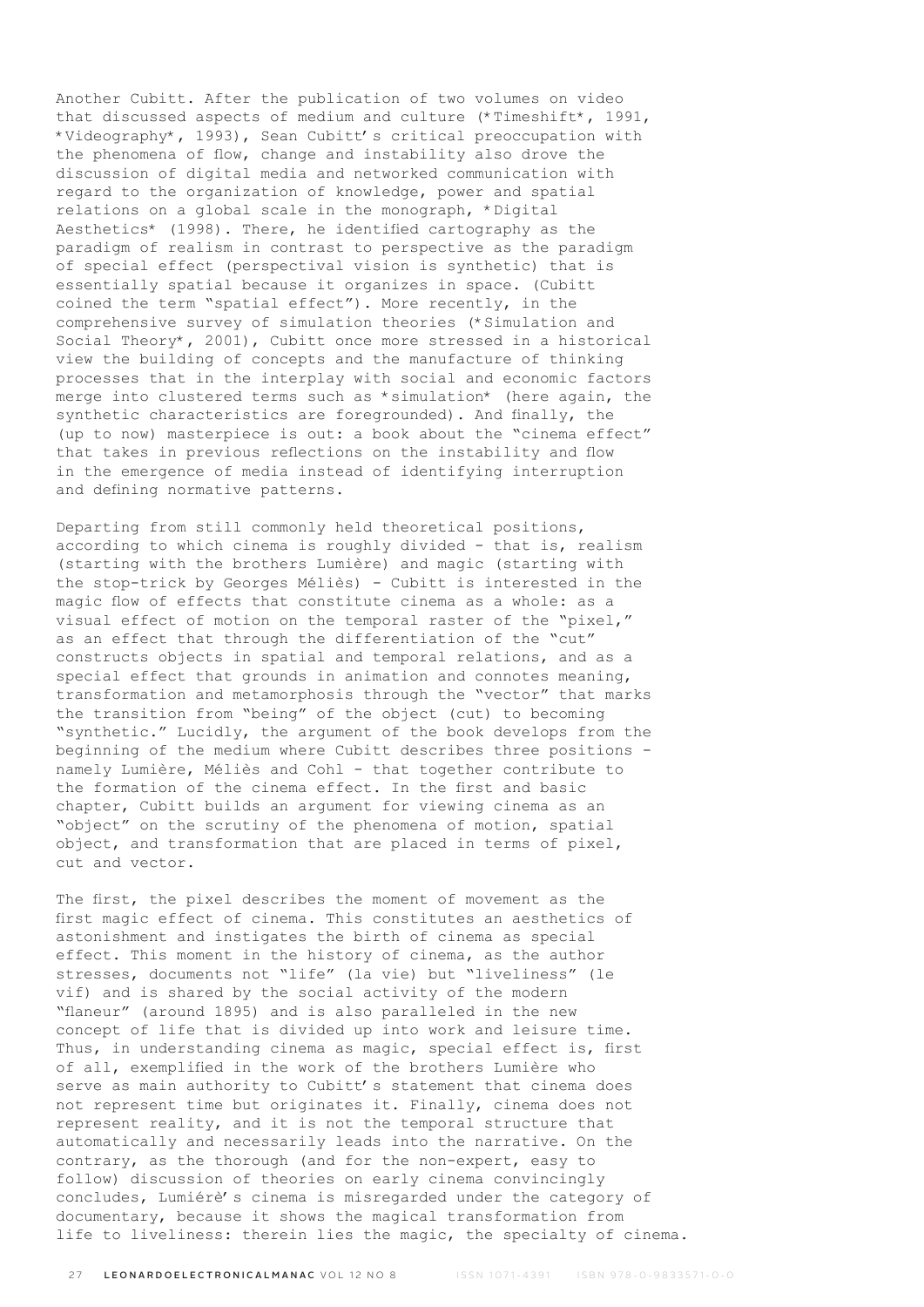The second category that Cubitt introduces in order to liberate cinema from the dogma of realism and narrative is the "cut" that develops with the interruption of movement through Méliès' invention of stop-trick. In line with the previous argument that the cinematic events relate to the real but (with regard to its material condition) consist of discrete and fragmented elements, Cubitt's secondary discussion of the cinema as the universe of the synthetic unfolds how Méliès' technique of stop-motion distinguishes objects from their movement. Méliès, thereby, constitutes the possibility of cinematic third dimension: cinema as a spatial effect. Logically, what follows in the third, the "vector" section, is another argument for the synthetic characteristics of cinema that Cubitt identifies in the early animation films of Emile Cohl (around 1908). Clearly, here film is not narrative, not illusion of continuous flow, but fragmentation.

All of these - pixel, cut and vector - point to the cinematic way to spatialize looking. Here, Cubitt relates to Jacques Aumont's theories of painting, photography and film, where Aumont anchors the invention of cinema in the "mobilization of gaze." As Cubitt concludes: "At some point in the near future when historians recognize that the photochemical cinema is a brief interlude in the history of the animated image, representation will become, like narrative, a subcode of interpretation rather than an essence of motion pictures" (p. 97). This view of cinema maintains the importance of a material theory of film "against narrativity." However, the point is that animated film is not a sub-category of cinema, but its essence that determines the grounding principles for the development of any cinematic magic, a magic that involves the construction of movement from discrete entities and the perception of moving images, a magic that encompasses the extension of temporal and spatial features and, through its potential of the spatial map, beats off any scholarly notion of cinema representing reality and finally, a magic that is open to the production of meaning. Cubitt stresses, in particular, the positive aspect of the vector principle of becoming (which means open-ended and mobile relationships between "subject, object and world"), because in a world where everything turns into spectacle and data, where everything is ruled by laws of commodity, the work of art "must be positive." One challenge clearly lies in the affirmation of the reality of cinema as magic: "The vector does not tell us what to expect: it requires us to think" (p. 85).

In light of this idea, the critical and political stance against narrative and realism implies an avant-garde position towards corporate cinema that has taken over since the implementation of copyright laws. This produces the apparatus of a narrative according to the laws of commodity that are highlighted in normative Hollywood cinema. Consequently, in the next two chapters ("Normative Cinema" and "Post Cinema"), Cubitt discusses the stabilization of cinema that subordinates magic to narrative. Strikingly, Eisenstein's montage of effects marks the transition from total cinema to the aesthetics and norms of totality in so-called classical film that forms the paradigm of spectacle in the 1930s and 1940s. While the cinema of spectacle exposes temporality, it takes away from the magic and cinematic effect. The task of media theory here is to understand "why and wherefore" the commodity fetishism has driven the production of cinema for 100 years. Because Cubitt argues for a stronger consideration of the mutual but problematic relations between the "cinematic object" and its audience that at the same time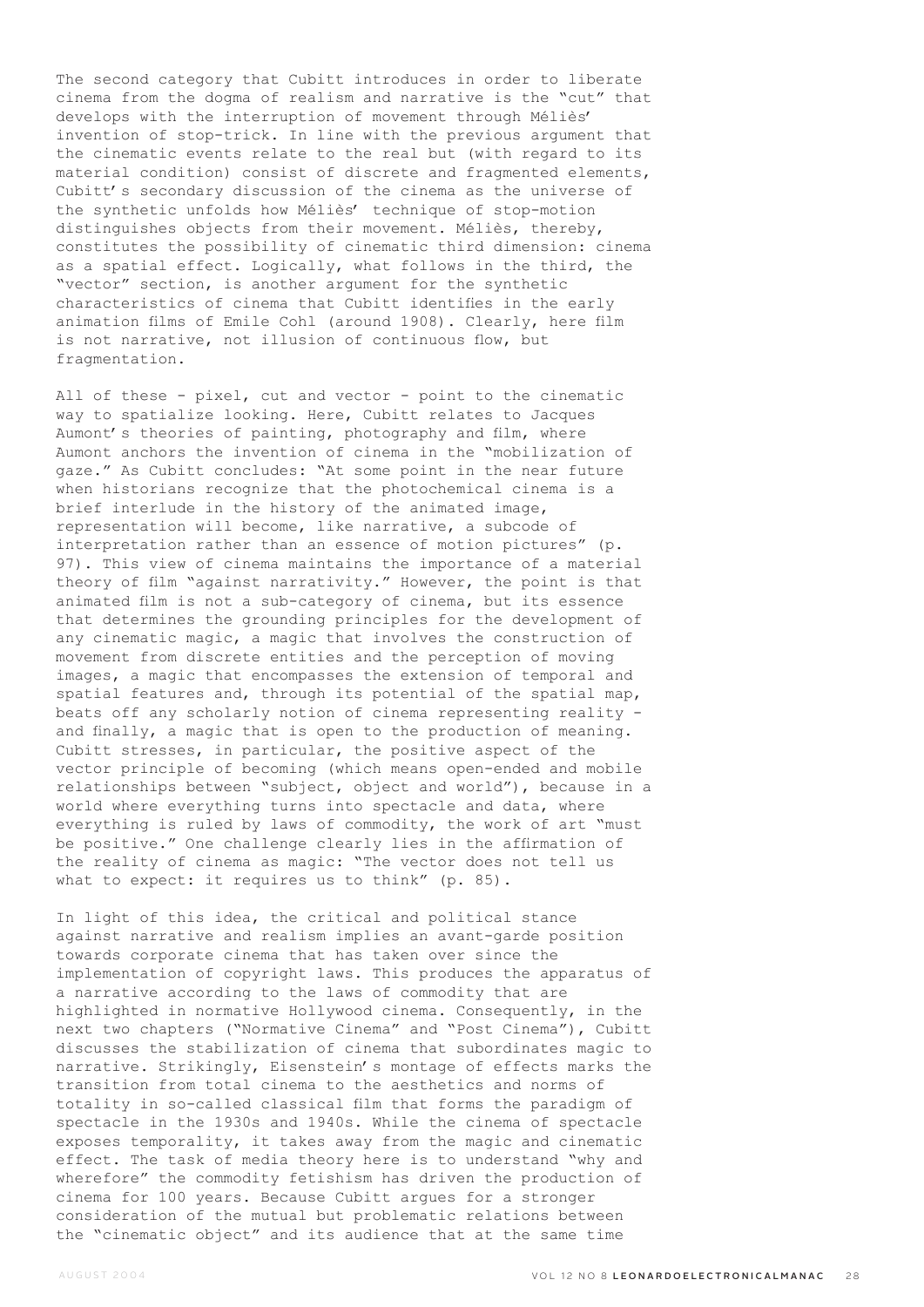drives and is driven by this practice of mediation, the following chapter naturally searches for points of resisting the "total" cinema. These possibilities are identified where cinema turns away from the paradigm of reality (temporal) and reinvestigates the early miracle and magic effect through stress on the "spatialization of time". However, in contrast to the early days of the medium, the period of "post cinema", as Cubitt puts it, departs from normative aesthetics and the elitism of the sublime; it bears the potential of becoming democratic where it follows the understanding of beauty, which is inside the world and "confronts ugliness: sickness, squalor, brutality: things that can be changed" (p. 10).

Logically, the idea of change is linked to the notion of flow that is initially identified in the principle of the vector because it connotes "becoming." But, in post cinema, the explorative naiveté and pioneer spirits of early cinema are gone and cinema has to struggle harder to connect to its magic. Even in mainstream films such as \*Crouching Tiger, Hidden Dragon\* and \*The Matrix\*, Cubitt finds roots and traces of the "instability of the vector," effects that "hover between reality and unreality" (p. 350) and that are open to ethnic issues as well, such as effects of orientalism that enter cinema. What counts here is not that Hollywood simply incorporates and swallows the "other" under its old paradigm of realism. Cubitt instead finds unstable relations, unstable oscillation between antagonistic principles (realism and simulation) in open-ended spaces of the cinematic universe of the synthetic. This constitutes another era of cosmopolitan film.

As its leading metaphor, \*The Cinema Effect\* starts with Christian Metz's statement that "in some sense all cinema is a special effect." What Cubitt means by this phrase expresses a counter-argument against a narrow understanding of film's relations to (physical) reality. "To the extent that all cinema is a special effect," as Cubitt previously explained in \*Digital Aesthetics\*: "The effects film is the cinema of cinema, the cinema of a disavowal become affirmation in an astounded moment." From the conclusion that film as a commodity inherits from perspective and painting the transformation of three- into two-dimensionality and the transformation of the temporal into the (static/spatial) spectacle, we can draw a line to the understanding of cinema as another "effect." The concern in \*The Cinema Effect\*, then, is to underline the construction of a cinematic reality of its own language that functions as the mediator between the viewing subject and - what Cubitt is interested in - the "object of cinema." The medium of film has always played a major role in Cubitt's reflection on electronic and digital media when he focuses on the interplay of technological, economic, social and political factors (in short, relationships of power, knowledge and aesthetics) that drives the emergence, constitution and institutionalization of a new mediums and thereby sets the frame for the unfolding of the object (and the specificity) of the medium in temporal and spatial terms - an object, however, that is subject to change and not a stable (timeless) category.

In \*The Cinema Effect\*, Cubitt pursues the effects that cinema produces in relation to reality from the perspective of the digital media and traces back the roots and conceptual history of terms such as "pixel, cut, and vector" that are commonly used in contemporary media language. The idea is to discuss the "object" of cinema as a conglomeration and amalgamation of cinematic effects that are responsible for a moving image. And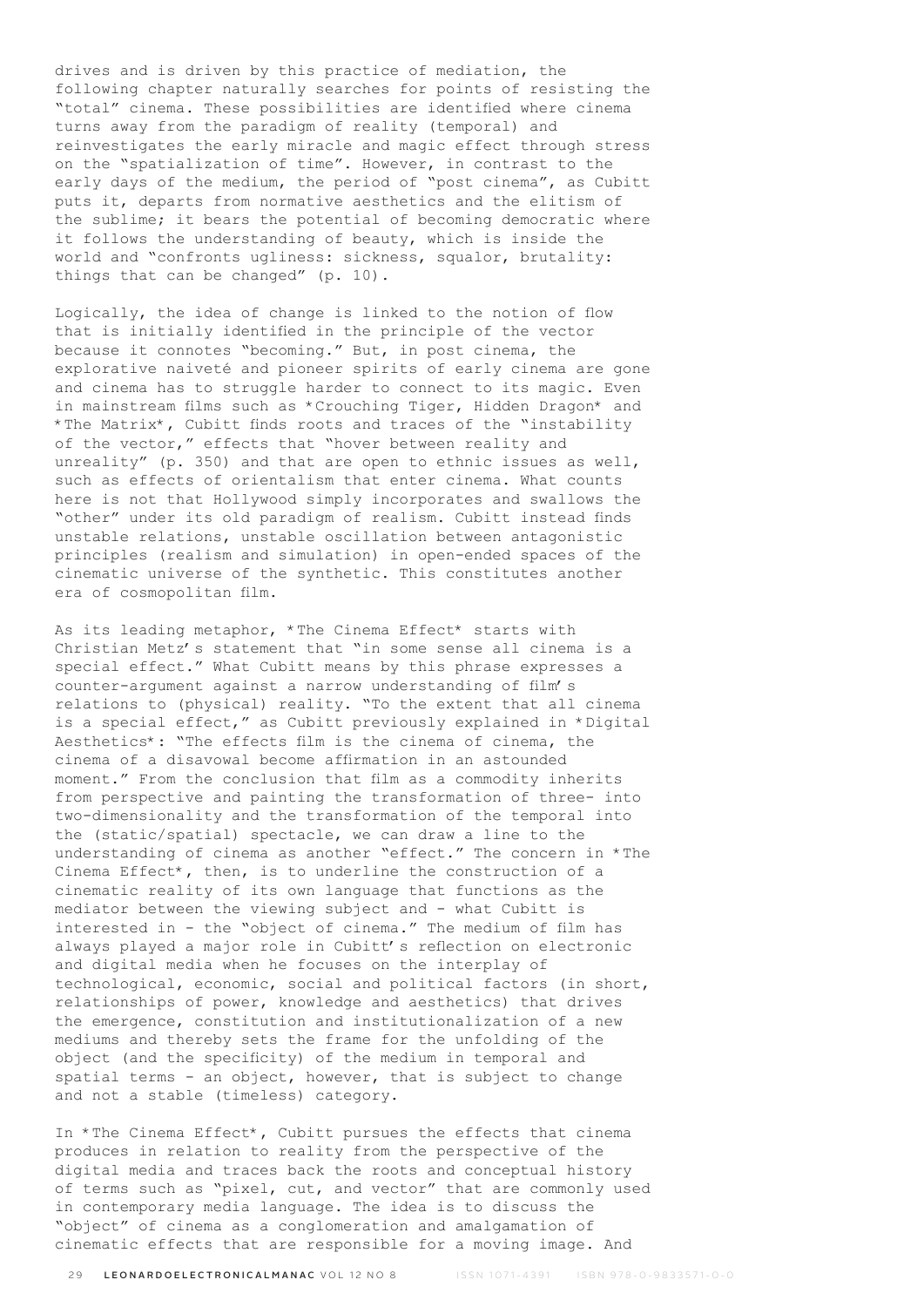these effects, as they express in pixel, cut and vector, are further discussed as they establish digital aesthetics because, for example, the openness of the vector includes the "subjective role" of the individual who engages in an authorship type of interrelationship with the computer. In addition, the notion of transformation and metamorphosis - in short, all the ephemeral presentations that cinema inherits (because it is an effect of reality of its own rule and not a simple "reality effect") make the connection to the human-machine relations that we deal with in the computer age. Where Cubitt states, "The vector is the art of curiosity" (p. 85), the focus easily extends into the discussion of European "oneiric film" that in the manner of science-fiction deals with the results of the atomic and postnuclear catastrophes that the Hollywood cinema passes forward. Throughout the book, Cubitt "searches" for traces of cinema that maintain and revitalize its magic against totalitarian and corporate cinema. The reader, then, is not surprised that points of resistance that highlight instability, fragmentation and spatial effects for the most part are located in the realm of science-fiction, where magic is near.

THE MOLECULAR GAZE: ART IN THE GENETIC AGE

by Suzanne Anker and Dorothy Nelkin, Cold Spring Harbor, NY: Cold Spring Harbor Laboratory Press, 2004. 216 pp., illus. Trade, \$45.00. ISBN: 0-87969-697-4.

Reviewed by George Gessert ggessert@igc.org

 $\mathcal{L}_\text{max}$ 

\*The Molecular Gaze\* surveys recent art involving biotechnology, genetics and DNA. This terrain is full of pitfalls not only because biotechnology presents profound social and ethical challenges but because the art under consideration does not comprise anything like a traditional school or movement. Artists have come to genetics and biotechnology by many different paths. Although these converge in art that in one way or another involves DNA, nothing like an identifiable look has resulted. Nor is this kind of art associated with any one place, even for purposes of exhibition.

Suzanne Anker and Dorothy Nelkin negotiate this complicated terrain with mixed success. Like many books of art commentary, \*The Molecular Gaze\* reads as much like a collection of notes as a work with a beginning, middle and end. The authors use art to illuminate a variety of subjects: eugenics, commodification of life, chimeras, "designer babies," childbirth and genetic reductionism (which defines people in terms of their DNA). There is insightful commentary on how scientific discoveries change meaning as they move out of the laboratory into the larger culture and on how molecular vision, which has come to dominate the assumptions of the biological sciences, borrows metaphors from texts and codes.

The most provocative chapter is on the new grotesque, freakish or malformed human figures that have appeared in art over the last decade and a half. These works range from Jake and Dinos Chapman's sculptures of conjoined children and Cindy Sherman's dismembered mannequins to Joel-Peter Witkin's photographs. Some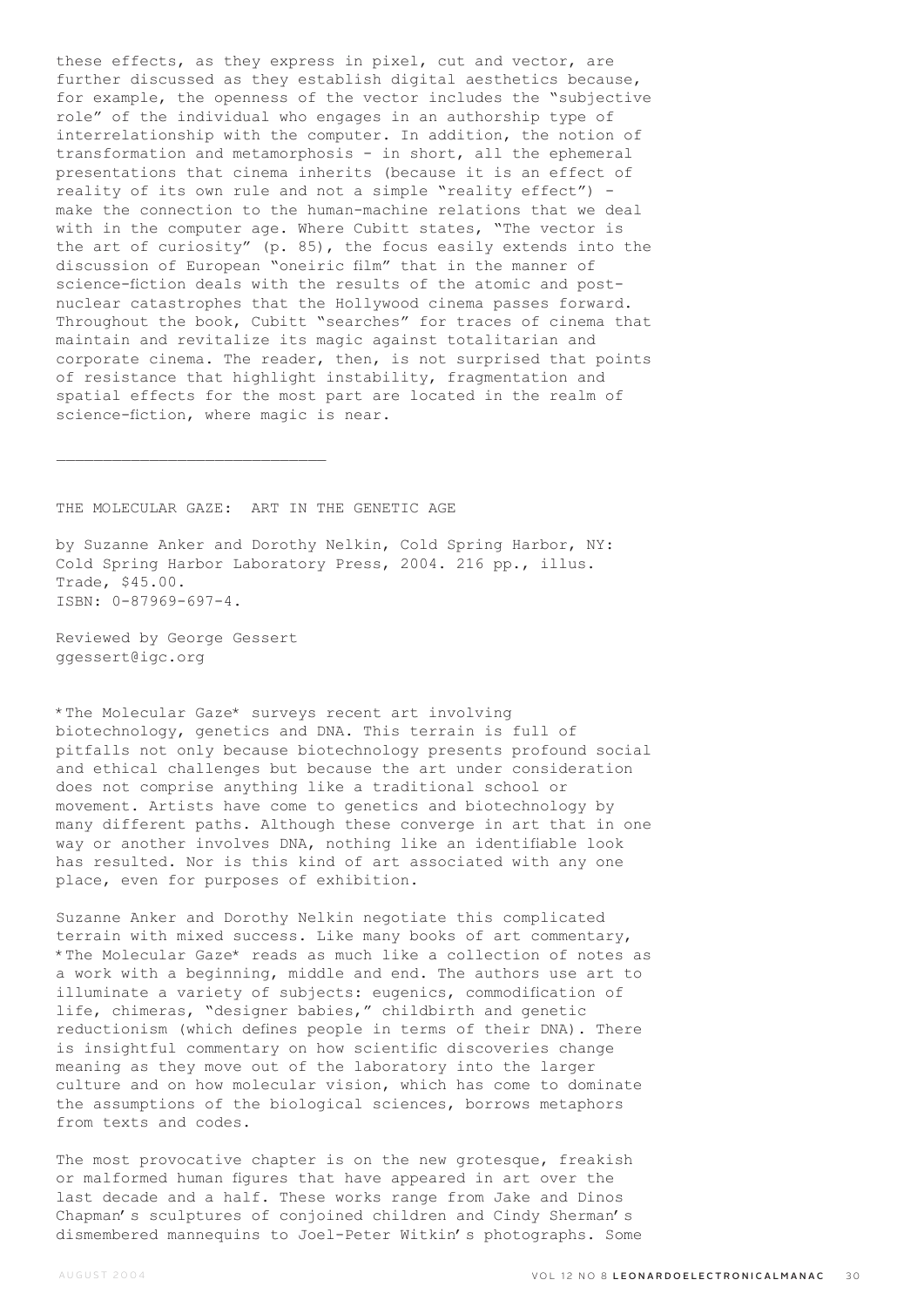of this work reflects the hopes and fears unleashed by biotechnology, but most does not, and at times the discussion wanders far field.

\*The Molecular Gaze\* is a strikingly uneven book. It is handsomely laid out and has more than 130 illustrations, many of them full-page and in color. But its visual wealth and many insights are mixed with misinformation and confusion. There are many factual errors. Some are minor; for example, there are two dwarfs in Velazquez's \*Las Meninas\*, not one, and the most prominent is female, not male. And - disclosure - I was surprised to read that my work with plants involved "fictional genomes," when actually the plant genetic systems that I work with are intractably real. Other errors would be minor if a central feature of \*The Molecular Gaze\* were not its investigation of relationships between art and science. SymbioticA does not produce transgenic art but tissue culture art. And, without explanation, the authors ascribe awareness of evolution to Daumier, working in the 1830s, a generation before Darwin published \*Origin of Species\*.

There are omissions, notably of Marta de Menezes, Heath Bunting and Karl Mihel and Kim Trang. Brandon Ballengee, Adam Zaretsky, Natalie Jeremijenko, Heather Ackroyd and Dan Harvey are mentioned in a footnote but not discussed. Computer-based genetic art, an important field, is given just two short paragraphs. The most troubling omissions, however, are historical perspective and ecological vision. \*The Molecular Gaze\* does not claim to be a history but includes enough history, especially in the beginning, to give the impression that the past is covered. This is far from the case. There is no mention of animal breeding for aesthetic purposes and only one passing reference to plant breeding, even though these are arenas in which art and genetics have been intersecting for centuries. Steichen's 1936 show at MOMA gets only a fleeting reference. The early literature of art and genetics is almost completely ignored. Helen and Newton Harrison are not mentioned and eco-art is not discussed, even though much of it has genetic dimensions. The section devoted to chimeras and transgenics does not include so much as a thumbnail sketch of transgenic art's history, all of which is recent and well within the scope of a book concerned primarily with contemporary art. Inadequate historical perspective encourages a false sense of newness about much of the work discussed.

Most art concerned with biotechnology and genetics is done in traditional mediums and \*The Molecular Gaze\* appropriately gives such work a preponderance of attention. Living art, however, gets short shift. Living art is a genuinely radical development. Until the twentieth century, art was by definition made from dead matter. (Performance and landscape gardening are exceptions that proved the rule.) No painting, photograph, or sculpture in stone has self-interests or value beyond what people assign it, but living art has its own interests and, if it is sentient, its own desires quite independent of human beings. Control over living creatures means something quite different from control over inert matter. What do genetics and biotechnology imply about our relationships with other forms of life? What does it mean to bring consciousness to evolution? What roles do plants and animals play in human psychogenesis? Living art is ideally suited to engage such questions.

However, the only artist working with living things who gets anything like informed discussion is Marc Quinn, who uses living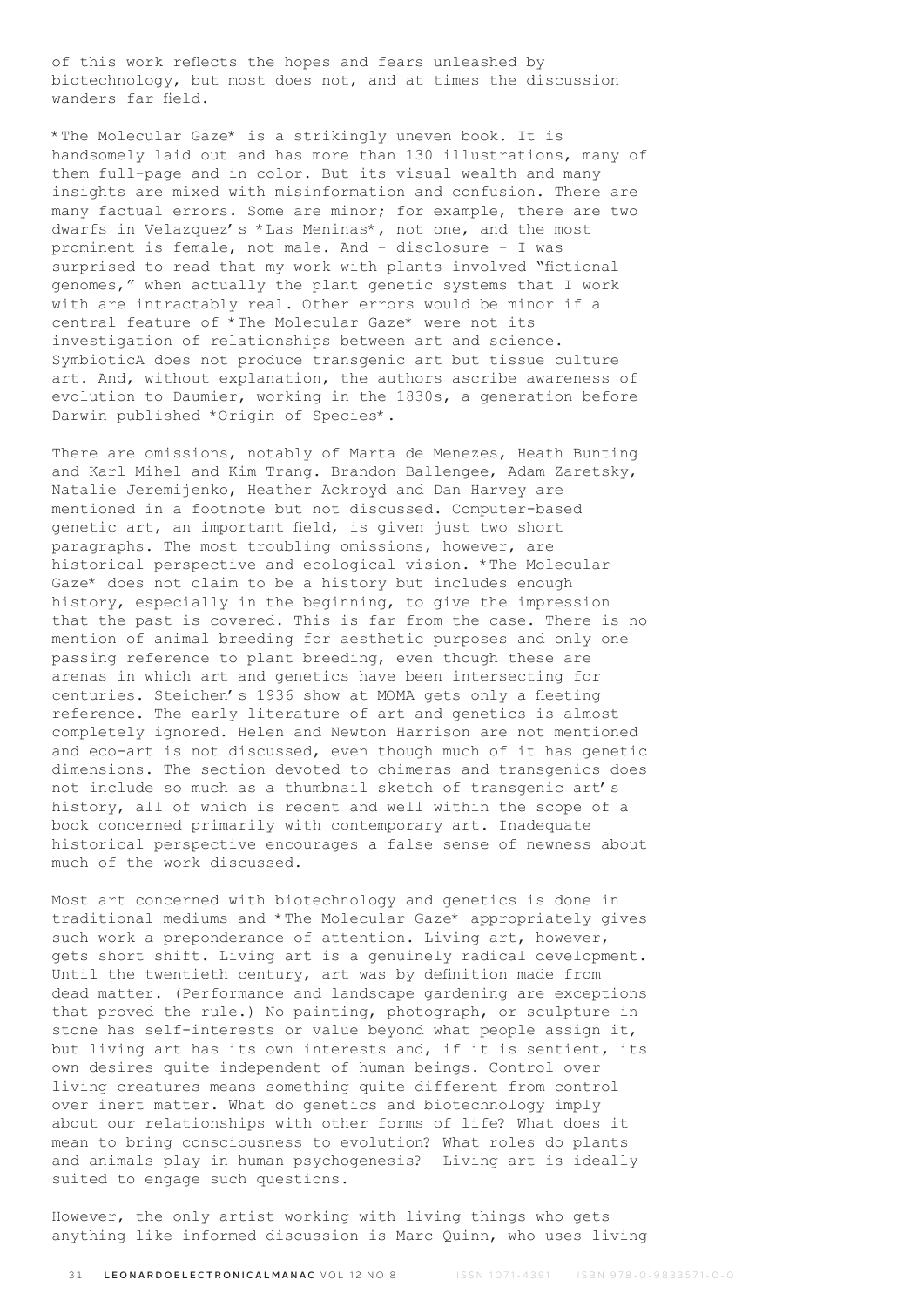genetic art to update portraiture. Quinn is a powerful and accomplished artist, but by focusing on people he avoids most of the questions that living art raises. In \*The Molecular Gaze\*, artists who do engage these questions are either not mentioned or else treated summarily. So human-centered is \*The Molecular Gaze\* that it could have been titled \*The Anthropocentric Gaze\*.

Eduardo Kac is too well-known to ignore but is treated with a mixture of fascination and hostility. He has created several major live transgenic works, but the authors mention only \*GFP Bunny\*, the famous fluorescing rabbit. Alba is described as "allegedly luminous." Anker and Nelkin (or perhaps only Anker, since Dorothy Nelkin died before \*The Molecular Gaze\* was completed) repeat speculation that Alba's green color in photographs is a result of Photoshop manipulation and write that Alba died under "vague circumstances." The author(s) suggest that Kac may be engaged in "commercial spectacle," and allow readers to conclude that Alba never existed or else did not fluoresce sufficiently to photograph.

How fair is this? Throughout \*The Molecular Gaze\* the authors show no awareness that unverifiable claims are not unique to \*GFP Bunny\*, but characterize many works of art that involve DNA. No gallery-goer can see the bacteria in a David Kremers painting or determine that they are alive, much less genetically engineered. Can we be sure that Laura Cinti's cactus has a human gene for keratin? Are the cells in Gary Schneider's photographs his, and not someone else's, or for that matter a starfish's? Does Ronald Jones shape his sculptures of cancer genes to look more Arp-like than they actually are? Anker's own work invites such questions. Are the chromosomes depicted in \*Zoosemiotics: Primates, Frog, Gazelle, Fish\*, which appears on the book jacket, really of those creatures? Viewers are free to dismiss any work that requires too much knowledge or faith, but we have more to gain by taking a cue from conceptual art and engaging such work on its own terms - unless, of course, there is good reason not to. The crucial test with art that involves genetics or DNA is whether an unverifiable claim is within the realm of possibility. Alba easily passes this test because, as almost everyone knows, several different kinds of animals have been genetically engineered to fluoresce. It is a minor mystery why \*GFP Bunny\* inspires the author(s) to indulge in attempted character assassination.

There are additional problems, but little would be gained by dwelling on them. \*The Molecular Gaze\* would have been a better book if it had been either more ambitious and covered more territory, or else more modest and stuck to what the authors know best: the new, grotesque birth and the metaphors by which we understand molecular biology. By trying to be comprehensive without doing the necessary work, \*The Molecular Gaze\* ends up being at times both untrustworthy and out of touch.

\*The Molecular Gaze\* includes sufficient information to be useful as a reference, but only for those who already know the subject extremely well. For those who do not, the pictures are worth a look, but even here one should proceed with caution. The photograph of mice with fluorescing ears and tails that is juxtaposed with Alba represents only one kind of gfp mice. There are others with much more uniform fluorescence.

 $\mathcal{L}_\text{max}$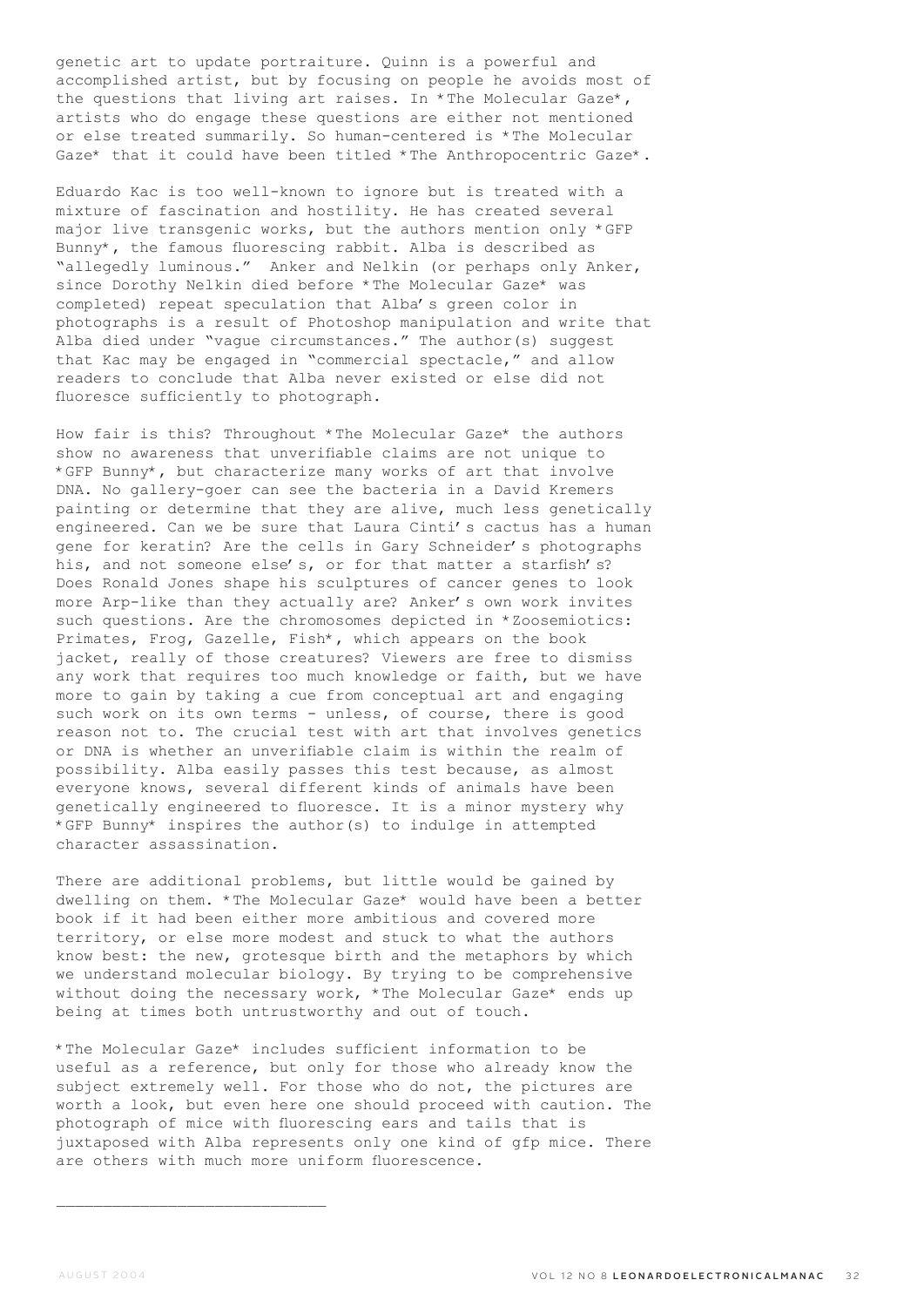TELEMATIC EMBRACE: VISIONARY THEORIES OF ART, TECHNOLOGY, AND CONSCIOUSNESS

by Roy Ascott; edited and with an essay by Edward A. Shanken, Berkeley, CA: University of California Press, Berkeley, 2003. 439 pp., illus. 41 b/w. Trade, \$44.95. ISBN: 0-520-21803-5.

Reviewed by Jan Baetens, Instituut voor Culturele Studies, Katholieke Universiteit Leuven, Belgium

If the definition of a good book is that one feels intellectually provoked during its reading and leaves the volume with the certitude of being more intelligent than at the start, then \*Telematic Embrace\* is the book one might be looking for. And if one is not hesitant about the old seductions of style and, most of all, that impossible thing called the "personality" of its author, this book provides even more than one could ask from a vast collection of essays in the problematic, because too overtly fashionable and therefore too easily out-fashioned, field of theory on art and electronic culture. In the case of Ascott's writings, those two elements - the visionary force of his thinking on the one hand and the personal qualities of his style on the other - may seem a little contradictory, since few authors have made such strong pleas in favor of "distributed authorship" and against the mirages of the traditional (romantic, ego-centered) art world, yet the very example of \*Telematic Embrace\*, which presents an extremely useful, highly representative and carefully edited anthology of Ascott's scholarly work, proves one of the basic theses of the author, i.e. that the leap towards global connectiveness through cybernetics and telematics does not exclude the human factor or prevent man from liberating himself when abandoning the traditional domains of the humanities.

Most books and essays on the relationship between art, science and technology represent either a synthesis or a "snapshot" of what their authors have been thinking or are thinking on the subject. In both cases, their writings are homogeneous: in the case of a book, the previous phases of reflection are integrated in a kind of global survey that camouflages internal contradictions and transforms previous hesitations and errors into stepping-stones on the long path leading to final insights; in the case of an essay, which normally gives just a crosssection of the author's thinking on that specific point of time and place, the lack of a global framework is not always considered a flaw, and contradictions with later texts are part of the game ("This was what I was thinking in 1984, and this is what I am thinking now, and tomorrow I may appear to think something else . . ."). The exceptional merit of Roy Ascott's works as a theoretician of the relationships between art, science and technology is that it in spite of their often shattered and overtly "visionary" character, they are not just a succession of speculations in which new links replace or destroy the previous ones. Although they have not been rewritten for this publication, the texts gathered in \*Telematic Embrace\* span a period of more than three decades (1964-1993) and reveal indeed an exceptional coherence (and maybe even a kind of master narrative, although this word may be too negatively connoted).

This coherence is not the result of the mere application of a pre-established, teleological program or of a single, allexplaining and stubbornly adhered to theoretical paradigm. The coherence of Ascott's thinking and writing develops almost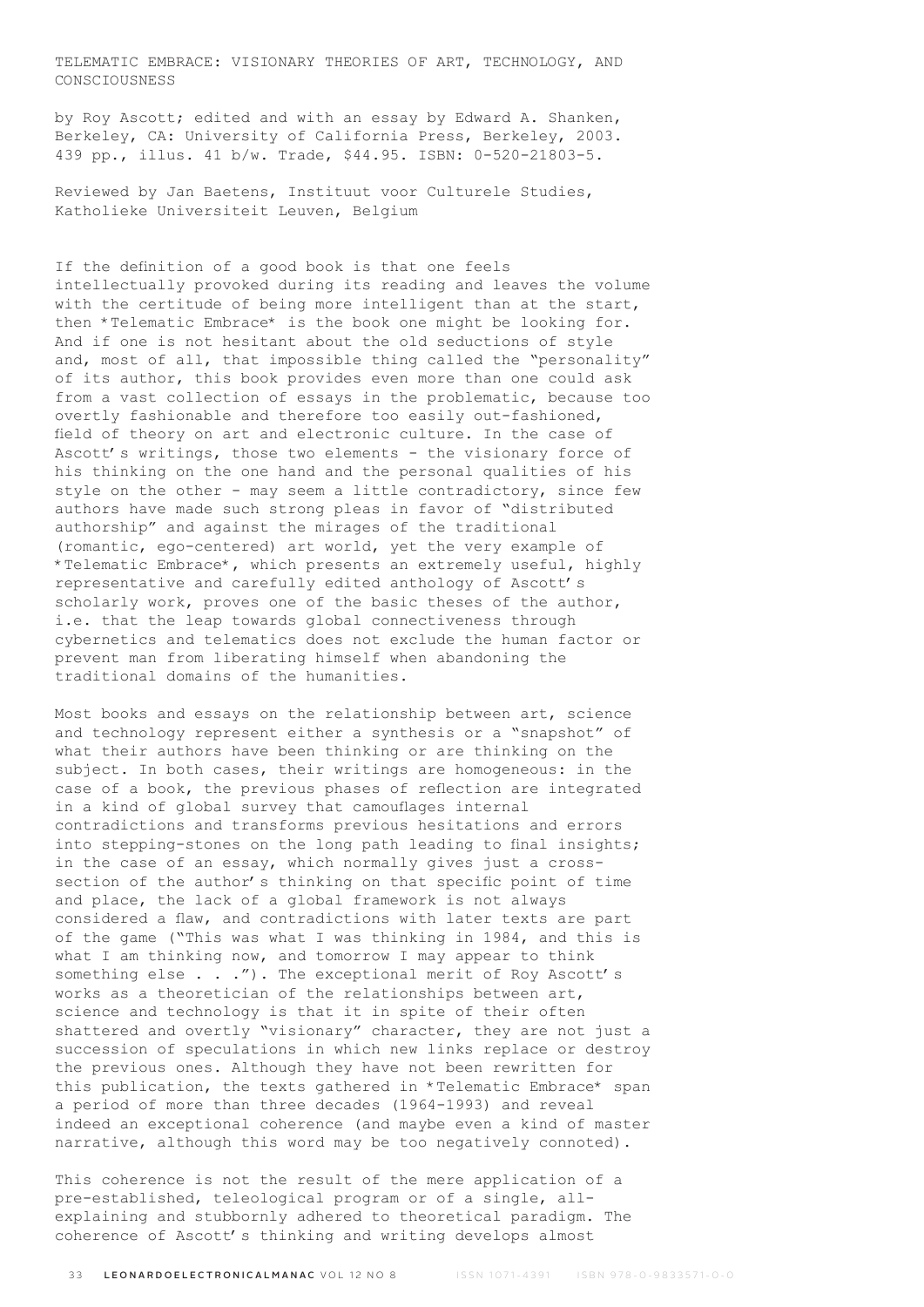spontaneously along some basic lines, which the author never renounces but which he always adopts following his own principles of feedback and interactivity. If one had to summarize Ascott's evolution, one might say that he gradually moved from cybernetics to telematics, and from telematics to an overall view of connectedness at both an electronic and at a biological level. In the late 1950s and during the 1960s, Ascott pioneered the interaction of art and the emerging science of cybernetics, defined as "the study of control and communication in living and artificial systems" (p.331). He then realized with the cyberneticians themselves that such a study missed an essential point, namely the fact that the observer had to be considered part of the system studied. This brought him to second-order cybernetics, which recognized the blurring of boundaries between object and observer, while emphasizing even more the importance of feedback and interactivity. With the revolution of telematics (the integration of computers and telecommunications), Ascott's ideas evolved towards what he calls "connectivism," a paradigm in which the ancient spheres of mind, body and world, or those of nature and culture, are no longer separable and in which universal interaction is celebrated as a new step in evolution (not only of man's evolution, since there is no longer a clear-cut separation of man and non-man in the universe).

All of this sounds familiar and the name of McLuhan comes quickly to mind. The philosophical underpinnings of Ascott's telematic embrace and McLuhan's global village are not without analogy: the East and the West will meet, human conflicts will be overcome by "communication," ancient hierarchies will be replaced by freedom and democracy, even love will be in the air. Ascott likes quoting (and connecting!), for instance, more or less like-minded people such as the nineteenth-century French socialist thinker Fourier, the apologist of "universal attraction;" the Jesuit Teilhard de Chardin, the inventor of the "noosphere;" or J.E.Lovelock, the advocate of Gaia; not to speak of McLuhan himself, regularly mentioned with great sympathy. Yet there are also considerable differences, which undoubtedly play in favor of Ascott. Ascott's visionary thinking is always deeply rooted in concrete, professional contexts: his many appointments (academic, advisory and editorial) all over the world have insured that he has always been in very close contact with the wishes and needs of students, artists, researchers and the interested audience. This field experience is crucial: It is the perfect counterweight to intellectual freewheeling and gratuitous speculation. What Ascott is discussing is always both visionary and down to earth. In the same essay, for instance, he can demonstrate the necessity to establish "postinstitutional" ways of working and giving all possible details on the equipment of each single room of the Ars Electronica Center in Linz. It is also the warrant of a real interdisciplinary approach. Ascott's understanding of contemporary science, for instance, is a real understanding, and not that of a dilettante. Moreover, Ascott's work has always been at the service of the intellectual needs of the field. The selection of his essays in \*Telematic Embrace\* gives full and clear evidence of this attitude of deep concern with the didactics of contemporary art. Of course, since "everything is connected," these didactics are never bookish. Almost all important issues that are at stake in the twentieth-century reflection on art are represented here: the role and place of a museum, the relationship between art object and audience, the integration of art and society, etc.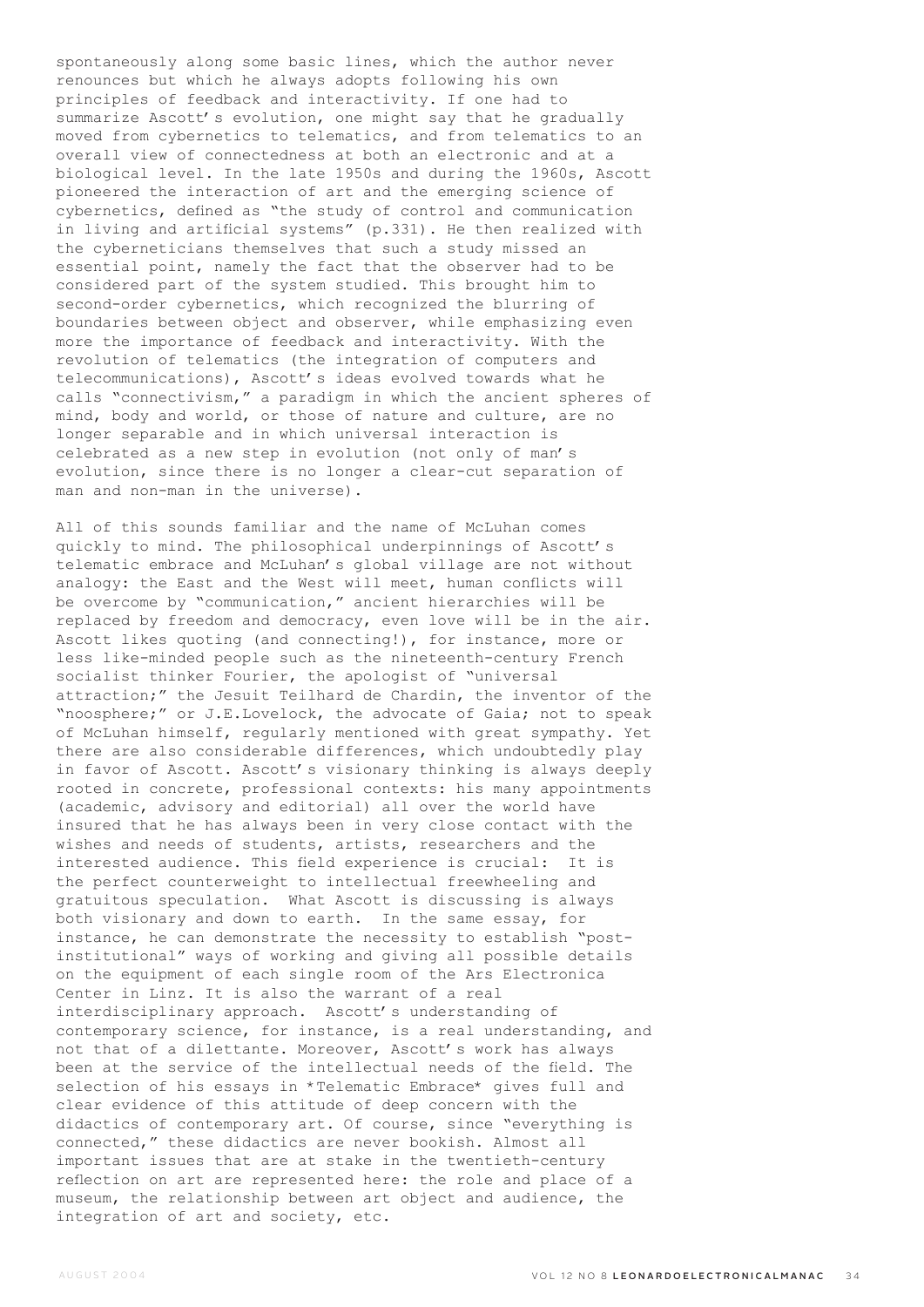Ascott's place in the philosophy of art (I know this label is erroneous, but nevertheless it helps to stress the importance of this work) is paradoxical. Ascott is anti-modern since he rejects absolutely the ideology of the purity of art and the celebration of its objects, and in this respect his visionary thinking can be linked with post-structuralism. One is not surprised to see that in the recent texts by Ascott the name of Deleuze starts appearing. Yet at the same time, his clear belief in some Grand Narrative makes him an anti-postmodernist. Many essays, even from the years when postmodernism was still a positive value, are very critical of its incapacity to tackle the new and to exceed the parodying relationship with the past. The very long introductory essay by Edward A. Shanken, who did a wonderful job as an editor (the very fact that the editing goes almost unseen is the best compliment one can address to an editor!) provides the reader with a very profitable historical survey of the major tendencies in twentieth-century art that one has to know in order to fully understand what is at stake in Ascott's work. It is at the same time a perfect introduction to this work itself, which it helps to interpret while giving readers a strong impulse to deepen their own interpretations. Often collected and introduced essays are broken up into two noncommunicating parts: the new introduction and the older essays. In \*Telematic Embrace\*, the editor and the author manage to make love.

(This review appears by kind permission of \*Image and Narrative\*; http://www.imageandnarrative.be/ )

\_\_\_\_\_\_\_\_\_\_\_\_\_\_\_\_\_\_\_\_\_\_\_\_\_\_\_\_\_\_\_\_\_\_\_\_\_\_\_\_\_\_\_\_\_\_\_\_\_\_\_\_\_\_\_\_\_\_\_\_\_\_\_\_

 $\mathcal{L}=\frac{1}{2}$  , where  $\mathcal{L}=\frac{1}{2}$  , where  $\mathcal{L}=\frac{1}{2}$  | | | | | CREDITS | | | |\_\_\_\_\_\_\_\_\_\_\_\_\_\_\_\_\_\_\_|

Nisar Keshvani: LEA Editor-in-Chief Patrick Lambelet: LEA Managing Editor Michael Punt: LR Editor-in-Chief Andre Ho: Web Concept and Design Consultant Roger Malina: Leonardo Executive Editor Stephen Wilson: Chair, Leonardo/ISAST Web Committee Craig Harris: Founding Editor

Editorial Advisory Board: Irina Aristarkhova, Roy Ascott, Michael Naimark, Craig Harris, Julianne Pierce

Gallery Advisory Board: Mark Amerika, Paul Brown, Choy Kok Kee, Steve Dietz, Fatima Lasay, Kim Machan

fAf-LEA corresponding editors: Ricardo Dal Farra, Elga Ferreira, Young Hae-Chang, Fatima Lasay, Lee Weng Choy, Jose-Carlos Mariategui, Marcus Neustetter, Elaine Ng, Marc Voge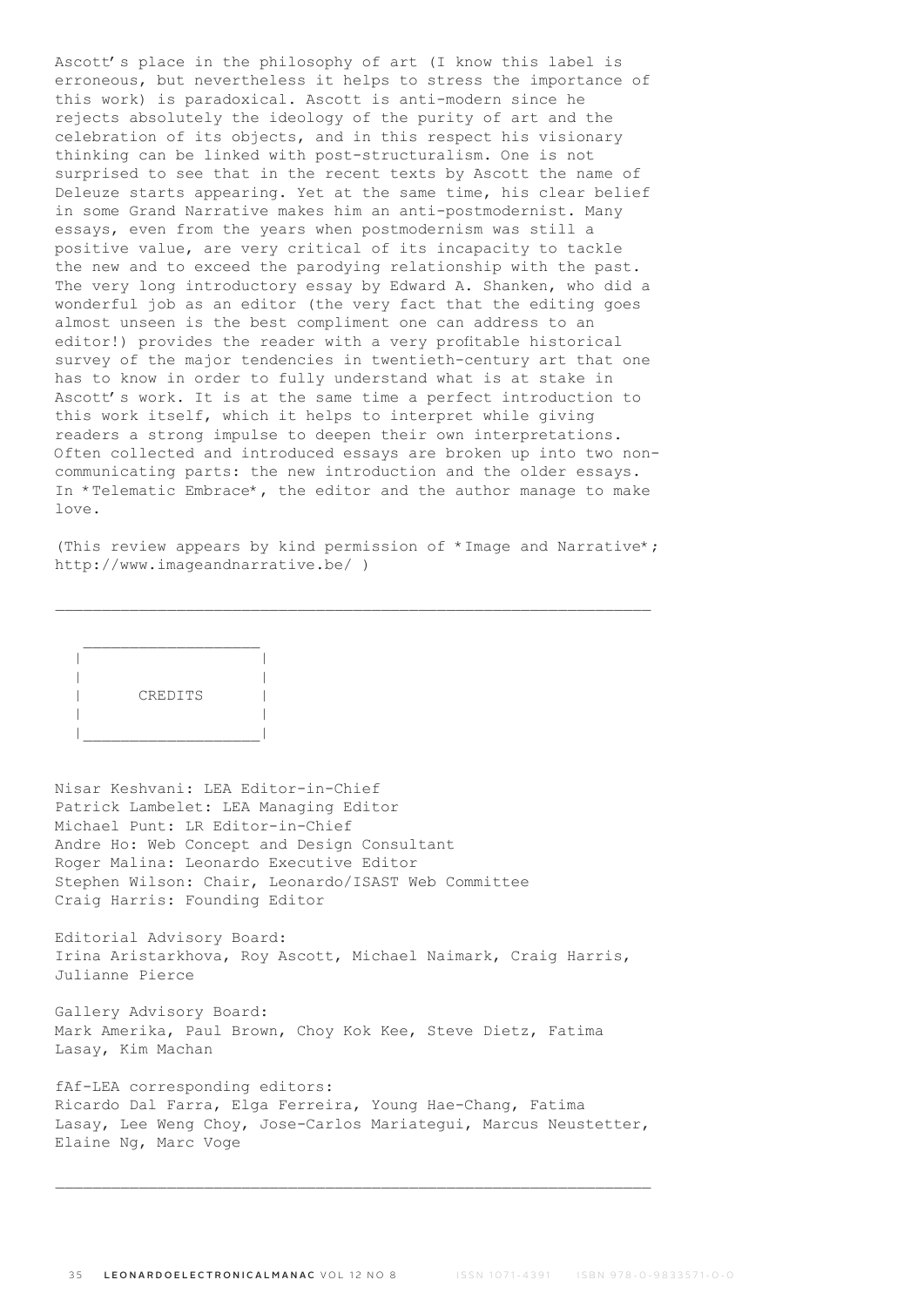| |  $T.F. A$  | WORLD WIDE WEB | | ACCESS | |\_\_\_\_\_\_\_\_\_\_\_\_\_\_\_\_\_\_\_|

 $\mathcal{L}_\text{max}$ 

For over a decade, Leonardo Electronic Almanac (LEA) has thrived as an international peer-reviewed electronic journal and web archive, covering the interaction of the arts, sciences and technology. LEA emphasizes rapid publication of recent work and critical discussion on topics of current excitement. Many contributors are younger scholars and artists, and there is a slant towards shorter, less academic texts.

Contents include Leonardo Reviews, edited by Michael Punt, Leonardo Research Abstracts of recent Ph.D. and Masters theses, curated Galleries of current new media artwork, and special issues on topics ranging from Artists and Scientists in times of War, to Zero Gravity Art, to the History of New Media.

LEA is accessible using the following URL: http://lea.mit.edu

 $\mathcal{L}_\text{max}$ 

 | | | LEA | | PUBLISHING | | INFORMATION | |\_\_\_\_\_\_\_\_\_\_\_\_\_\_\_\_\_|

 $\mathcal{L}_\text{max}$ 

Editorial Address: Leonardo Electronic Almanac P O Box 850, Robinson Road Singapore 901650

E-mail: lea@mitpress.mit.edu

Copyright (2004), Leonardo, the International Society for the Arts, Sciences and Technology

All Rights Reserved.

Leonardo Electronic Almanac is published by:

The MIT Press Journals, Five Cambridge Center, Cambridge, MA 02142 U.S.A.

Re-posting of the content of this journal is prohibited without permission of Leonardo/ISAST, except for the posting of news and events listings which have been independently received. Leonardo/ISAST and the MIT Press give institutions permission to offer access to LEA within the organization through such resources as restricted local gopher and mosaic services. Open access to other individuals and organizations is not permitted.

< Ordering Information >